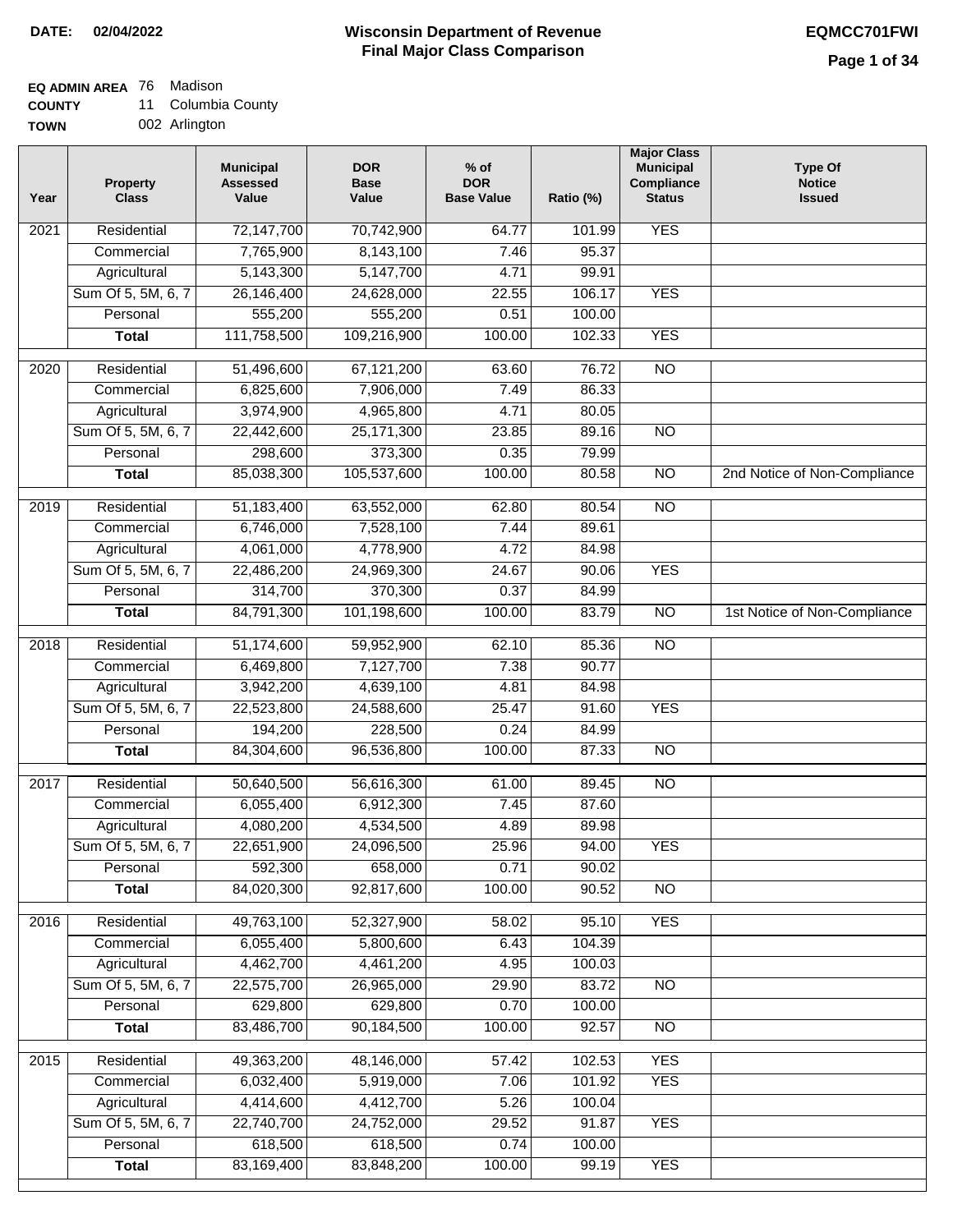### **EQ ADMIN AREA** 76 Madison

**COUNTY** 11 Columbia County

| 004 Caledonia |
|---------------|
|               |

| Year              | <b>Property</b><br><b>Class</b> | <b>Municipal</b><br><b>Assessed</b><br>Value | <b>DOR</b><br><b>Base</b><br>Value | $%$ of<br><b>DOR</b><br><b>Base Value</b> | Ratio (%) | <b>Major Class</b><br><b>Municipal</b><br>Compliance<br><b>Status</b> | <b>Type Of</b><br><b>Notice</b><br><b>Issued</b> |
|-------------------|---------------------------------|----------------------------------------------|------------------------------------|-------------------------------------------|-----------|-----------------------------------------------------------------------|--------------------------------------------------|
| 2021              | Residential                     | 183,377,000                                  | 200,465,300                        | 73.60                                     | 91.48     | <b>YES</b>                                                            |                                                  |
|                   | Commercial                      | 23,090,500                                   | 21,101,900                         | 7.75                                      | 109.42    |                                                                       |                                                  |
|                   | Agricultural                    | 3,925,400                                    | 4,049,300                          | 1.49                                      | 96.94     |                                                                       |                                                  |
|                   | Sum Of 5, 5M, 6, 7              | 44,082,000                                   | 45,071,900                         | 16.55                                     | 97.80     | <b>YES</b>                                                            |                                                  |
|                   | Personal                        | 1,615,600                                    | 1,665,600                          | 0.61                                      | 97.00     |                                                                       |                                                  |
|                   | <b>Total</b>                    | 256,090,500                                  | 272,354,000                        | 100.00                                    | 94.03     | <b>YES</b>                                                            |                                                  |
| 2020              | Residential                     | 178, 183, 700                                | 180,754,800                        | 70.84                                     | 98.58     | <b>YES</b>                                                            |                                                  |
|                   | Commercial                      | 23,090,500                                   | 21,754,500                         | 8.53                                      | 106.14    |                                                                       |                                                  |
|                   | Agricultural                    | 3,664,500                                    | 3,897,700                          | 1.53                                      | 94.02     |                                                                       |                                                  |
|                   | Sum Of 5, 5M, 6, 7              | 43,499,000                                   | 46,606,000                         | 18.27                                     | 93.33     | <b>YES</b>                                                            |                                                  |
|                   | Personal                        | 2,019,000                                    | 2,147,800                          | 0.84                                      | 94.00     |                                                                       |                                                  |
|                   | <b>Total</b>                    | 250,456,700                                  | 255,160,800                        | 100.00                                    | 98.16     | <b>YES</b>                                                            |                                                  |
| 2019              | Residential                     | 175,234,100                                  | 175,115,000                        | 70.65                                     | 100.07    | <b>YES</b>                                                            |                                                  |
|                   | Commercial                      | 23,090,500                                   | 21,754,500                         | 8.78                                      | 106.14    |                                                                       |                                                  |
|                   | Agricultural                    | 3,717,800                                    | 3,751,400                          | 1.51                                      | 99.10     |                                                                       |                                                  |
|                   | Sum Of 5, 5M, 6, 7              | 43,510,900                                   | 45,292,700                         | 18.27                                     | 96.07     | <b>YES</b>                                                            |                                                  |
|                   | Personal                        | 1,962,100                                    | 1,962,100                          | 0.79                                      | 100.00    |                                                                       |                                                  |
|                   | <b>Total</b>                    | 247,515,400                                  | 247,875,700                        | 100.00                                    | 99.85     | <b>YES</b>                                                            |                                                  |
| $\overline{2018}$ | Residential                     | 164,800,700                                  | 165,888,600                        | 70.37                                     | 99.34     | <b>YES</b>                                                            |                                                  |
|                   | Commercial                      | 19,220,800                                   | 20,447,900                         | 8.67                                      | 94.00     |                                                                       |                                                  |
|                   | Agricultural                    | 3,566,300                                    | 3,647,100                          | 1.55                                      | 97.78     |                                                                       |                                                  |
|                   | Sum Of 5, 5M, 6, 7              | 42,771,800                                   | 44,230,000                         | 18.76                                     | 96.70     | <b>YES</b>                                                            |                                                  |
|                   | Personal                        | 1,434,400                                    | 1,509,900                          | 0.64                                      | 95.00     |                                                                       |                                                  |
|                   | <b>Total</b>                    | 231,794,000                                  | 235,723,500                        | 100.00                                    | 98.33     | <b>YES</b>                                                            |                                                  |
|                   |                                 |                                              |                                    |                                           |           |                                                                       |                                                  |
| 2017              | Residential                     | 164,076,800                                  | 165,082,200                        | 70.25                                     | 99.39     | <b>YES</b>                                                            |                                                  |
|                   | Commercial                      | 16,912,800                                   | 18,280,700                         | 7.78                                      | 92.52     |                                                                       |                                                  |
|                   | Agricultural                    | 3,452,600                                    | 3,558,500                          | 1.51                                      | 97.02     |                                                                       |                                                  |
|                   | Sum Of 5, 5M, 6, 7              | 42,327,100                                   | 43,591,600                         | 18.55                                     | 97.10     | YES                                                                   |                                                  |
|                   | Personal                        | 4,395,700                                    | 4,485,400                          | 1.91                                      | 98.00     |                                                                       |                                                  |
|                   | <b>Total</b>                    | 231,165,000                                  | 234,998,400                        | 100.00                                    | 98.37     | <b>YES</b>                                                            |                                                  |
| 2016              | Residential                     | 161, 182, 700                                | 163,226,100                        | 69.19                                     | 98.75     | <b>YES</b>                                                            |                                                  |
|                   | Commercial                      | 18,603,200                                   | 18,280,700                         | 7.75                                      | 101.76    |                                                                       |                                                  |
|                   | Agricultural                    | 3,509,800                                    | 3,509,000                          | 1.49                                      | 100.02    |                                                                       |                                                  |
|                   | Sum Of 5, 5M, 6, 7              | 42,741,600                                   | 47,477,100                         | 20.12                                     | 90.03     | <b>YES</b>                                                            |                                                  |
|                   | Personal                        | 3,426,000                                    | 3,426,000                          | 1.45                                      | 100.00    |                                                                       |                                                  |
|                   | <b>Total</b>                    | 229,463,300                                  | 235,918,900                        | 100.00                                    | 97.26     | <b>YES</b>                                                            |                                                  |
| 2015              | Residential                     | 160,182,900                                  | 158,544,900                        | 69.46                                     | 101.03    | <b>YES</b>                                                            |                                                  |
|                   | Commercial                      | 18,387,700                                   | 18,365,200                         | 8.05                                      | 100.12    | <b>YES</b>                                                            |                                                  |
|                   | Agricultural                    | 3,458,100                                    | 3,459,700                          | 1.52                                      | 99.95     |                                                                       |                                                  |
|                   | Sum Of 5, 5M, 6, 7              | 42,846,700                                   | 44,305,800                         | 19.41                                     | 96.71     | <b>YES</b>                                                            |                                                  |
|                   | Personal                        | 3,582,900                                    | 3,582,900                          | 1.57                                      | 100.00    |                                                                       |                                                  |
|                   | <b>Total</b>                    | 228,458,300                                  | 228,258,500                        | 100.00                                    | 100.09    | <b>YES</b>                                                            |                                                  |
|                   |                                 |                                              |                                    |                                           |           |                                                                       |                                                  |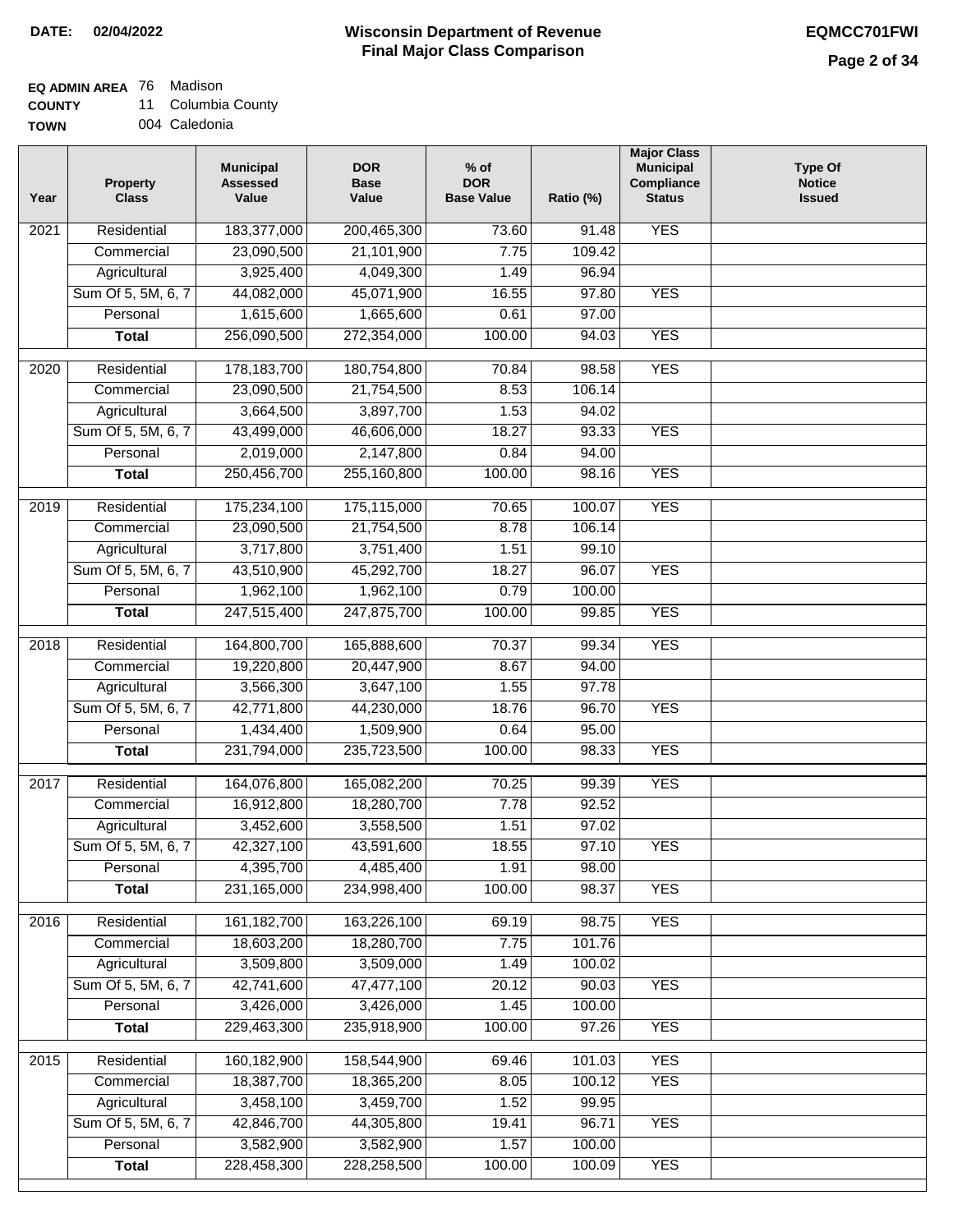#### **Wisconsin Department of Revenue Final Major Class Comparison DATE: 02/04/2022 EQMCC701FWI**

### **EQ ADMIN AREA** 76 Madison

**COUNTY** 11 Columbia County

| <b>TOWN</b> | 006 Columbus |
|-------------|--------------|
|             |              |

| Year              | <b>Property</b><br><b>Class</b> | <b>Municipal</b><br><b>Assessed</b><br>Value | <b>DOR</b><br><b>Base</b><br>Value | $%$ of<br><b>DOR</b><br><b>Base Value</b> | Ratio (%) | <b>Major Class</b><br><b>Municipal</b><br>Compliance<br><b>Status</b> | <b>Type Of</b><br><b>Notice</b><br><b>Issued</b> |
|-------------------|---------------------------------|----------------------------------------------|------------------------------------|-------------------------------------------|-----------|-----------------------------------------------------------------------|--------------------------------------------------|
| 2021              | Residential                     | 48,962,600                                   | 54,235,000                         | 61.41                                     | 90.28     | <b>YES</b>                                                            |                                                  |
|                   | Commercial                      | 2,035,800                                    | 1,949,500                          | 2.21                                      | 104.43    |                                                                       |                                                  |
|                   | Agricultural                    | 4,360,100                                    | 4,360,500                          | 4.94                                      | 99.99     |                                                                       |                                                  |
|                   | Sum Of 5, 5M, 6, 7              | 29,006,000                                   | 27,666,400                         | 31.33                                     | 104.84    | <b>YES</b>                                                            |                                                  |
|                   | Personal                        | 107,500                                      | 107,500                            | 0.12                                      | 100.00    |                                                                       |                                                  |
|                   | <b>Total</b>                    | 84,472,000                                   | 88,318,900                         | 100.00                                    | 95.64     | <b>YES</b>                                                            |                                                  |
| $\overline{2020}$ | Residential                     | 47,299,500                                   | 50,186,300                         | 58.79                                     | 94.25     | <b>YES</b>                                                            |                                                  |
|                   | Commercial                      | 2,029,400                                    | 1,887,300                          | 2.21                                      | 107.53    |                                                                       |                                                  |
|                   | Agricultural                    | 4,195,200                                    | 4,193,700                          | 4.91                                      | 100.04    |                                                                       |                                                  |
|                   | Sum Of 5, 5M, 6, 7              | 29,233,300                                   | 28,986,400                         | 33.96                                     | 100.85    | <b>YES</b>                                                            |                                                  |
|                   | Personal                        | 106,900                                      | 106,900                            | 0.13                                      | 100.00    |                                                                       |                                                  |
|                   | <b>Total</b>                    | 82,864,300                                   | 85,360,600                         | 100.00                                    | 97.08     | <b>YES</b>                                                            |                                                  |
|                   |                                 |                                              |                                    |                                           |           |                                                                       |                                                  |
| $\frac{1}{2019}$  | Residential                     | 35, 174, 700                                 | 49,880,500                         | 59.13                                     | 70.52     | $\overline{NO}$                                                       |                                                  |
|                   | Commercial                      | 1,808,400                                    | 1,847,900                          | 2.19                                      | 97.86     |                                                                       |                                                  |
|                   | Agricultural                    | 3,017,200                                    | 4,019,100                          | 4.76                                      | 75.07     |                                                                       |                                                  |
|                   | Sum Of 5, 5M, 6, 7              | 20,966,200                                   | 28,513,300                         | 33.80                                     | 73.53     | $\overline{NO}$                                                       |                                                  |
|                   | Personal                        | 77,300                                       | 103,100                            | 0.12                                      | 74.98     |                                                                       |                                                  |
|                   | <b>Total</b>                    | 61,043,800                                   | 84,363,900                         | 100.00                                    | 72.36     | $\overline{NO}$                                                       | 2nd Notice of Non-Compliance                     |
| 2018              | Residential                     | 34,669,500                                   | 46,212,000                         | 57.06                                     | 75.02     | $\overline{NO}$                                                       |                                                  |
|                   | Commercial                      | 1,808,400                                    | 1,811,700                          | 2.24                                      | 99.82     |                                                                       |                                                  |
|                   | Agricultural                    | 3,124,400                                    | 3,909,400                          | 4.83                                      | 79.92     |                                                                       |                                                  |
|                   | Sum Of 5, 5M, 6, 7              | 21,527,300                                   | 28,979,200                         | 35.78                                     | 74.29     | <b>NO</b>                                                             |                                                  |
|                   | Personal                        | 58,400                                       | 73,000                             | 0.09                                      | 80.00     |                                                                       |                                                  |
|                   | <b>Total</b>                    | 61,188,000                                   | 80,985,300                         | 100.00                                    | 75.55     | $\overline{10}$                                                       | 1st Notice of Non-Compliance                     |
| 2017              | Residential                     | 34,320,900                                   | 44,014,300                         | 56.65                                     | 77.98     | <b>NO</b>                                                             |                                                  |
|                   | Commercial                      | 1,559,300                                    | 1,500,300                          | 1.93                                      | 103.93    |                                                                       |                                                  |
|                   | Agricultural                    | 3,047,500                                    | 3,805,300                          | 4.90                                      | 80.09     |                                                                       |                                                  |
|                   | Sum Of 5, 5M, 6, 7              | 21,557,300                                   | 28,255,800                         | 36.37                                     | 76.29     | $\overline{N}$                                                        |                                                  |
|                   | Personal                        | 91,400                                       | 114,300                            | 0.15                                      | 79.97     |                                                                       |                                                  |
|                   | <b>Total</b>                    | 60,576,400                                   | 77,690,000                         | 100.00                                    | 77.97     | $\overline{N}$                                                        |                                                  |
| 2016              | Residential                     | 33,118,900                                   | 38,902,800                         | 53.83                                     | 85.13     | N <sub>O</sub>                                                        |                                                  |
|                   | Commercial                      | 1,766,800                                    | 2,380,300                          | 3.29                                      | 74.23     |                                                                       |                                                  |
|                   | Agricultural                    | 3,388,300                                    | 3,764,000                          | 5.21                                      | 90.02     |                                                                       |                                                  |
|                   | Sum Of 5, 5M, 6, 7              | 21,560,900                                   | 27,091,100                         | 37.48                                     | 79.59     | <b>NO</b>                                                             |                                                  |
|                   | Personal                        | 123,200                                      | 136,900                            | 0.19                                      | 89.99     |                                                                       |                                                  |
|                   | <b>Total</b>                    | 59,958,100                                   | 72,275,100                         | 100.00                                    | 82.96     | N <sub>O</sub>                                                        |                                                  |
|                   |                                 |                                              |                                    |                                           |           |                                                                       |                                                  |
| 2015              | Residential                     | 32,862,600                                   | 36,091,600                         | 54.49                                     | 91.05     | <b>YES</b>                                                            |                                                  |
|                   | Commercial                      | 1,766,800                                    | 2,334,600                          | 3.52                                      | 75.68     |                                                                       |                                                  |
|                   | Agricultural                    | 3,611,800                                    | 3,713,900                          | 5.61                                      | 97.25     |                                                                       |                                                  |
|                   | Sum Of 5, 5M, 6, 7              | 21,042,100                                   | 23,903,300                         | 36.09                                     | 88.03     | <b>NO</b>                                                             |                                                  |
|                   | Personal                        | 181,000                                      | 190,600                            | 0.29                                      | 94.96     |                                                                       |                                                  |
|                   | <b>Total</b>                    | 59,464,300                                   | 66,234,000                         | 100.00                                    | 89.78     | $\overline{NO}$                                                       |                                                  |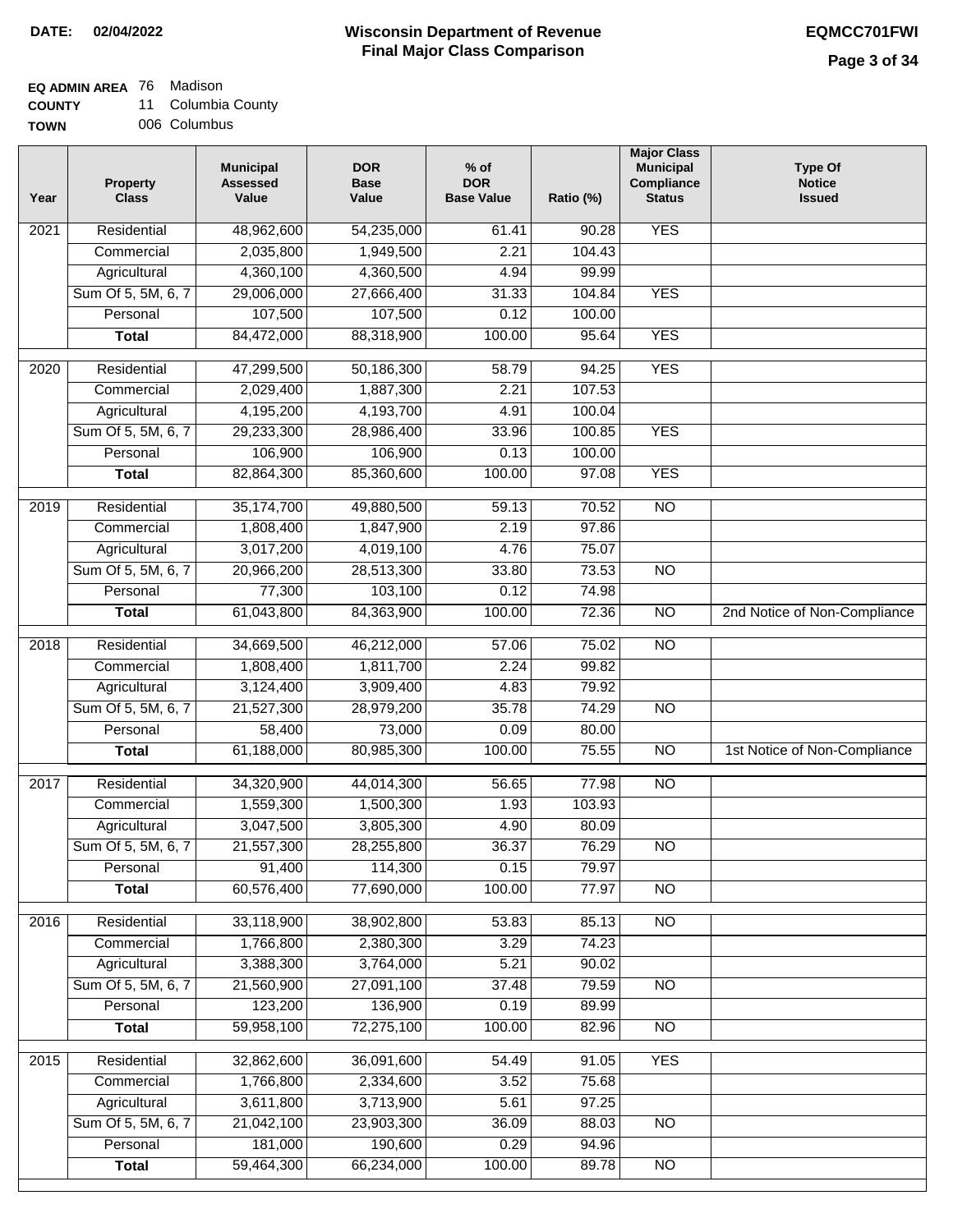### **EQ ADMIN AREA** 76 Madison

**COUNTY** 11 Columbia County

| <b>GUUNIT</b> | <b>UUIUIIIIUI</b> |
|---------------|-------------------|
| <b>TOWN</b>   | 008 Courtland     |

| Year | <b>Property</b><br><b>Class</b>    | <b>Municipal</b><br><b>Assessed</b><br>Value | <b>DOR</b><br><b>Base</b><br>Value | $%$ of<br><b>DOR</b><br><b>Base Value</b> | Ratio (%)      | <b>Major Class</b><br><b>Municipal</b><br>Compliance<br><b>Status</b> | <b>Type Of</b><br><b>Notice</b><br><b>Issued</b> |
|------|------------------------------------|----------------------------------------------|------------------------------------|-------------------------------------------|----------------|-----------------------------------------------------------------------|--------------------------------------------------|
| 2021 | Residential                        | 21,382,900                                   | 23,398,200                         | 44.69                                     | 91.39          | <b>YES</b>                                                            |                                                  |
|      | Commercial                         | 317,200                                      | 337,300                            | 0.64                                      | 94.04          |                                                                       |                                                  |
|      | Agricultural                       | 4,106,800                                    | 4,261,400                          | 8.14                                      | 96.37          |                                                                       |                                                  |
|      | Sum Of 5, 5M, 6, 7                 | 23,855,800                                   | 24,339,400                         | 46.49                                     | 98.01          | <b>YES</b>                                                            |                                                  |
|      | Personal                           | 14,500                                       | 15,200                             | 0.03                                      | 95.39          |                                                                       |                                                  |
|      | <b>Total</b>                       | 49,677,200                                   | 52,351,500                         | 100.00                                    | 94.89          | <b>YES</b>                                                            |                                                  |
| 2020 | Residential                        | 20,776,500                                   | 20,890,400                         | 41.97                                     | 99.45          | <b>YES</b>                                                            |                                                  |
|      | Commercial                         | 317,200                                      | 327,500                            | 0.66                                      | 96.85          |                                                                       |                                                  |
|      | Agricultural                       | 4,111,200                                    | 4,108,900                          | 8.26                                      | 100.06         |                                                                       |                                                  |
|      | Sum Of 5, 5M, 6, 7                 | 23,894,000                                   | 24,433,900                         | 49.09                                     | 97.79          | <b>YES</b>                                                            |                                                  |
|      | Personal                           | 13,600                                       | 13,600                             | 0.03                                      | 100.00         |                                                                       |                                                  |
|      | <b>Total</b>                       | 49,112,500                                   | 49,774,300                         | 100.00                                    | 98.67          | <b>YES</b>                                                            |                                                  |
|      |                                    |                                              |                                    |                                           |                |                                                                       |                                                  |
| 2019 | Residential                        | 20,517,700                                   | 20,026,500                         | 41.59                                     | 102.45         | <b>YES</b>                                                            |                                                  |
|      | Commercial                         | 317,200                                      | 321,100                            | 0.67                                      | 98.79          |                                                                       |                                                  |
|      | Agricultural                       | 3,945,300                                    | 3,945,700                          | 8.19                                      | 99.99          |                                                                       |                                                  |
|      | Sum Of 5, 5M, 6, 7                 | 23,891,600                                   | 23,852,700                         | 49.53                                     | 100.16         | <b>YES</b>                                                            |                                                  |
|      | Personal                           | 11,500                                       | 11,500                             | 0.02                                      | 100.00         |                                                                       |                                                  |
|      | <b>Total</b>                       | 48,683,300                                   | 48, 157, 500                       | 100.00                                    | 101.09         | <b>YES</b>                                                            |                                                  |
| 2018 | Residential                        | 17,682,200                                   | 18,777,100                         | 40.83                                     | 94.17          | <b>YES</b>                                                            |                                                  |
|      | Commercial                         | 317,200                                      | 317,900                            | 0.69                                      | 99.78          |                                                                       |                                                  |
|      | Agricultural                       | 3,524,900                                    | 3,827,100                          | 8.32                                      | 92.10          |                                                                       |                                                  |
|      | Sum Of 5, 5M, 6, 7                 | 20,971,200                                   | 23,050,800                         | 50.12                                     | 90.98          | <b>YES</b>                                                            |                                                  |
|      | Personal                           | 12,800                                       | 13,900                             | 0.03                                      | 92.09          |                                                                       |                                                  |
|      | <b>Total</b>                       | 42,508,300                                   | 45,986,800                         | 100.00                                    | 92.44          | <b>YES</b>                                                            |                                                  |
| 2017 | Residential                        | 17,413,300                                   | 18,492,800                         | 41.13                                     | 94.16          | <b>YES</b>                                                            |                                                  |
|      | Commercial                         | 317,200                                      | 327,800                            | 0.73                                      | 96.77          |                                                                       |                                                  |
|      | Agricultural                       | 3,342,000                                    | 3,738,600                          | 8.31                                      | 89.39          |                                                                       |                                                  |
|      | Sum Of 5, 5M, 6, 7                 | 20,838,900                                   | 22,359,700                         | 49.73                                     | 93.20          | <b>YES</b>                                                            |                                                  |
|      | Personal                           | 41,900                                       | 46,600                             | 0.10                                      | 89.91          |                                                                       |                                                  |
|      | <b>Total</b>                       | 41,953,300                                   | 44,965,500                         | 100.00                                    | 93.30          | <b>YES</b>                                                            |                                                  |
|      |                                    |                                              |                                    |                                           |                |                                                                       |                                                  |
| 2016 | Residential                        | 16,699,100                                   | 17,047,900                         | 37.50                                     | 97.95          | <b>YES</b>                                                            |                                                  |
|      | Commercial                         | 317,200<br>3,599,300                         | 336,200<br>3,677,400               | 0.74<br>8.09                              | 94.35<br>97.88 |                                                                       |                                                  |
|      | Agricultural<br>Sum Of 5, 5M, 6, 7 | 20,828,600                                   | 24,377,800                         | 53.63                                     | 85.44          | N <sub>O</sub>                                                        |                                                  |
|      | Personal                           | 16,800                                       | 17,100                             | 0.04                                      | 98.25          |                                                                       |                                                  |
|      | <b>Total</b>                       | 41,461,000                                   | 45,456,400                         | 100.00                                    | 91.21          | N <sub>O</sub>                                                        |                                                  |
|      |                                    |                                              |                                    |                                           |                |                                                                       |                                                  |
| 2015 | Residential                        | 16,254,700                                   | 16,589,500                         | 38.26                                     | 97.98          | <b>YES</b>                                                            |                                                  |
|      | Commercial                         | 317,200                                      | 343,000                            | 0.79                                      | 92.48          |                                                                       |                                                  |
|      | Agricultural                       | 3,636,200                                    | 3,636,300                          | 8.39                                      | 100.00         |                                                                       |                                                  |
|      | Sum Of 5, 5M, 6, 7                 | 20,793,700                                   | 22,771,500                         | 52.52                                     | 91.31          | <b>YES</b>                                                            |                                                  |
|      | Personal                           | 16,600                                       | 16,800                             | 0.04                                      | 98.81          |                                                                       |                                                  |
|      | <b>Total</b>                       | 41,018,400                                   | 43,357,100                         | 100.00                                    | 94.61          | <b>YES</b>                                                            |                                                  |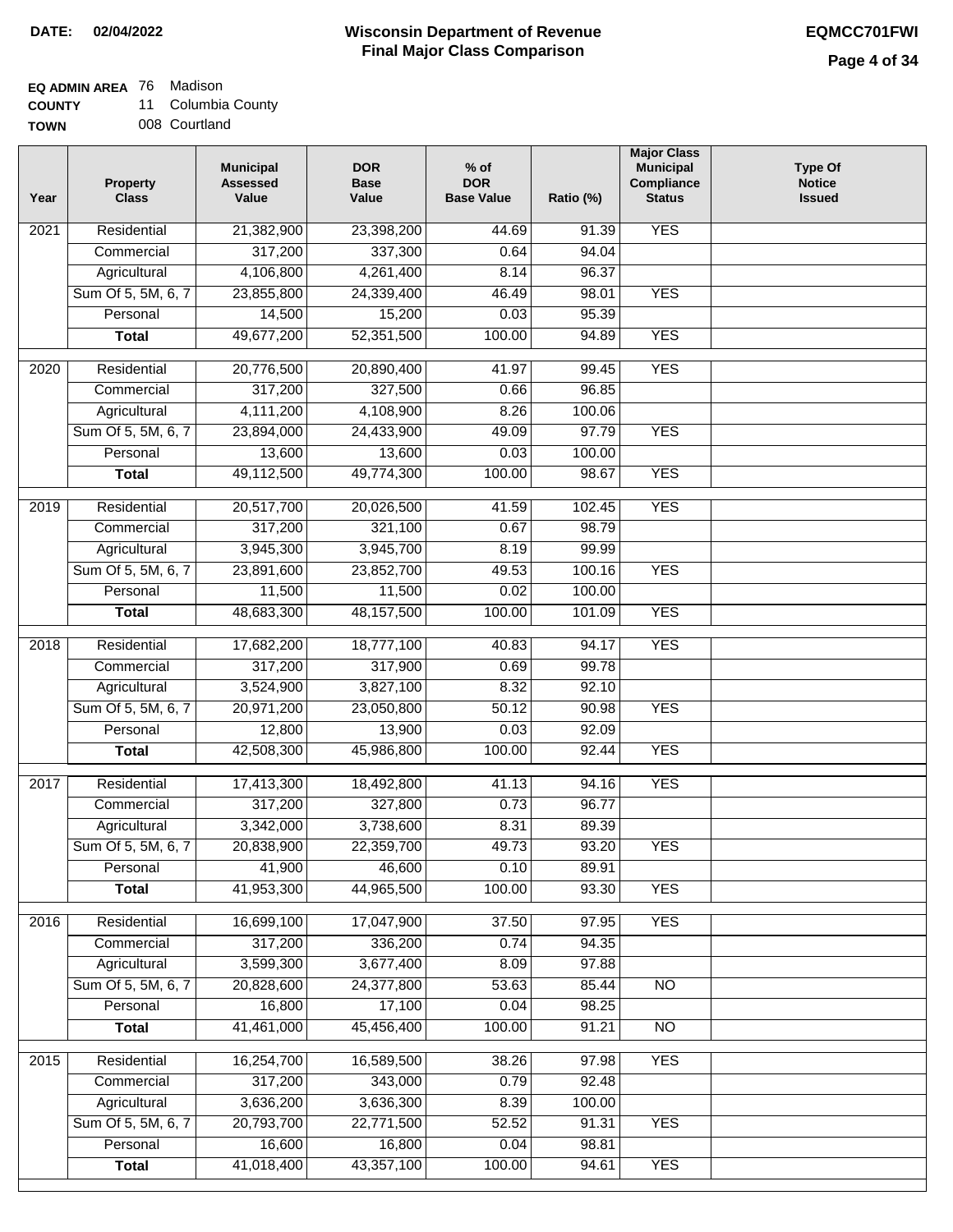### **EQ ADMIN AREA** 76 Madison

**COUNTY** 11 Columbia County

**TOWN** 010 Dekorra

| Year              | <b>Property</b><br><b>Class</b> | <b>Municipal</b><br><b>Assessed</b><br>Value | <b>DOR</b><br><b>Base</b><br>Value | $%$ of<br><b>DOR</b><br><b>Base Value</b> | Ratio (%) | <b>Major Class</b><br><b>Municipal</b><br>Compliance<br><b>Status</b> | <b>Type Of</b><br><b>Notice</b><br><b>Issued</b> |
|-------------------|---------------------------------|----------------------------------------------|------------------------------------|-------------------------------------------|-----------|-----------------------------------------------------------------------|--------------------------------------------------|
| $\overline{202}1$ | Residential                     | 345,513,400                                  | 365,593,500                        | 84.92                                     | 94.51     | <b>YES</b>                                                            |                                                  |
|                   | Commercial                      | 31,401,600                                   | 30,968,600                         | 7.19                                      | 101.40    |                                                                       |                                                  |
|                   | Agricultural                    | 2,289,600                                    | 2,290,400                          | 0.53                                      | 99.97     |                                                                       |                                                  |
|                   | Sum Of 5, 5M, 6, 7              | 28,594,200                                   | 30,243,800                         | 7.02                                      | 94.55     |                                                                       |                                                  |
|                   | Personal                        | 1,441,100                                    | 1,441,100                          | 0.33                                      | 100.00    |                                                                       |                                                  |
|                   | <b>Total</b>                    | 409,239,900                                  | 430,537,400                        | 100.00                                    | 95.05     | <b>YES</b>                                                            |                                                  |
| $\overline{2020}$ | Residential                     | 296,071,800                                  | 351,865,400                        | 84.66                                     | 84.14     | $\overline{10}$                                                       |                                                  |
|                   | Commercial                      | 29,341,800                                   | 29,059,600                         | 6.99                                      | 100.97    |                                                                       |                                                  |
|                   | Agricultural                    | 1,892,000                                    | 2,203,600                          | 0.53                                      | 85.86     |                                                                       |                                                  |
|                   | Sum Of 5, 5M, 6, 7              | 28,224,900                                   | 31,013,800                         | 7.46                                      | 91.01     |                                                                       |                                                  |
|                   | Personal                        | 1,282,700                                    | 1,491,500                          | 0.36                                      | 86.00     |                                                                       |                                                  |
|                   | <b>Total</b>                    | 356,813,200                                  | 415,633,900                        | 100.00                                    | 85.85     | $\overline{NO}$                                                       |                                                  |
|                   |                                 |                                              |                                    |                                           |           |                                                                       |                                                  |
| 2019              | Residential                     | 294,102,200                                  | 350,517,600                        | 85.03                                     | 83.91     | $\overline{NO}$                                                       |                                                  |
|                   | Commercial                      | 29,305,900                                   | 28,489,800                         | 6.91                                      | 102.86    |                                                                       |                                                  |
|                   | Agricultural                    | 1,859,100                                    | 2,120,100                          | 0.51                                      | 87.69     |                                                                       |                                                  |
|                   | Sum Of 5, 5M, 6, 7              | 28,145,200                                   | 29,610,400                         | 7.18                                      | 95.05     |                                                                       |                                                  |
|                   | Personal                        | 1,265,300                                    | 1,471,300                          | 0.36                                      | 86.00     |                                                                       |                                                  |
|                   | <b>Total</b>                    | 354,677,700                                  | 412,209,200                        | 100.00                                    | 86.04     | $\overline{NO}$                                                       |                                                  |
| 2018              | Residential                     | 290,945,200                                  | 337, 177, 000                      | 84.65                                     | 86.29     | $\overline{10}$                                                       |                                                  |
|                   | Commercial                      | 29,586,100                                   | 27,945,400                         | 7.02                                      | 105.87    |                                                                       |                                                  |
|                   | Agricultural                    | 1,853,600                                    | 2,060,400                          | 0.52                                      | 89.96     |                                                                       |                                                  |
|                   | Sum Of 5, 5M, 6, 7              | 28,512,400                                   | 29,640,600                         | 7.44                                      | 96.19     |                                                                       |                                                  |
|                   | Personal                        | 1,349,700                                    | 1,499,700                          | 0.38                                      | 90.00     |                                                                       |                                                  |
|                   | <b>Total</b>                    | 352,247,000                                  | 398,323,100                        | 100.00                                    | 88.43     | $\overline{10}$                                                       |                                                  |
| 2017              | Residential                     | 289,060,400                                  | 313,082,800                        | 83.78                                     | 92.33     | <b>YES</b>                                                            |                                                  |
|                   | Commercial                      | 29,478,100                                   | 26,505,200                         | 7.09                                      | 111.22    |                                                                       |                                                  |
|                   | Agricultural                    | 1,875,400                                    | 2,016,600                          | 0.54                                      | 93.00     |                                                                       |                                                  |
|                   | Sum Of 5, 5M, 6, 7              | 28,595,200                                   | 28,612,000                         | 7.66                                      | 99.94     |                                                                       |                                                  |
|                   | Personal                        | 3,259,800                                    | 3,467,800                          | 0.93                                      | 94.00     |                                                                       |                                                  |
|                   | <b>Total</b>                    | 352,268,900                                  | 373,684,400                        | 100.00                                    | 94.27     | <b>YES</b>                                                            |                                                  |
| 2016              | Residential                     | 285,719,100                                  | 300,092,700                        | 83.89                                     | 95.21     | <b>YES</b>                                                            |                                                  |
|                   | Commercial                      | 25,216,800                                   | 24,203,900                         | 6.77                                      | 104.18    |                                                                       |                                                  |
|                   | Agricultural                    | 1,988,400                                    | 1,987,500                          | 0.56                                      | 100.05    |                                                                       |                                                  |
|                   | Sum Of 5, 5M, 6, 7              | 29,184,800                                   | 30,171,100                         | 8.43                                      | 96.73     |                                                                       |                                                  |
|                   | Personal                        | 1,258,600                                    | 1,284,200                          | 0.36                                      | 98.01     |                                                                       |                                                  |
|                   | <b>Total</b>                    | 343,367,700                                  | 357,739,400                        | 100.00                                    | 95.98     | <b>YES</b>                                                            |                                                  |
| 2015              | Residential                     | 282,845,800                                  | 280,260,800                        | 82.77                                     | 100.92    | <b>YES</b>                                                            |                                                  |
|                   | Commercial                      | 24,973,900                                   | 25,207,300                         | 7.44                                      | 99.07     | <b>YES</b>                                                            |                                                  |
|                   | Agricultural                    | 1,970,000                                    | 1,969,000                          | 0.58                                      | 100.05    |                                                                       |                                                  |
|                   | Sum Of 5, 5M, 6, 7              | 28,746,600                                   | 29,789,400                         | 8.80                                      | 96.50     | <b>YES</b>                                                            |                                                  |
|                   | Personal                        | 1,366,700                                    | 1,376,400                          | 0.41                                      | 99.30     |                                                                       |                                                  |
|                   | <b>Total</b>                    | 339,903,000                                  | 338,602,900                        | 100.00                                    | 100.38    | <b>YES</b>                                                            |                                                  |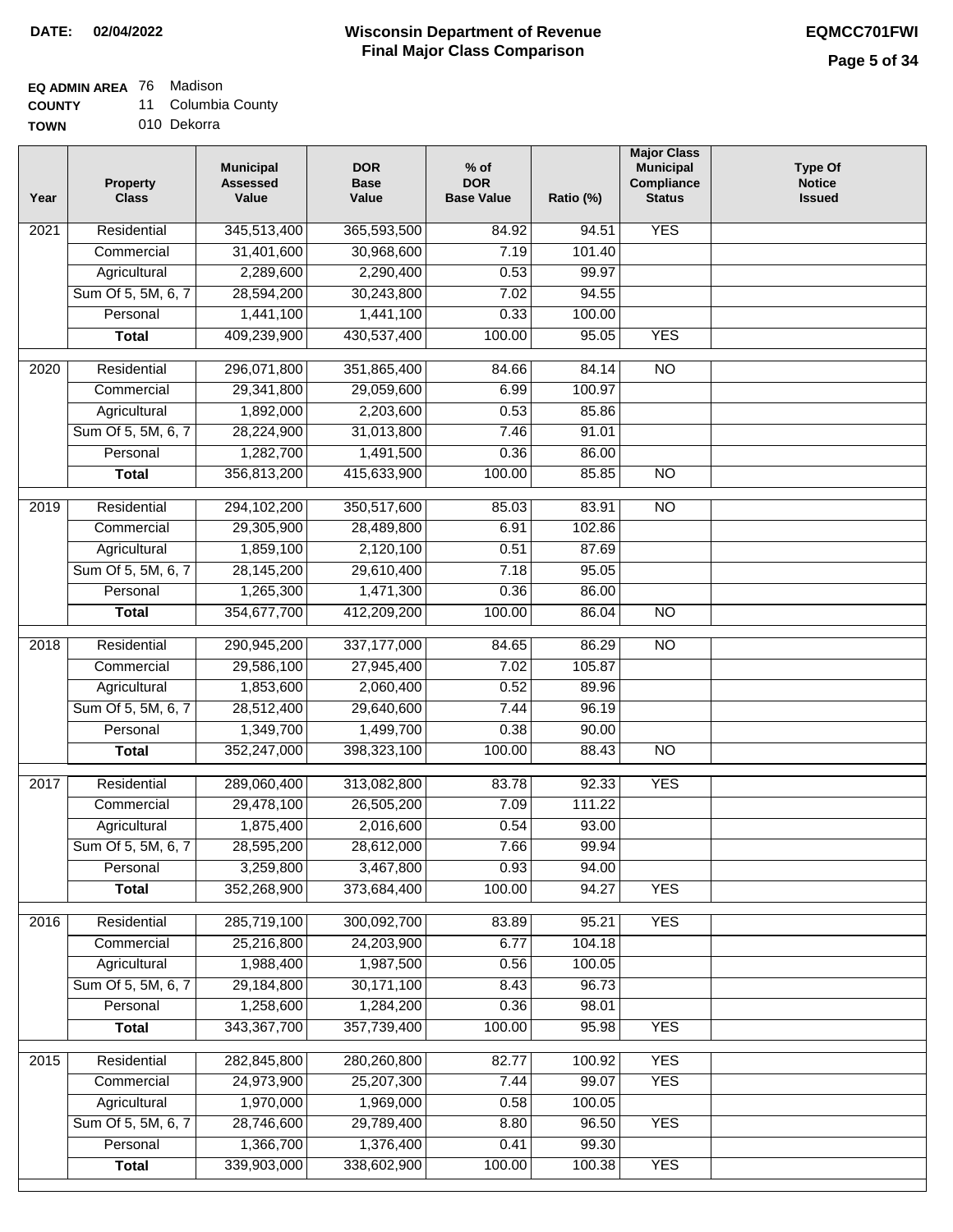#### **Wisconsin Department of Revenue Final Major Class Comparison DATE: 02/04/2022 EQMCC701FWI**

**EQ ADMIN AREA** 76 Madison

**COUNTY TOWN** 11 Columbia County

| )WN | 012 Fort Winnebago |
|-----|--------------------|
|     |                    |

| Year | <b>Property</b><br><b>Class</b> | <b>Municipal</b><br><b>Assessed</b><br>Value | <b>DOR</b><br><b>Base</b><br>Value | $%$ of<br><b>DOR</b><br><b>Base Value</b> | Ratio (%) | <b>Major Class</b><br><b>Municipal</b><br>Compliance<br><b>Status</b> | <b>Type Of</b><br><b>Notice</b><br><b>Issued</b> |
|------|---------------------------------|----------------------------------------------|------------------------------------|-------------------------------------------|-----------|-----------------------------------------------------------------------|--------------------------------------------------|
| 2021 | Residential                     | 44,216,000                                   | 62,276,800                         | 64.17                                     | 71.00     | N <sub>O</sub>                                                        |                                                  |
|      | Commercial                      | 2,041,700                                    | 2,244,100                          | 2.31                                      | 90.98     |                                                                       |                                                  |
|      | Agricultural                    | 1,601,000                                    | 1,999,300                          | 2.06                                      | 80.08     |                                                                       |                                                  |
|      | Sum Of 5, 5M, 6, 7              | 28,248,600                                   | 30,384,600                         | 31.31                                     | 92.97     | <b>YES</b>                                                            |                                                  |
|      | Personal                        | 112,000                                      | 140,000                            | 0.14                                      | 80.00     |                                                                       |                                                  |
|      | <b>Total</b>                    | 76,219,300                                   | 97,044,800                         | 100.00                                    | 78.54     | $\overline{NO}$                                                       |                                                  |
| 2020 | Residential                     | 43,483,400                                   | 52,449,500                         | 59.66                                     | 82.91     | $\overline{NO}$                                                       |                                                  |
|      | Commercial                      | 2,314,900                                    | 2,451,400                          | 2.79                                      | 94.43     |                                                                       |                                                  |
|      | Agricultural                    | 1,635,700                                    | 1,924,100                          | 2.19                                      | 85.01     |                                                                       |                                                  |
|      | Sum Of 5, 5M, 6, 7              | 28,273,400                                   | 30,836,500                         | 35.07                                     | 91.69     | <b>YES</b>                                                            |                                                  |
|      | Personal                        | 220,500                                      | 259,400                            | 0.30                                      | 85.00     |                                                                       |                                                  |
|      | <b>Total</b>                    | 75,927,900                                   | 87,920,900                         | 100.00                                    | 86.36     | $\overline{NO}$                                                       |                                                  |
|      |                                 |                                              |                                    |                                           |           |                                                                       |                                                  |
| 2019 | Residential                     | 43,334,900                                   | 49,315,800                         | 58.87                                     | 87.87     | $\overline{10}$                                                       |                                                  |
|      | Commercial                      | 2,261,800                                    | 2,342,100                          | 2.80                                      | 96.57     |                                                                       |                                                  |
|      | Agricultural                    | 1,757,000                                    | 1,847,400                          | 2.21                                      | 95.11     |                                                                       |                                                  |
|      | Sum Of 5, 5M, 6, 7              | 28,570,000                                   | 30,031,400                         | 35.85                                     | 95.13     | <b>YES</b>                                                            |                                                  |
|      | Personal                        | 219,400                                      | 230,900                            | 0.28                                      | 95.02     |                                                                       |                                                  |
|      | <b>Total</b>                    | 76,143,100                                   | 83,767,600                         | 100.00                                    | 90.90     | $\overline{NO}$                                                       |                                                  |
| 2018 | Residential                     | 42,866,900                                   | 46,056,100                         | 57.86                                     | 93.08     | <b>YES</b>                                                            |                                                  |
|      | Commercial                      | 2,187,900                                    | 2,219,900                          | 2.79                                      | 98.56     |                                                                       |                                                  |
|      | Agricultural                    | 1,706,000                                    | 1,796,100                          | 2.26                                      | 94.98     |                                                                       |                                                  |
|      | Sum Of 5, 5M, 6, 7              | 28,815,000                                   | 29,281,200                         | 36.79                                     | 98.41     | <b>YES</b>                                                            |                                                  |
|      | Personal                        | 235,000                                      | 247,300                            | 0.31                                      | 95.03     |                                                                       |                                                  |
|      | <b>Total</b>                    | 75,810,800                                   | 79,600,600                         | 100.00                                    | 95.24     | <b>YES</b>                                                            |                                                  |
| 2017 | Residential                     | 42,537,000                                   | 44,378,200                         | 57.36                                     | 95.85     | <b>YES</b>                                                            |                                                  |
|      | Commercial                      | 2,055,700                                    | 2,050,300                          | 2.65                                      | 100.26    |                                                                       |                                                  |
|      | Agricultural                    | 1,747,400                                    | 1,745,700                          | 2.26                                      | 100.10    |                                                                       |                                                  |
|      | Sum Of 5, 5M, 6, 7              | 28,542,700                                   | 28,774,800                         | 37.19                                     | 99.19     | <b>YES</b>                                                            |                                                  |
|      | Personal                        | 416,600                                      | 416,600                            | 0.54                                      | 100.00    |                                                                       |                                                  |
|      | <b>Total</b>                    | 75,299,400                                   | 77,365,600                         | 100.00                                    | 97.33     | <b>YES</b>                                                            |                                                  |
|      |                                 |                                              |                                    |                                           |           |                                                                       |                                                  |
| 2016 | Residential                     | 42,167,600                                   | 40,976,800                         | 53.97                                     | 102.91    | <b>YES</b>                                                            |                                                  |
|      | Commercial                      | 1,918,300                                    | 1,731,300                          | 2.28                                      | 110.80    |                                                                       |                                                  |
|      | Agricultural                    | 1,733,000                                    | 1,727,300                          | 2.28                                      | 100.33    |                                                                       |                                                  |
|      | Sum Of 5, 5M, 6, 7              | 28,190,000                                   | 31,135,000                         | 41.01                                     | 90.54     | <b>YES</b>                                                            |                                                  |
|      | Personal                        | 350,500                                      | 350,500                            | 0.46                                      | 100.00    |                                                                       |                                                  |
|      | <b>Total</b>                    | 74,359,400                                   | 75,920,900                         | 100.00                                    | 97.94     | <b>YES</b>                                                            |                                                  |
| 2015 | Residential                     | 42,101,300                                   | 40,070,400                         | 53.66                                     | 105.07    | <b>YES</b>                                                            |                                                  |
|      | Commercial                      | 1,918,300                                    | 1,766,600                          | 2.37                                      | 108.59    |                                                                       |                                                  |
|      | Agricultural                    | 1,700,900                                    | 1,702,700                          | 2.28                                      | 99.89     |                                                                       |                                                  |
|      | Sum Of 5, 5M, 6, 7              | 27,718,900                                   | 30,793,900                         | 41.24                                     | 90.01     | <b>YES</b>                                                            |                                                  |
|      | Personal                        | 337,900                                      | 337,900                            | 0.45                                      | 100.00    |                                                                       |                                                  |
|      | <b>Total</b>                    | 73,777,300                                   | 74,671,500                         | 100.00                                    | 98.80     | <b>YES</b>                                                            |                                                  |
|      |                                 |                                              |                                    |                                           |           |                                                                       |                                                  |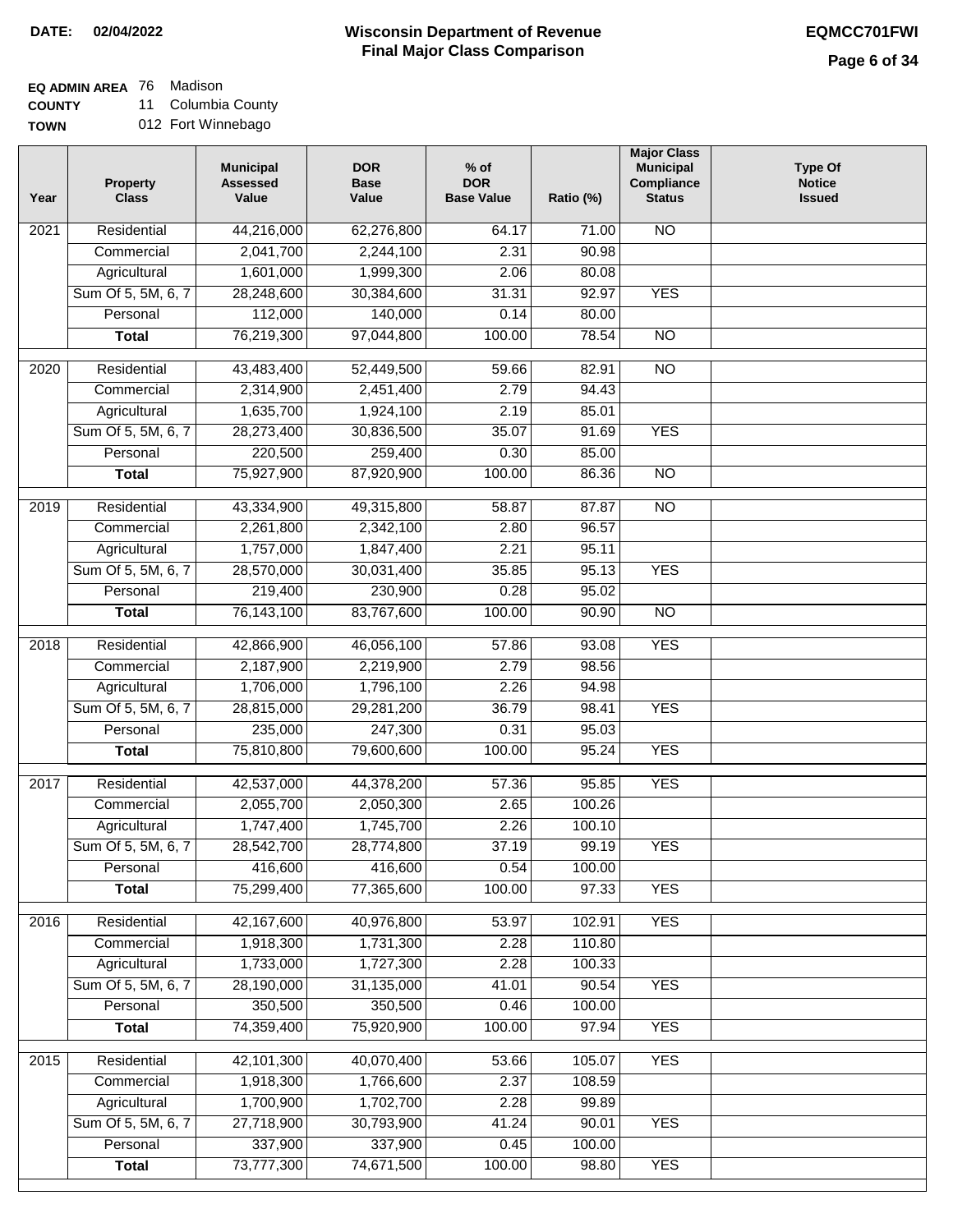**EQ ADMIN AREA** 76 Madison

**COUNTY** 11 Columbia County

**TOWN** 014 Fountain Prairie

| Year              | <b>Property</b><br><b>Class</b> | <b>Municipal</b><br><b>Assessed</b><br>Value | <b>DOR</b><br><b>Base</b><br>Value | $%$ of<br><b>DOR</b><br><b>Base Value</b> | Ratio (%) | <b>Major Class</b><br><b>Municipal</b><br>Compliance<br><b>Status</b> | <b>Type Of</b><br><b>Notice</b><br><b>Issued</b> |
|-------------------|---------------------------------|----------------------------------------------|------------------------------------|-------------------------------------------|-----------|-----------------------------------------------------------------------|--------------------------------------------------|
| $\overline{202}1$ | Residential                     | 56,437,500                                   | 64,255,700                         | 58.26                                     | 87.83     | $\overline{NO}$                                                       |                                                  |
|                   | Commercial                      | 11,301,900                                   | 13,150,200                         | 11.92                                     | 85.94     | $\overline{NO}$                                                       |                                                  |
|                   | Agricultural                    | 3,561,600                                    | 3,957,600                          | 3.59                                      | 89.99     |                                                                       |                                                  |
|                   | Sum Of 5, 5M, 6, 7              | 25,824,700                                   | 28,830,600                         | 26.14                                     | 89.57     | $\overline{NO}$                                                       |                                                  |
|                   | Personal                        | 89,700                                       | 99,700                             | 0.09                                      | 89.97     |                                                                       |                                                  |
|                   | <b>Total</b>                    | 97,215,400                                   | 110,293,800                        | 100.00                                    | 88.14     | $\overline{NO}$                                                       |                                                  |
| $\overline{2020}$ | Residential                     | 54,902,100                                   | 59,534,500                         | 56.50                                     | 92.22     | <b>YES</b>                                                            |                                                  |
|                   | Commercial                      | 11,301,900                                   | 12,767,200                         | 12.12                                     | 88.52     | $\overline{NO}$                                                       |                                                  |
|                   | Agricultural                    | 3,646,900                                    | 3,834,800                          | 3.64                                      | 95.10     |                                                                       |                                                  |
|                   | Sum Of 5, 5M, 6, 7              | 25,948,200                                   | 29,134,400                         | 27.65                                     | 89.06     | $\overline{NO}$                                                       |                                                  |
|                   | Personal                        | 90,400                                       | 95,100                             | 0.09                                      | 95.06     |                                                                       |                                                  |
|                   | <b>Total</b>                    | 95,889,500                                   | 105,366,000                        | 100.00                                    | 91.01     | $\overline{NO}$                                                       |                                                  |
|                   |                                 |                                              |                                    |                                           |           |                                                                       |                                                  |
| $\frac{2019}{ }$  | Residential                     | 53,131,100                                   | 53,359,100                         | 54.39                                     | 99.57     | <b>YES</b>                                                            |                                                  |
|                   | Commercial                      | 11,301,900                                   | 12,516,800                         | 12.76                                     | 90.29     | <b>YES</b>                                                            |                                                  |
|                   | Agricultural                    | 3,502,200                                    | 3,686,900                          | 3.76                                      | 94.99     |                                                                       |                                                  |
|                   | Sum Of 5, 5M, 6, 7              | 25,849,000                                   | 28,427,800                         | 28.98                                     | 90.93     | <b>YES</b>                                                            |                                                  |
|                   | Personal                        | 112,100                                      | 118,000                            | 0.12                                      | 95.00     |                                                                       |                                                  |
|                   | <b>Total</b>                    | 93,896,300                                   | 98,108,600                         | 100.00                                    | 95.71     | <b>YES</b>                                                            |                                                  |
| 2018              | Residential                     | 52,450,100                                   | 49,198,400                         | 53.60                                     | 106.61    | <b>YES</b>                                                            |                                                  |
|                   | Commercial                      | 10,665,400                                   | 11,846,800                         | 12.91                                     | 90.03     | <b>YES</b>                                                            |                                                  |
|                   | Agricultural                    | 3,581,100                                    | 3,581,600                          | 3.90                                      | 99.99     |                                                                       |                                                  |
|                   | Sum Of 5, 5M, 6, 7              | 25,400,800                                   | 27,029,800                         | 29.45                                     | 93.97     | <b>YES</b>                                                            |                                                  |
|                   | Personal                        | 131,500                                      | 131,500                            | 0.14                                      | 100.00    |                                                                       |                                                  |
|                   | <b>Total</b>                    | 92,228,900                                   | 91,788,100                         | 100.00                                    | 100.48    | <b>YES</b>                                                            |                                                  |
| $\overline{2017}$ | Residential                     | 50,964,200                                   | 46,705,500                         | 50.66                                     | 109.12    | <b>YES</b>                                                            |                                                  |
|                   | Commercial                      | 10,629,600                                   | 11,643,200                         | 12.63                                     | 91.29     | <b>YES</b>                                                            |                                                  |
|                   | Agricultural                    | 3,500,200                                    | 3,495,700                          | 3.79                                      | 100.13    |                                                                       |                                                  |
|                   | Sum Of 5, 5M, 6, 7              | 25,812,700                                   | 26,346,700                         | 28.57                                     | 97.97     | <b>YES</b>                                                            |                                                  |
|                   | Personal                        | 4,011,900                                    | 4,011,900                          | 4.35                                      | 100.00    |                                                                       |                                                  |
|                   | <b>Total</b>                    | 94,918,600                                   | 92,203,000                         | 100.00                                    | 102.95    | <b>YES</b>                                                            |                                                  |
| 2016              | Residential                     | 50,359,100                                   | 48,016,900                         | 49.40                                     | 104.88    | <b>YES</b>                                                            |                                                  |
|                   | Commercial                      | 10,738,500                                   | 10,826,700                         | 11.14                                     | 99.19     | <b>YES</b>                                                            |                                                  |
|                   | Agricultural                    | 3,447,100                                    | 3,446,400                          | 3.55                                      | 100.02    |                                                                       |                                                  |
|                   | Sum Of 5, 5M, 6, 7              | 25,956,400                                   | 30,216,900                         | 31.09                                     | 85.90     | $\overline{NO}$                                                       |                                                  |
|                   | Personal                        | 4,684,300                                    | 4,684,300                          | 4.82                                      | 100.00    |                                                                       |                                                  |
|                   | <b>Total</b>                    | 95,185,400                                   | 97,191,200                         | 100.00                                    | 97.94     | N <sub>O</sub>                                                        |                                                  |
| 2015              | Residential                     | 49,268,500                                   | 45,029,800                         | 47.75                                     | 109.41    | <b>YES</b>                                                            |                                                  |
|                   | Commercial                      | 10,609,500                                   | 10,614,400                         | 11.26                                     | 99.95     | <b>YES</b>                                                            |                                                  |
|                   | Agricultural                    | 3,406,400                                    | 3,403,300                          | 3.61                                      | 100.09    |                                                                       |                                                  |
|                   | Sum Of 5, 5M, 6, 7              | 26,656,000                                   | 29,009,800                         | 30.76                                     | 91.89     | <b>YES</b>                                                            |                                                  |
|                   | Personal                        | 6,241,000                                    | 6,241,000                          | 6.62                                      | 100.00    | <b>YES</b>                                                            |                                                  |
|                   | <b>Total</b>                    | 96, 181, 400                                 | 94,298,300                         | 100.00                                    | 102.00    | <b>YES</b>                                                            |                                                  |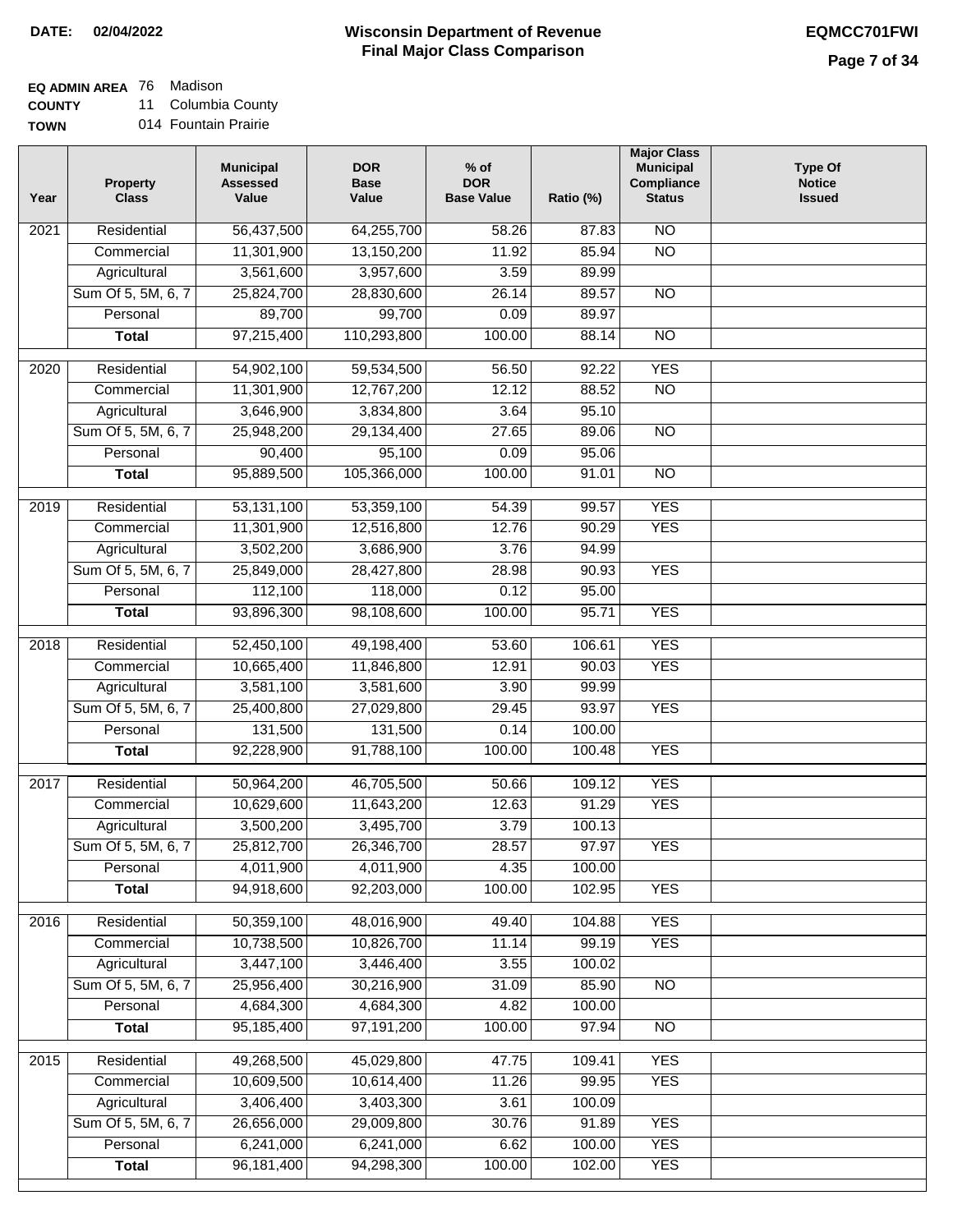#### **Wisconsin Department of Revenue Final Major Class Comparison DATE: 02/04/2022 EQMCC701FWI**

٦

### **EQ ADMIN AREA** 76 Madison

**COUNTY** 11 Columbia County

| Year              | <b>Property</b><br><b>Class</b> | <b>Municipal</b><br><b>Assessed</b><br>Value | <b>DOR</b><br><b>Base</b><br>Value | $%$ of<br><b>DOR</b><br><b>Base Value</b> | Ratio (%)       | <b>Major Class</b><br><b>Municipal</b><br>Compliance<br><b>Status</b> | <b>Type Of</b><br><b>Notice</b><br><b>Issued</b> |
|-------------------|---------------------------------|----------------------------------------------|------------------------------------|-------------------------------------------|-----------------|-----------------------------------------------------------------------|--------------------------------------------------|
| 2021              | Residential                     | 48,949,200                                   | 47,828,000                         | 59.63                                     | 102.34          | <b>YES</b>                                                            |                                                  |
|                   | Commercial                      | 1,618,400                                    | 1,525,500                          | 1.90                                      | 106.09          |                                                                       |                                                  |
|                   | Agricultural                    | 5,517,600                                    | 5,516,600                          | 6.88                                      | 100.02          |                                                                       |                                                  |
|                   | Sum Of 5, 5M, 6, 7              | 26,065,300                                   | 25,325,900                         | 31.58                                     | 102.92          | <b>YES</b>                                                            |                                                  |
|                   | Personal                        | 8,600                                        | 8,600                              | 0.01                                      | 100.00          |                                                                       |                                                  |
|                   | <b>Total</b>                    | 82,159,100                                   | 80,204,600                         | 100.00                                    | 102.44          | <b>YES</b>                                                            |                                                  |
| 2020              | Residential                     | 37,674,700                                   | 45,375,100                         | 58.10                                     | 83.03           | $\overline{NO}$                                                       |                                                  |
|                   | Commercial                      | 1,584,100                                    | 1,481,100                          | 1.90                                      | 106.95          |                                                                       |                                                  |
|                   | Agricultural                    | 4,389,700                                    | 5,155,000                          | 6.60                                      | 85.15           |                                                                       |                                                  |
|                   | Sum Of 5, 5M, 6, 7              | 23,243,300                                   | 26,068,000                         | 33.38                                     | 89.16           | $\overline{NO}$                                                       |                                                  |
|                   | Personal                        | 10,900                                       | 12,800                             | 0.02                                      | 85.16           |                                                                       |                                                  |
|                   | <b>Total</b>                    | 66,902,700                                   | 78,092,000                         | 100.00                                    | 85.67           | $\overline{NO}$                                                       | 2nd Notice of Non-Compliance                     |
|                   |                                 |                                              |                                    |                                           |                 |                                                                       |                                                  |
| 2019              | Residential                     | 37,094,200                                   | 42,973,600                         | 57.04                                     | 86.32           | $\overline{10}$                                                       |                                                  |
|                   | Commercial                      | 1,247,500                                    | 1,062,200                          | 1.41                                      | 117.44          |                                                                       |                                                  |
|                   | Agricultural                    | 4,947,400                                    | 4,946,300                          | 6.57                                      | 100.02          |                                                                       |                                                  |
|                   | Sum Of 5, 5M, 6, 7              | 23,534,300                                   | 26,213,400                         | 34.79                                     | 89.78           | $\overline{N}$                                                        |                                                  |
|                   | Personal                        | 142,057                                      | 142,100                            | 0.19                                      | 99.97           |                                                                       |                                                  |
|                   | <b>Total</b>                    | 66,965,457                                   | 75,337,600                         | 100.00                                    | 88.89           | $\overline{NO}$                                                       | 1st Notice of Non-Compliance                     |
| $\overline{2018}$ | Residential                     | 35,869,300                                   | 40,541,100                         | 55.83                                     | 88.48           | $\overline{NO}$                                                       |                                                  |
|                   | Commercial                      | 1,247,500                                    | 1,051,600                          | 1.45                                      | 118.63          |                                                                       |                                                  |
|                   | Agricultural                    | 4,803,500                                    | 4,807,800                          | 6.62                                      | 99.91           |                                                                       |                                                  |
|                   | Sum Of 5, 5M, 6, 7              | 23,269,200                                   | 26,115,200                         | 35.96                                     | 89.10           | <b>NO</b>                                                             |                                                  |
|                   | Personal                        | 99,539                                       | 99,600                             | 0.14                                      | 99.94           |                                                                       |                                                  |
|                   | <b>Total</b>                    | 65,289,039                                   | 72,615,300                         | 100.00                                    | 89.91           | <b>NO</b>                                                             |                                                  |
| 2017              | Residential                     | 33,821,600                                   | 38,610,600                         | 54.95                                     | 87.60           | N <sub>O</sub>                                                        |                                                  |
|                   | Commercial                      | 1,172,200                                    | 1,084,100                          | 1.54                                      | 108.13          |                                                                       |                                                  |
|                   | Agricultural                    | 4,467,000                                    | 4,694,800                          | 6.68                                      | 95.15           |                                                                       |                                                  |
|                   | Sum Of 5, 5M, 6, 7              | 21,383,400                                   | 25,720,300                         | 36.60                                     | 83.14           | <b>NO</b>                                                             |                                                  |
|                   | Personal                        | 155,322                                      | 155,300                            | 0.22                                      | 100.01          |                                                                       |                                                  |
|                   | <b>Total</b>                    | 60,999,522                                   | 70,265,100                         | 100.00                                    | 86.81           | $\overline{3}$                                                        |                                                  |
| 2016              | Residential                     | 32,978,200                                   | 37,603,700                         | 54.97                                     | 87.70           | $\overline{NO}$                                                       |                                                  |
|                   | Commercial                      | 1,172,200                                    | 1,197,400                          | 1.75                                      | 97.90           |                                                                       |                                                  |
|                   | Agricultural                    | 4,394,100                                    | 4,626,000                          | 6.76                                      | 94.99           |                                                                       |                                                  |
|                   | Sum Of 5, 5M, 6, 7              | 20,608,400                                   | 24,812,800                         | 36.27                                     | 83.06           | $\overline{NO}$                                                       |                                                  |
|                   | Personal                        | 168,926                                      | 168,900                            | 0.25                                      | 100.02          |                                                                       |                                                  |
|                   | <b>Total</b>                    | 59,321,826                                   | 68,408,800                         | 100.00                                    | 86.72           | $\overline{NO}$                                                       |                                                  |
|                   |                                 |                                              |                                    |                                           |                 | <b>YES</b>                                                            |                                                  |
| 2015              | Residential<br>Commercial       | 32,192,000<br>507,400                        | 32,188,700<br>1,185,600            | 53.52<br>1.97                             | 100.01<br>42.80 |                                                                       |                                                  |
|                   |                                 |                                              |                                    |                                           |                 |                                                                       |                                                  |
|                   | Agricultural                    | 4,343,100                                    | 4,567,100                          | 7.59                                      | 95.10           |                                                                       |                                                  |
|                   | Sum Of 5, 5M, 6, 7<br>Personal  | 20,521,200<br>178,259                        | 22,027,700<br>178,200              | 36.62<br>0.30                             | 93.16<br>100.03 | <b>YES</b>                                                            |                                                  |
|                   | <b>Total</b>                    | 57,741,959                                   | 60,147,300                         | 100.00                                    | 96.00           | <b>YES</b>                                                            |                                                  |
|                   |                                 |                                              |                                    |                                           |                 |                                                                       |                                                  |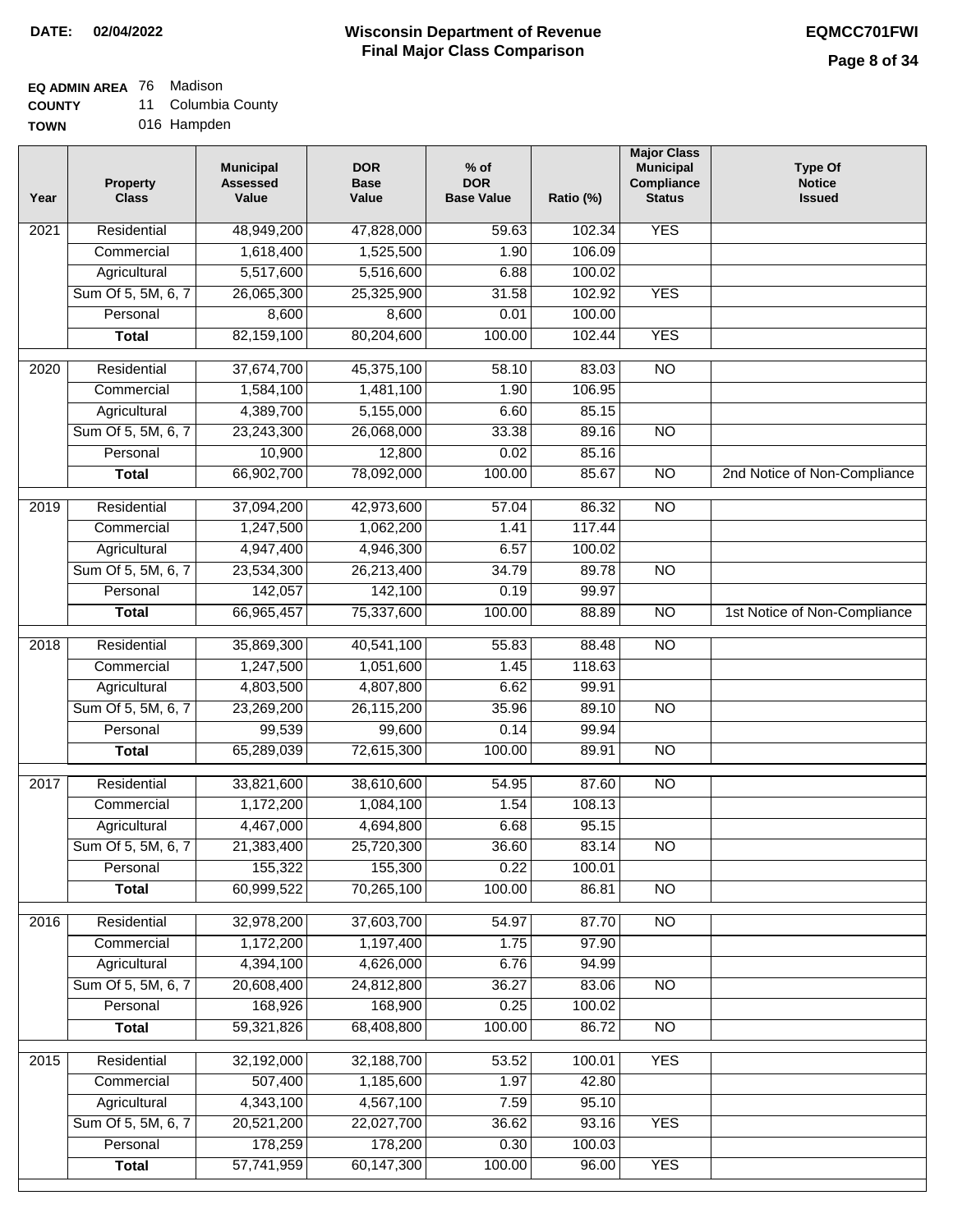### **EQ ADMIN AREA** 76 Madison

**COUNTY** 11 Columbia County

**TOWN** 018 Leeds

| Year              | <b>Property</b><br><b>Class</b> | <b>Municipal</b><br><b>Assessed</b><br>Value | <b>DOR</b><br><b>Base</b><br>Value | $%$ of<br><b>DOR</b><br><b>Base Value</b> | Ratio (%) | <b>Major Class</b><br><b>Municipal</b><br>Compliance<br><b>Status</b> | <b>Type Of</b><br><b>Notice</b><br><b>Issued</b> |
|-------------------|---------------------------------|----------------------------------------------|------------------------------------|-------------------------------------------|-----------|-----------------------------------------------------------------------|--------------------------------------------------|
| $\overline{202}1$ | Residential                     | 49,209,400                                   | 58,311,900                         | 63.03                                     | 84.39     | N <sub>O</sub>                                                        |                                                  |
|                   | Commercial                      | 2,743,300                                    | 2,693,300                          | 2.91                                      | 101.86    |                                                                       |                                                  |
|                   | Agricultural                    | 5,459,200                                    | 5,461,200                          | 5.90                                      | 99.96     |                                                                       |                                                  |
|                   | Sum Of 5, 5M, 6, 7              | 25,257,300                                   | 25,974,300                         | 28.07                                     | 97.24     | <b>YES</b>                                                            |                                                  |
|                   | Personal                        | 80,317                                       | 80,300                             | 0.09                                      | 100.02    |                                                                       |                                                  |
|                   | <b>Total</b>                    | 82,749,517                                   | 92,521,000                         | 100.00                                    | 89.44     | $\overline{NO}$                                                       |                                                  |
| $\overline{2020}$ | Residential                     | 48,978,300                                   | 56,613,500                         | 62.02                                     | 86.51     | $\overline{NO}$                                                       |                                                  |
|                   | Commercial                      | 2,747,700                                    | 2,614,900                          | 2.86                                      | 105.08    |                                                                       |                                                  |
|                   | Agricultural                    | 5,256,500                                    | 5,254,900                          | 5.76                                      | 100.03    |                                                                       |                                                  |
|                   | Sum Of 5, 5M, 6, 7              | 24,965,100                                   | 26,706,100                         | 29.26                                     | 93.48     | <b>YES</b>                                                            |                                                  |
|                   | Personal                        | 93,022                                       | 93,000                             | 0.10                                      | 100.02    |                                                                       |                                                  |
|                   | <b>Total</b>                    | 82,040,622                                   | 91,282,400                         | 100.00                                    | 89.88     | $\overline{NO}$                                                       |                                                  |
|                   |                                 |                                              |                                    |                                           |           |                                                                       |                                                  |
| 2019              | Residential                     | 48,756,500                                   | 54,749,300                         | 61.37                                     | 89.05     | $\overline{NO}$                                                       |                                                  |
|                   | Commercial                      | 2,787,100                                    | 2,607,800                          | 2.92                                      | 106.88    |                                                                       |                                                  |
|                   | Agricultural                    | 5,048,300                                    | 5,046,600                          | 5.66                                      | 100.03    |                                                                       |                                                  |
|                   | Sum Of 5, 5M, 6, 7              | 25,141,800                                   | 26,713,000                         | 29.95                                     | 94.12     | <b>YES</b>                                                            |                                                  |
|                   | Personal                        | 88,853                                       | 88,800                             | 0.10                                      | 100.06    |                                                                       |                                                  |
|                   | <b>Total</b>                    | 81,822,553                                   | 89,205,500                         | 100.00                                    | 91.72     | $\overline{NO}$                                                       |                                                  |
| 2018              | Residential                     | 47,314,700                                   | 51,650,300                         | 60.45                                     | 91.61     | <b>YES</b>                                                            |                                                  |
|                   | Commercial                      | 2,784,200                                    | 2,579,100                          | 3.02                                      | 107.95    |                                                                       |                                                  |
|                   | Agricultural                    | 4,908,700                                    | 4,914,800                          | 5.75                                      | 99.88     |                                                                       |                                                  |
|                   | Sum Of 5, 5M, 6, 7              | 24,726,500                                   | 26,238,400                         | 30.71                                     | 94.24     | <b>YES</b>                                                            |                                                  |
|                   | Personal                        | 54,333                                       | 54,300                             | 0.06                                      | 100.06    |                                                                       |                                                  |
|                   | <b>Total</b>                    | 79,788,433                                   | 85,436,900                         | 100.00                                    | 93.39     | <b>YES</b>                                                            |                                                  |
| $\overline{2017}$ | Residential                     | 46,645,500                                   | 48,673,300                         | 59.18                                     | 95.83     | <b>YES</b>                                                            |                                                  |
|                   | Commercial                      | 2,784,200                                    | 2,658,900                          | 3.23                                      | 104.71    |                                                                       |                                                  |
|                   | Agricultural                    | 4,546,100                                    | 4,787,700                          | 5.82                                      | 94.95     |                                                                       |                                                  |
|                   | Sum Of 5, 5M, 6, 7              | 24,076,100                                   | 25,573,900                         | 31.09                                     | 94.14     | <b>YES</b>                                                            |                                                  |
|                   | Personal                        | 555,645                                      | 555,600                            | 0.68                                      | 100.01    |                                                                       |                                                  |
|                   | <b>Total</b>                    | 78,607,545                                   | 82,249,400                         | 100.00                                    | 95.57     | <b>YES</b>                                                            |                                                  |
| 2016              | Residential                     | 45,787,100                                   | 45,678,600                         | 55.33                                     | 100.24    | <b>YES</b>                                                            |                                                  |
|                   | Commercial                      | 2,791,200                                    | 2,608,500                          | 3.16                                      | 107.00    |                                                                       |                                                  |
|                   | Agricultural                    | 4,497,100                                    | 4,722,200                          | 5.72                                      | 95.23     |                                                                       |                                                  |
|                   | Sum Of 5, 5M, 6, 7              | 23,647,900                                   | 28,433,700                         | 34.44                                     | 83.17     | $\overline{NO}$                                                       |                                                  |
|                   | Personal                        | 1,109,186                                    | 1,109,200                          | 1.34                                      | 100.00    |                                                                       |                                                  |
|                   | <b>Total</b>                    | 77,832,486                                   | 82,552,200                         | 100.00                                    | 94.28     | $\overline{NO}$                                                       |                                                  |
|                   |                                 |                                              |                                    |                                           |           |                                                                       |                                                  |
| 2015              | Residential                     | 45,851,000                                   | 46,203,200                         | 57.54                                     | 99.24     | <b>YES</b>                                                            |                                                  |
|                   | Commercial                      | 2,702,000                                    | 2,634,700                          | 3.28                                      | 102.55    |                                                                       |                                                  |
|                   | Agricultural                    | 4,463,700                                    | 4,695,400                          | 5.85                                      | 95.07     |                                                                       |                                                  |
|                   | Sum Of 5, 5M, 6, 7              | 23,235,800                                   | 25,532,400                         | 31.80                                     | 91.01     | <b>YES</b>                                                            |                                                  |
|                   | Personal                        | 1,225,115                                    | 1,225,100                          | 1.53                                      | 100.00    |                                                                       |                                                  |
|                   | <b>Total</b>                    | 77,477,615                                   | 80,290,800                         | 100.00                                    | 96.50     | <b>YES</b>                                                            |                                                  |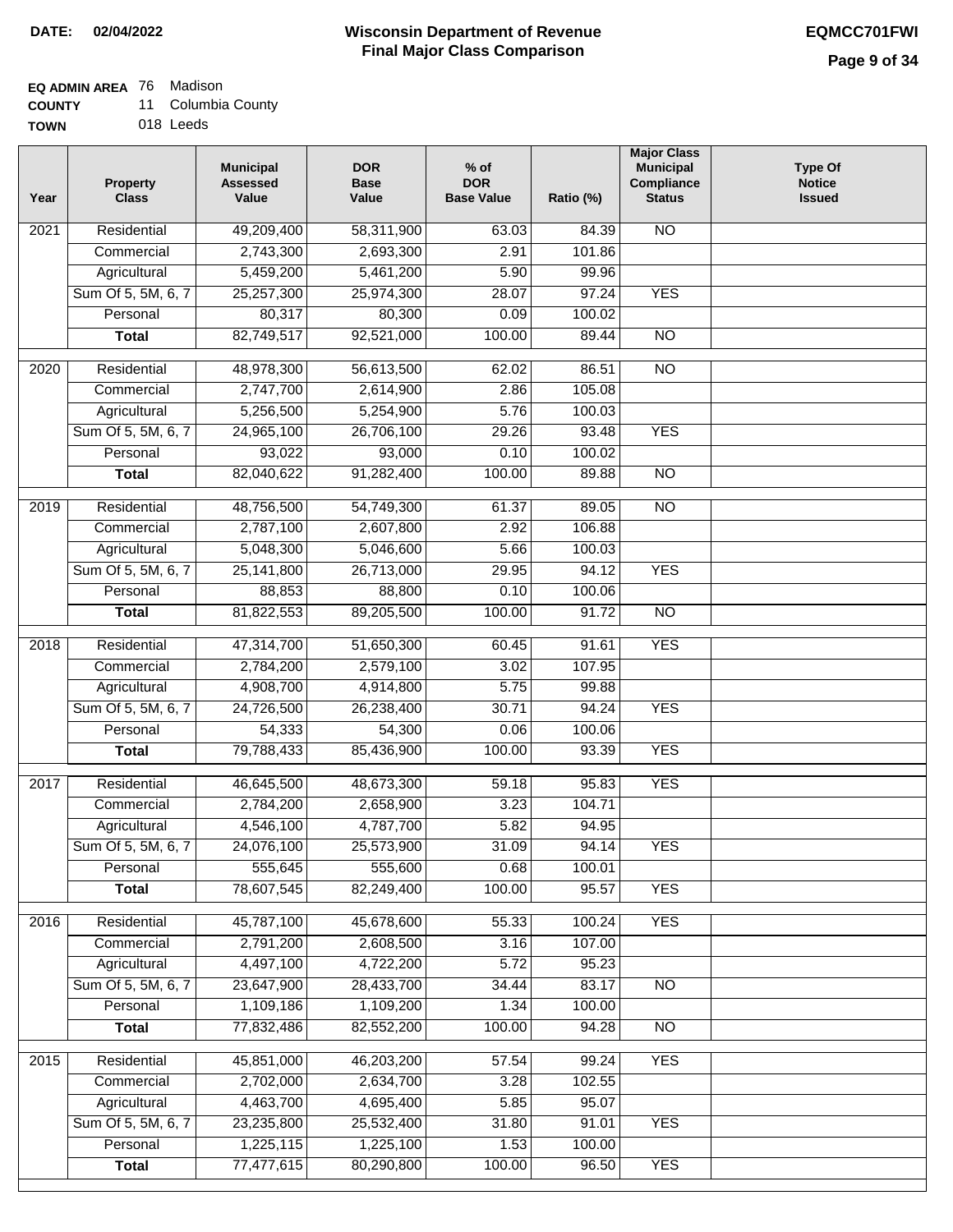## **EQ ADMIN AREA** 76 Madison

**COUNTY** 11 Columbia County

**TOWN** 020 Lewiston

| Year              | <b>Property</b><br><b>Class</b> | <b>Municipal</b><br><b>Assessed</b><br>Value | <b>DOR</b><br><b>Base</b><br>Value | $%$ of<br><b>DOR</b><br><b>Base Value</b> | Ratio (%) | <b>Major Class</b><br><b>Municipal</b><br>Compliance<br><b>Status</b> | <b>Type Of</b><br><b>Notice</b><br><b>Issued</b> |
|-------------------|---------------------------------|----------------------------------------------|------------------------------------|-------------------------------------------|-----------|-----------------------------------------------------------------------|--------------------------------------------------|
| $\overline{202}1$ | Residential                     | 81,148,200                                   | 110,778,400                        | 72.42                                     | 73.25     | <b>NO</b>                                                             |                                                  |
|                   | Commercial                      | 6,232,900                                    | 5,401,700                          | 3.53                                      | 115.39    |                                                                       |                                                  |
|                   | Agricultural                    | 2,473,700                                    | 2,608,400                          | 1.71                                      | 94.84     |                                                                       |                                                  |
|                   | Sum Of 5, 5M, 6, 7              | 31,063,600                                   | 33,898,500                         | 22.16                                     | 91.64     | <b>YES</b>                                                            |                                                  |
|                   | Personal                        | 259,800                                      | 288,700                            | 0.19                                      | 89.99     |                                                                       |                                                  |
|                   | <b>Total</b>                    | 121, 178, 200                                | 152,975,700                        | 100.00                                    | 79.21     | $\overline{NO}$                                                       |                                                  |
| $\overline{2020}$ | Residential                     | 80,090,300                                   | 93,677,700                         | 69.26                                     | 85.50     | $\overline{NO}$                                                       |                                                  |
|                   | Commercial                      | 6,220,900                                    | 5,244,400                          | 3.88                                      | 118.62    |                                                                       |                                                  |
|                   | Agricultural                    | 2,480,800                                    | 2,498,300                          | 1.85                                      | 99.30     |                                                                       |                                                  |
|                   | Sum Of 5, 5M, 6, 7              | 31,285,000                                   | 33,571,600                         | 24.82                                     | 93.19     | <b>YES</b>                                                            |                                                  |
|                   | Personal                        | 264,400                                      | 264,400                            | 0.20                                      | 100.00    |                                                                       |                                                  |
|                   | <b>Total</b>                    | 120,341,400                                  | 135,256,400                        | 100.00                                    | 88.97     | $\overline{NO}$                                                       |                                                  |
| 2019              | Residential                     | 79,331,400                                   | 92,918,800                         | 71.16                                     | 85.38     | $\overline{NO}$                                                       |                                                  |
|                   | Commercial                      | 5,865,900                                    | 4,889,400                          | 3.74                                      | 119.97    |                                                                       |                                                  |
|                   | Agricultural                    | 2,576,300                                    | 2,520,300                          | 1.93                                      | 102.22    |                                                                       |                                                  |
|                   | Sum Of 5, 5M, 6, 7              | 30,438,900                                   | 29,993,700                         | 22.97                                     | 101.48    | <b>YES</b>                                                            |                                                  |
|                   | Personal                        | 263,500                                      | 263,500                            | 0.20                                      | 100.00    |                                                                       |                                                  |
|                   | <b>Total</b>                    | 118,476,000                                  | 130,585,700                        | 100.00                                    | 90.73     | $\overline{NO}$                                                       |                                                  |
| 2018              | Residential                     | 78,624,100                                   | 86,894,100                         | 70.38                                     | 90.48     | <b>YES</b>                                                            |                                                  |
|                   | Commercial                      | 5,865,900                                    | 4,793,600                          | 3.88                                      | 122.37    |                                                                       |                                                  |
|                   | Agricultural                    | 2,576,000                                    | 2,451,000                          | 1.99                                      | 105.10    |                                                                       |                                                  |
|                   | Sum Of 5, 5M, 6, 7              | 30,215,200                                   | 29,040,200                         | 23.52                                     | 104.05    | <b>YES</b>                                                            |                                                  |
|                   | Personal                        | 255,800                                      | 278,100                            | 0.23                                      | 91.98     |                                                                       |                                                  |
|                   | <b>Total</b>                    | 117,537,000                                  | 123,457,000                        | 100.00                                    | 95.20     | <b>YES</b>                                                            |                                                  |
| 2017              | Residential                     | 77,801,400                                   | 83,502,000                         | 69.36                                     | 93.17     | <b>YES</b>                                                            |                                                  |
|                   | Commercial                      | 5,274,700                                    | 4,411,300                          | 3.66                                      | 119.57    |                                                                       |                                                  |
|                   | Agricultural                    | 2,581,800                                    | 2,396,300                          | 1.99                                      | 107.74    |                                                                       |                                                  |
|                   | Sum Of 5, 5M, 6, 7              | 30,359,100                                   | 29,563,700                         | 24.56                                     | 102.69    | <b>YES</b>                                                            |                                                  |
|                   | Personal                        | 507,400                                      | 507,400                            | 0.42                                      | 100.00    |                                                                       |                                                  |
|                   | <b>Total</b>                    | 116,524,400                                  | 120,380,700                        | 100.00                                    | 96.80     | <b>YES</b>                                                            |                                                  |
|                   |                                 |                                              |                                    |                                           |           |                                                                       |                                                  |
| 2016              | Residential                     | 77,211,100                                   | 83,262,000                         | 69.67                                     | 92.73     | <b>YES</b>                                                            |                                                  |
|                   | Commercial                      | 4,985,300                                    | 4,119,200                          | 3.45                                      | 121.03    |                                                                       |                                                  |
|                   | Agricultural                    | 2,585,500                                    | 2,362,700                          | 1.98                                      | 109.43    |                                                                       |                                                  |
|                   | Sum Of 5, 5M, 6, 7              | 34,043,000                                   | 29,179,000                         | 24.42                                     | 116.67    | $\overline{NO}$                                                       |                                                  |
|                   | Personal                        | 580,500                                      | 580,500                            | 0.49                                      | 100.00    |                                                                       |                                                  |
|                   | <b>Total</b>                    | 119,405,400                                  | 119,503,400                        | 100.00                                    | 99.92     | $\overline{NO}$                                                       |                                                  |
| 2015              | Residential                     | 76,431,800                                   | 79,475,200                         | 67.25                                     | 96.17     | <b>YES</b>                                                            |                                                  |
|                   | Commercial                      | 4,864,300                                    | 4,181,800                          | 3.54                                      | 116.32    |                                                                       |                                                  |
|                   | Agricultural                    | 2,589,800                                    | 2,337,600                          | 1.98                                      | 110.79    |                                                                       |                                                  |
|                   | Sum Of 5, 5M, 6, 7              | 33,598,200                                   | 31,975,300                         | 27.06                                     | 105.08    | <b>YES</b>                                                            |                                                  |
|                   | Personal                        | 206,000                                      | 206,000                            | 0.17                                      | 100.00    |                                                                       |                                                  |
|                   | <b>Total</b>                    | 117,690,100                                  | 118,175,900                        | 100.00                                    | 99.59     | <b>YES</b>                                                            |                                                  |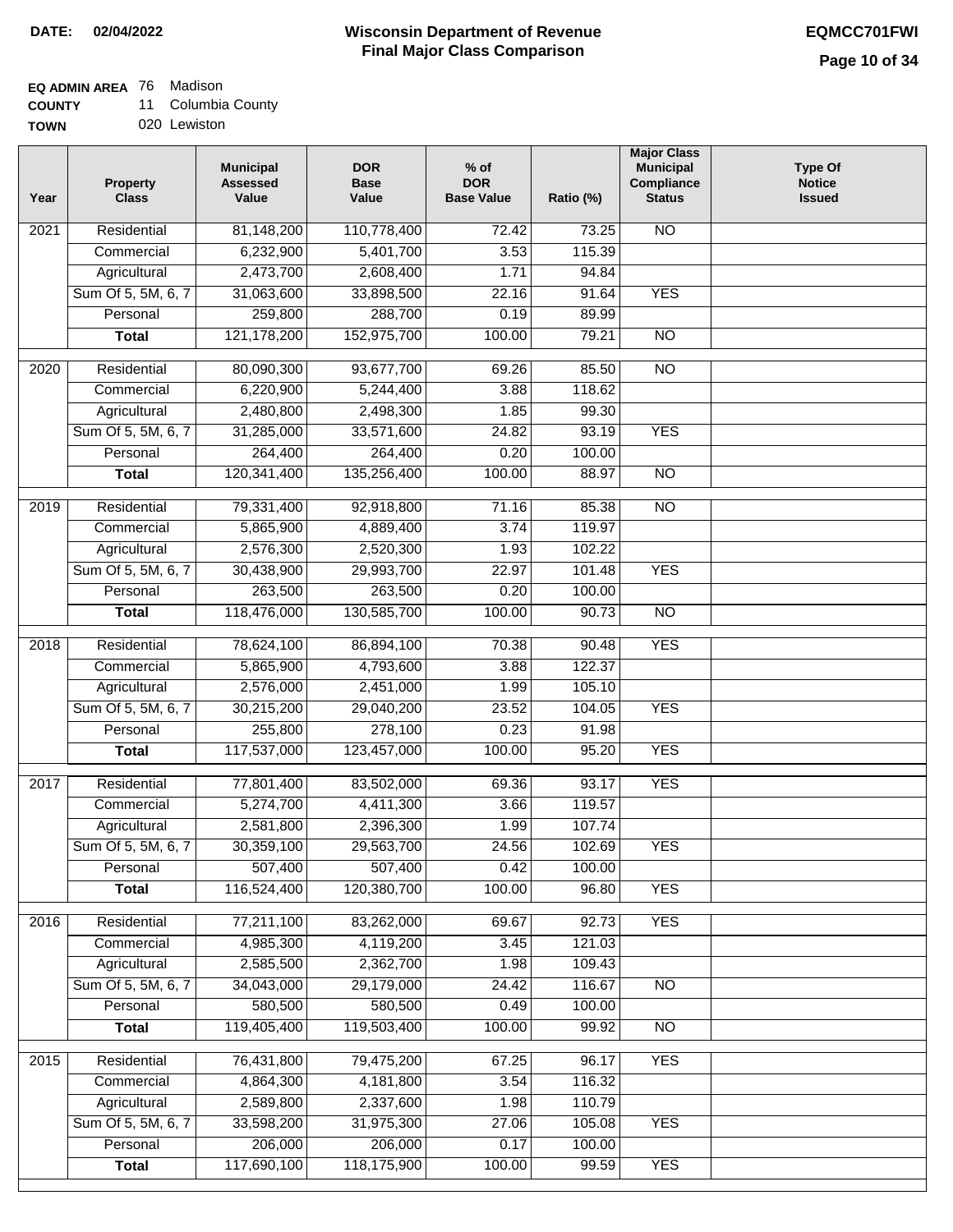# **EQ ADMIN AREA** 76 Madison

| <b>COUNTY</b> |  | 11 Columbia County |  |
|---------------|--|--------------------|--|
|---------------|--|--------------------|--|

**TOWN** 022 Lodi

| Year | <b>Property</b><br><b>Class</b> | <b>Municipal</b><br><b>Assessed</b><br>Value | <b>DOR</b><br><b>Base</b><br>Value | % of<br><b>DOR</b><br><b>Base Value</b> | Ratio (%) | <b>Major Class</b><br><b>Municipal</b><br>Compliance<br><b>Status</b> | <b>Type Of</b><br><b>Notice</b><br><b>Issued</b> |
|------|---------------------------------|----------------------------------------------|------------------------------------|-----------------------------------------|-----------|-----------------------------------------------------------------------|--------------------------------------------------|
| 2021 | Residential                     | 441,376,700                                  | 586,636,100                        | 95.23                                   | 75.24     | N <sub>O</sub>                                                        |                                                  |
|      | Commercial                      | 9,849,700                                    | 9,991,300                          | 1.62                                    | 98.58     |                                                                       |                                                  |
|      | Agricultural                    | 1,760,400                                    | 2,257,800                          | 0.37                                    | 77.97     |                                                                       |                                                  |
|      | Sum Of 5, 5M, 6, 7              | 14,158,400                                   | 16,388,000                         | 2.66                                    | 86.39     |                                                                       |                                                  |
|      | Personal                        | 570,700                                      | 731,700                            | 0.12                                    | 78.00     |                                                                       |                                                  |
|      | <b>Total</b>                    | 467,715,900                                  | 616,004,900                        | 100.00                                  | 75.93     | $\overline{NO}$                                                       |                                                  |
| 2020 | Residential                     | 436,773,400                                  | 504,898,900                        | 94.54                                   | 86.51     | $\overline{10}$                                                       |                                                  |
|      | Commercial                      | 9,769,200                                    | 10,193,900                         | 1.91                                    | 95.83     |                                                                       |                                                  |
|      | Agricultural                    | 1,844,500                                    | 2,175,200                          | 0.41                                    | 84.80     |                                                                       |                                                  |
|      | Sum Of 5, 5M, 6, 7              | 14,037,500                                   | 16,100,900                         | 3.01                                    | 87.18     |                                                                       |                                                  |
|      | Personal                        | 587,700                                      | 691,400                            | 0.13                                    | 85.00     |                                                                       |                                                  |
|      | <b>Total</b>                    | 463,012,300                                  | 534,060,300                        | 100.00                                  | 86.70     | $\overline{NO}$                                                       |                                                  |
| 2019 | Residential                     | 431,528,500                                  | 498,972,900                        | 94.63                                   | 86.48     | $\overline{10}$                                                       |                                                  |
|      | Commercial                      | 9,778,800                                    | 10,193,900                         | 1.93                                    | 95.93     |                                                                       |                                                  |
|      | Agricultural                    | 1,814,100                                    | 2,081,900                          | 0.39                                    | 87.14     |                                                                       |                                                  |
|      | Sum Of 5, 5M, 6, 7              | 13,909,300                                   | 15,354,300                         | 2.91                                    | 90.59     |                                                                       |                                                  |
|      | Personal                        | 598,900                                      | 688,400                            | 0.13                                    | 87.00     |                                                                       |                                                  |
|      | <b>Total</b>                    | 457,629,600                                  | 527,291,400                        | 100.00                                  | 86.79     | $\overline{NO}$                                                       |                                                  |
| 2018 | Residential                     | 426,784,800                                  | 469,753,600                        | 94.46                                   | 90.85     | <b>YES</b>                                                            |                                                  |
|      | Commercial                      | 9,799,300                                    | 9,977,200                          | 2.01                                    | 98.22     |                                                                       |                                                  |
|      | Agricultural                    | 1,867,300                                    | 2,027,200                          | 0.41                                    | 92.11     |                                                                       |                                                  |
|      | Sum Of 5, 5M, 6, 7              | 13,972,400                                   | 14,790,100                         | 2.97                                    | 94.47     |                                                                       |                                                  |
|      | Personal                        | 693,800                                      | 754,100                            | 0.15                                    | 92.00     |                                                                       |                                                  |
|      | <b>Total</b>                    | 453,117,600                                  | 497,302,200                        | 100.00                                  | 91.12     | <b>YES</b>                                                            |                                                  |
| 2017 | Residential                     | 425,031,000                                  | 462,645,000                        | 94.27                                   | 91.87     | <b>YES</b>                                                            |                                                  |
|      | Commercial                      | 9,817,500                                    | 10,180,800                         | 2.07                                    | 96.43     |                                                                       |                                                  |
|      | Agricultural                    | 1,854,600                                    | 1,974,600                          | 0.40                                    | 93.92     |                                                                       |                                                  |
|      | Sum Of 5, 5M, 6, 7              | 13,793,550                                   | 14,466,400                         | 2.95                                    | 95.35     |                                                                       |                                                  |
|      | Personal                        | 1,485,500                                    | 1,515,800                          | 0.31                                    | 98.00     |                                                                       |                                                  |
|      | <b>Total</b>                    | 451,982,150                                  | 490,782,600                        | 100.00                                  | 92.09     | <b>YES</b>                                                            |                                                  |
| 2016 | Residential                     | 421,123,500                                  | 424,306,100                        | 93.72                                   | 99.25     | <b>YES</b>                                                            |                                                  |
|      | Commercial                      | 9,820,500                                    | 8,756,300                          | 1.93                                    | 112.15    |                                                                       |                                                  |
|      | Agricultural                    | 1,951,000                                    | 1,951,400                          | 0.43                                    | 99.98     |                                                                       |                                                  |
|      | Sum Of 5, 5M, 6, 7              | 13,800,600                                   | 16,246,700                         | 3.59                                    | 84.94     |                                                                       |                                                  |
|      | Personal                        | 1,500,700                                    | 1,500,700                          | 0.33                                    | 100.00    |                                                                       |                                                  |
|      | <b>Total</b>                    | 448,196,300                                  | 452,761,200                        | 100.00                                  | 98.99     | <b>YES</b>                                                            |                                                  |
| 2015 | Residential                     | 415,878,900                                  | 418,469,400                        | 93.77                                   | 99.38     | <b>YES</b>                                                            |                                                  |
|      | Commercial                      | 10,127,300                                   | 9,300,000                          | 2.08                                    | 108.90    |                                                                       |                                                  |
|      | Agricultural                    | 1,920,700                                    | 1,920,900                          | 0.43                                    | 99.99     |                                                                       |                                                  |
|      | Sum Of 5, 5M, 6, 7              | 13,785,400                                   | 15,422,500                         | 3.46                                    | 89.38     |                                                                       |                                                  |
|      | Personal                        | 1,235,400                                    | 1,178,800                          | 0.26                                    | 104.80    |                                                                       |                                                  |
|      | <b>Total</b>                    | 442,947,700                                  | 446,291,600                        | 100.00                                  | 99.25     | <b>YES</b>                                                            |                                                  |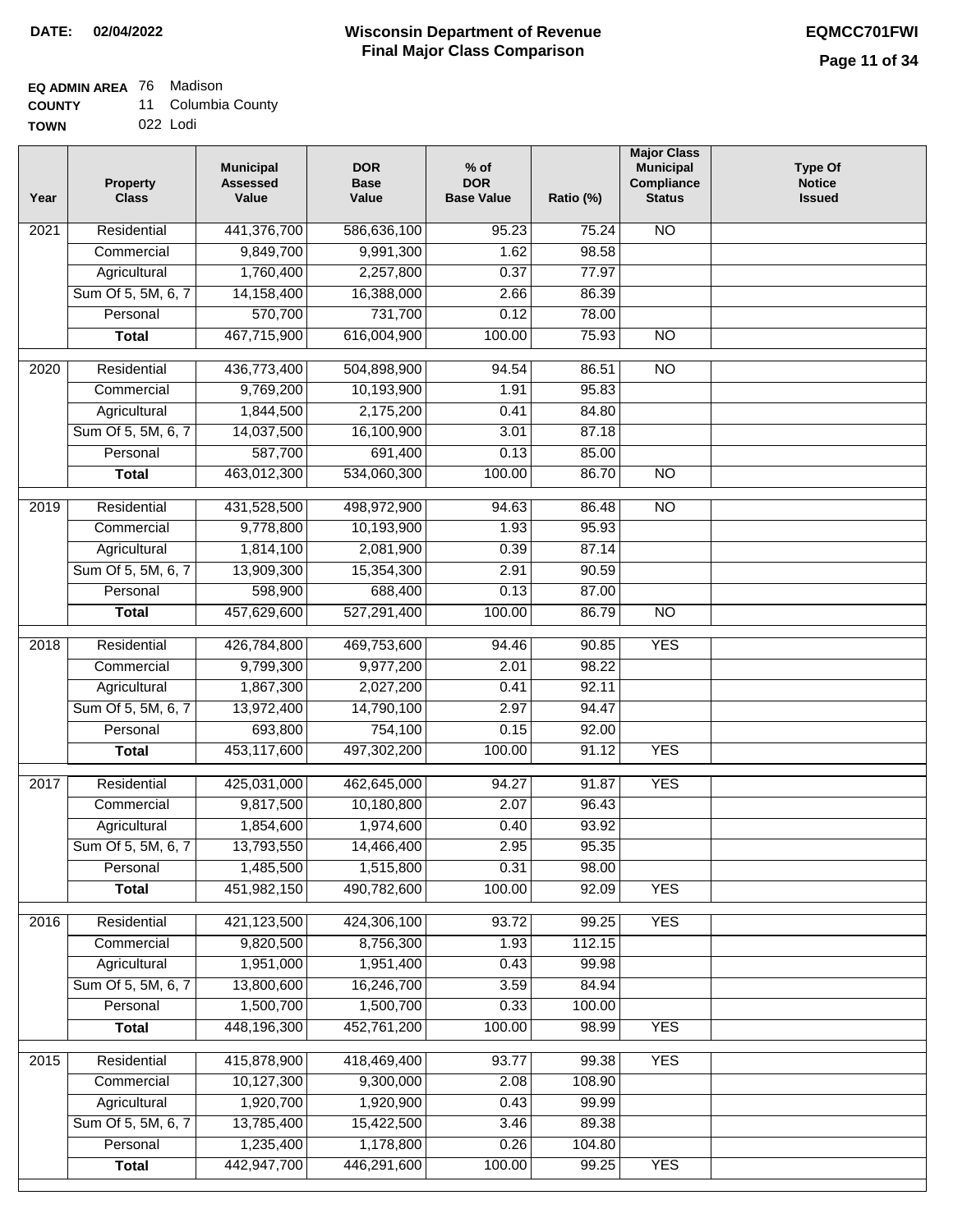### **EQ ADMIN AREA** 76 Madison

| <b>COUNTY</b> | 11 Columbia County |
|---------------|--------------------|
|---------------|--------------------|

**TOWN** 024 Lowville

| Year | <b>Property</b><br><b>Class</b> | <b>Municipal</b><br><b>Assessed</b><br>Value | <b>DOR</b><br><b>Base</b><br>Value | $%$ of<br><b>DOR</b><br><b>Base Value</b> | Ratio (%) | <b>Major Class</b><br><b>Municipal</b><br>Compliance<br><b>Status</b> | <b>Type Of</b><br><b>Notice</b><br><b>Issued</b> |
|------|---------------------------------|----------------------------------------------|------------------------------------|-------------------------------------------|-----------|-----------------------------------------------------------------------|--------------------------------------------------|
| 2021 | Residential                     | 67,313,800                                   | 91,068,400                         | 76.59                                     | 73.92     | <b>NO</b>                                                             |                                                  |
|      | Commercial                      | 860,900                                      | 1,211,600                          | 1.02                                      | 71.05     |                                                                       |                                                  |
|      | Agricultural                    | 3,453,999                                    | 3,846,500                          | 3.23                                      | 89.80     |                                                                       |                                                  |
|      | Sum Of 5, 5M, 6, 7              | 19,380,000                                   | 22,703,300                         | 19.09                                     | 85.36     | $\overline{NO}$                                                       |                                                  |
|      | Personal                        | 63,853                                       | 80,900                             | 0.07                                      | 78.93     |                                                                       |                                                  |
|      | <b>Total</b>                    | 91,072,552                                   | 118,910,700                        | 100.00                                    | 76.59     | $\overline{NO}$                                                       | 1st Notice of Non-Compliance                     |
| 2020 | Residential                     | 66,382,100                                   | 86,431,700                         | 75.80                                     | 76.80     | $\overline{NO}$                                                       |                                                  |
|      | Commercial                      | 860,900                                      | 1,176,300                          | 1.03                                      | 73.19     |                                                                       |                                                  |
|      | Agricultural                    | 3,460,799                                    | 3,703,400                          | 3.25                                      | 93.45     |                                                                       |                                                  |
|      | Sum Of 5, 5M, 6, 7              | 19,517,600                                   | 22,630,600                         | 19.85                                     | 86.24     | <b>NO</b>                                                             |                                                  |
|      | Personal                        | 77,329                                       | 87,900                             | 0.08                                      | 87.97     |                                                                       |                                                  |
|      | <b>Total</b>                    | 90,298,728                                   | 114,029,900                        | 100.00                                    | 79.19     | $\overline{NO}$                                                       |                                                  |
| 2019 | Residential                     | 65,242,500                                   | 78,882,400                         | 74.60                                     | 82.71     | $\overline{NO}$                                                       |                                                  |
|      | Commercial                      | 860,900                                      | 1,153,200                          | 1.09                                      | 74.65     |                                                                       |                                                  |
|      | Agricultural                    | 3,453,899                                    | 3,551,700                          | 3.36                                      | 97.25     |                                                                       |                                                  |
|      | Sum Of 5, 5M, 6, 7              | 19,732,200                                   | 22,079,400                         | 20.88                                     | 89.37     | $\overline{NO}$                                                       |                                                  |
|      | Personal                        | 70,483                                       | 79,200                             | 0.07                                      | 88.99     |                                                                       |                                                  |
|      | <b>Total</b>                    | 89,359,982                                   | 105,745,900                        | 100.00                                    | 84.50     | $\overline{NO}$                                                       |                                                  |
| 2018 | Residential                     | 64,559,400                                   | 73,693,300                         | 73.85                                     | 87.61     | $\overline{NO}$                                                       |                                                  |
|      | Commercial                      | 795,900                                      | 1,080,200                          | 1.08                                      | 73.68     |                                                                       |                                                  |
|      | Agricultural                    | 3,455,199                                    | 3,447,300                          | 3.45                                      | 100.23    |                                                                       |                                                  |
|      | Sum Of 5, 5M, 6, 7              | 19,817,400                                   | 21,492,200                         | 21.54                                     | 92.21     | <b>YES</b>                                                            |                                                  |
|      | Personal                        | 74,651                                       | 78,600                             | 0.08                                      | 94.98     |                                                                       |                                                  |
|      | <b>Total</b>                    | 88,702,550                                   | 99,791,600                         | 100.00                                    | 88.89     | <b>NO</b>                                                             |                                                  |
| 2017 | Residential                     | 64,102,900                                   | 69,834,900                         | 73.39                                     | 91.79     | <b>YES</b>                                                            |                                                  |
|      | Commercial                      | 795,900                                      | 1,069,500                          | 1.12                                      | 74.42     |                                                                       |                                                  |
|      | Agricultural                    | 3,263,100                                    | 3,369,100                          | 3.54                                      | 96.85     |                                                                       |                                                  |
|      | Sum Of 5, 5M, 6, 7              | 19,575,000                                   | 20,794,200                         | 21.85                                     | 94.14     | <b>YES</b>                                                            |                                                  |
|      | Personal                        | 84,833                                       | 89,300                             | 0.09                                      | 95.00     |                                                                       |                                                  |
|      | <b>Total</b>                    | 87,821,733                                   | 95,157,000                         | 100.00                                    | 92.29     | <b>YES</b>                                                            |                                                  |
| 2016 | Residential                     | 63,374,100                                   | 69,029,400                         | 71.94                                     | 91.81     | <b>YES</b>                                                            |                                                  |
|      | Commercial                      | 795,900                                      | 888,300                            | 0.93                                      | 89.60     |                                                                       |                                                  |
|      | Agricultural                    | 3,257,000                                    | 3,307,800                          | 3.45                                      | 98.46     |                                                                       |                                                  |
|      | Sum Of 5, 5M, 6, 7              | 20,062,400                                   | 22,634,100                         | 23.59                                     | 88.64     | N <sub>O</sub>                                                        |                                                  |
|      | Personal                        | 87,581                                       | 92,200                             | 0.10                                      | 94.99     |                                                                       |                                                  |
|      | <b>Total</b>                    | 87,576,981                                   | 95,951,800                         | 100.00                                    | 91.27     | N <sub>O</sub>                                                        |                                                  |
| 2015 | Residential                     | 62,742,700                                   | 64,927,600                         | 71.25                                     | 96.63     | <b>YES</b>                                                            |                                                  |
|      | Commercial                      | 795,900                                      | 906,400                            | 0.99                                      | 87.81     |                                                                       |                                                  |
|      | Agricultural                    | 3,257,300                                    | 3,271,100                          | 3.59                                      | 99.58     |                                                                       |                                                  |
|      | Sum Of 5, 5M, 6, 7              | 20,278,900                                   | 21,926,800                         | 24.06                                     | 92.48     | <b>YES</b>                                                            |                                                  |
|      | Personal                        | 90,103                                       | 89,200                             | 0.10                                      | 101.01    |                                                                       |                                                  |
|      | <b>Total</b>                    | 87, 164, 903                                 | 91,121,100                         | 100.00                                    | 95.66     | <b>YES</b>                                                            |                                                  |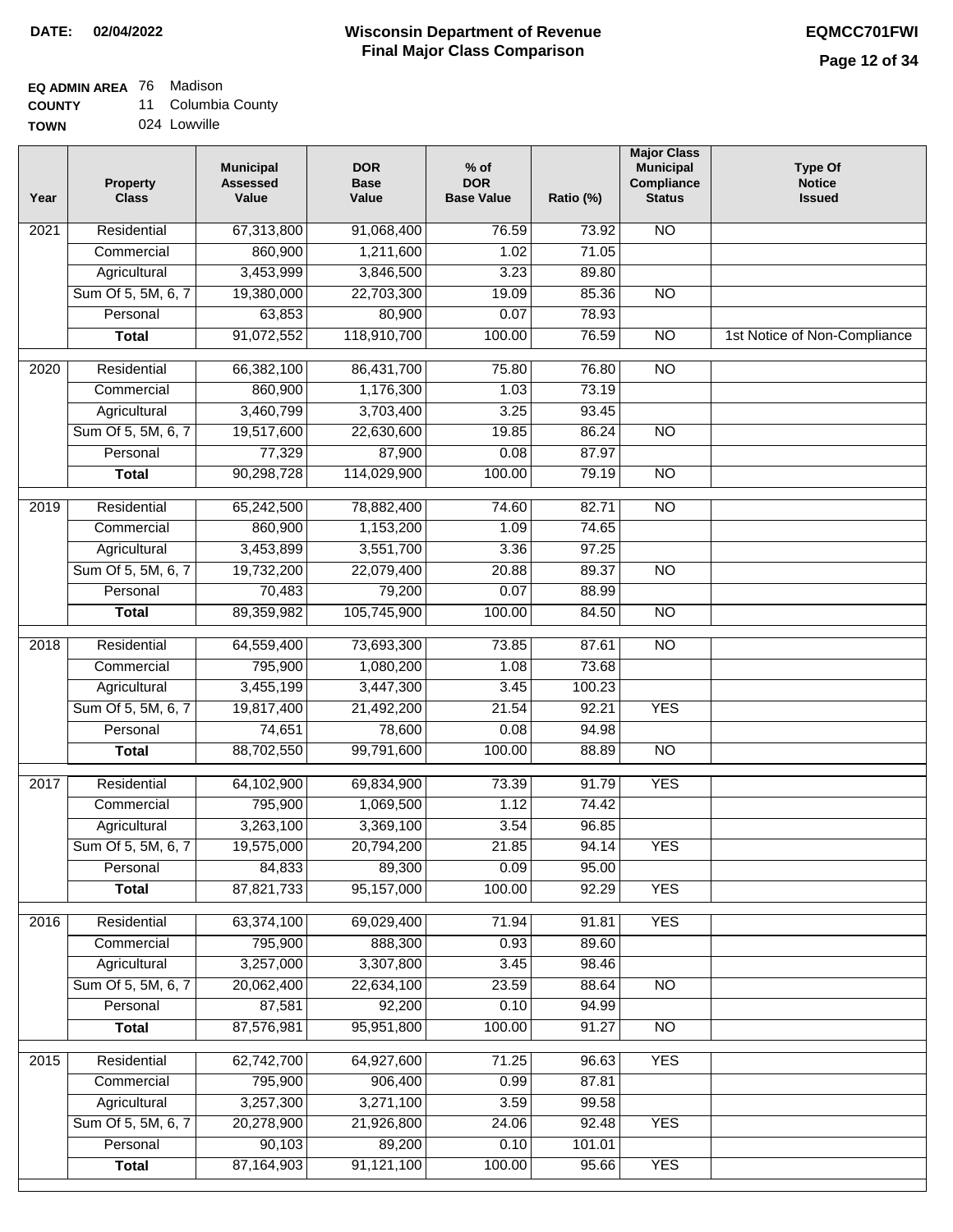#### **Wisconsin Department of Revenue Final Major Class Comparison DATE: 02/04/2022 EQMCC701FWI**

٦

## **EQ ADMIN AREA** 76 Madison

**COUNTY** 11 Columbia County

| Year              | <b>Property</b><br><b>Class</b> | <b>Municipal</b><br><b>Assessed</b><br>Value | <b>DOR</b><br><b>Base</b><br>Value | $%$ of<br><b>DOR</b><br><b>Base Value</b> | Ratio (%) | <b>Major Class</b><br><b>Municipal</b><br>Compliance<br><b>Status</b> | <b>Type Of</b><br><b>Notice</b><br><b>Issued</b> |
|-------------------|---------------------------------|----------------------------------------------|------------------------------------|-------------------------------------------|-----------|-----------------------------------------------------------------------|--------------------------------------------------|
| 2021              | Residential                     | 57,991,300                                   | 74,018,500                         | 65.89                                     | 78.35     | <b>NO</b>                                                             |                                                  |
|                   | Commercial                      | 2,443,400                                    | 2,887,500                          | 2.57                                      | 84.62     |                                                                       |                                                  |
|                   | Agricultural                    | 2,581,500                                    | 2,865,500                          | 2.55                                      | 90.09     |                                                                       |                                                  |
|                   | Sum Of 5, 5M, 6, 7              | 31,718,700                                   | 32,335,300                         | 28.78                                     | 98.09     | <b>YES</b>                                                            |                                                  |
|                   | Personal                        | 211,600                                      | 235,100                            | 0.21                                      | 90.00     |                                                                       |                                                  |
|                   | <b>Total</b>                    | 94,946,500                                   | 112,341,900                        | 100.00                                    | 84.52     | $\overline{NO}$                                                       |                                                  |
| $\overline{2020}$ | Residential                     | 57,308,100                                   | 62,600,700                         | 62.29                                     | 91.55     | <b>YES</b>                                                            |                                                  |
|                   | Commercial                      | 2,421,800                                    | 2,780,100                          | 2.77                                      | 87.11     |                                                                       |                                                  |
|                   | Agricultural                    | 2,640,600                                    | 2,776,800                          | 2.76                                      | 95.10     |                                                                       |                                                  |
|                   | Sum Of 5, 5M, 6, 7              | 31,240,300                                   | 32,116,600                         | 31.96                                     | 97.27     | <b>YES</b>                                                            |                                                  |
|                   | Personal                        | 210,000                                      | 221,000                            | 0.22                                      | 95.02     |                                                                       |                                                  |
|                   | <b>Total</b>                    | 93,820,800                                   | 100,495,200                        | 100.00                                    | 93.36     | <b>YES</b>                                                            |                                                  |
|                   |                                 |                                              |                                    |                                           |           |                                                                       |                                                  |
| $\frac{1}{2019}$  | Residential                     | 56,717,600                                   | 60,162,800                         | 62.57                                     | 94.27     | <b>YES</b>                                                            |                                                  |
|                   | Commercial                      | 2,414,800                                    | 2,795,500                          | 2.91                                      | 86.38     |                                                                       |                                                  |
|                   | Agricultural                    | 2,675,700                                    | 2,673,100                          | 2.78                                      | 100.10    |                                                                       |                                                  |
|                   | Sum Of 5, 5M, 6, 7              | 30,708,500                                   | 30,445,300                         | 31.66                                     | 100.86    | <b>YES</b>                                                            |                                                  |
|                   | Personal                        | 79,250                                       | 79,300                             | 0.08                                      | 99.94     |                                                                       |                                                  |
|                   | <b>Total</b>                    | 92,595,850                                   | 96,156,000                         | 100.00                                    | 96.30     | <b>YES</b>                                                            |                                                  |
| 2018              | Residential                     | 56,419,000                                   | 56,757,300                         | 61.89                                     | 99.40     | <b>YES</b>                                                            |                                                  |
|                   | Commercial                      | 2,380,900                                    | 2,740,700                          | 2.99                                      | 86.87     |                                                                       |                                                  |
|                   | Agricultural                    | 2,604,100                                    | 2,600,200                          | 2.84                                      | 100.15    |                                                                       |                                                  |
|                   | Sum Of 5, 5M, 6, 7              | 30,590,000                                   | 29,550,900                         | 32.22                                     | 103.52    | <b>YES</b>                                                            |                                                  |
|                   | Personal                        | 64,887                                       | 64,900                             | 0.07                                      | 99.98     |                                                                       |                                                  |
|                   | <b>Total</b>                    | 92,058,887                                   | 91,714,000                         | 100.00                                    | 100.38    | <b>YES</b>                                                            |                                                  |
| 2017              | Residential                     | 55,722,200                                   | 54,574,300                         | 61.40                                     | 102.10    | <b>YES</b>                                                            |                                                  |
|                   | Commercial                      | 2,370,400                                    | 2,660,800                          | 2.99                                      | 89.09     |                                                                       |                                                  |
|                   | Agricultural                    | 2,414,000                                    | 2,536,600                          | 2.85                                      | 95.17     |                                                                       |                                                  |
|                   | Sum Of 5, 5M, 6, 7              | 30,103,200                                   | 29,029,500                         | 32.66                                     | 103.70    | <b>YES</b>                                                            |                                                  |
|                   | Personal                        | 88,970                                       | 89,000                             | 0.10                                      | 99.97     |                                                                       |                                                  |
|                   | <b>Total</b>                    | 90,698,770                                   | 88,890,200                         | 100.00                                    | 102.03    | <b>YES</b>                                                            |                                                  |
| 2016              | Residential                     | 54,827,700                                   | 53,128,200                         | 59.18                                     | 103.20    | <b>YES</b>                                                            |                                                  |
|                   | Commercial                      | 2,909,200                                    | 2,508,000                          | 2.79                                      | 116.00    |                                                                       |                                                  |
|                   | Agricultural                    | 2,376,500                                    | 2,499,500                          | 2.78                                      | 95.08     |                                                                       |                                                  |
|                   | Sum Of 5, 5M, 6, 7              | 30,052,900                                   | 31,542,900                         | 35.14                                     | 95.28     | <b>YES</b>                                                            |                                                  |
|                   | Personal                        | 92,466                                       | 92,500                             | 0.10                                      | 99.96     |                                                                       |                                                  |
|                   | <b>Total</b>                    | 90,258,766                                   | 89,771,100                         | 100.00                                    | 100.54    | <b>YES</b>                                                            |                                                  |
|                   |                                 |                                              |                                    |                                           |           |                                                                       |                                                  |
| 2015              | Residential                     | 54,944,600                                   | 51,843,200                         | 58.30                                     | 105.98    | <b>YES</b>                                                            |                                                  |
|                   | Commercial                      | 2,638,300                                    | 2,533,400                          | 2.85                                      | 104.14    |                                                                       |                                                  |
|                   | Agricultural                    | 2,335,600                                    | 2,461,100                          | 2.77                                      | 94.90     |                                                                       |                                                  |
|                   | Sum Of 5, 5M, 6, 7              | 30,322,100                                   | 31,980,500                         | 35.96                                     | 94.81     | <b>YES</b>                                                            |                                                  |
|                   | Personal                        | 105,666                                      | 105,700                            | 0.12                                      | 99.97     |                                                                       |                                                  |
|                   | <b>Total</b>                    | 90,346,266                                   | 88,923,900                         | 100.00                                    | 101.60    | <b>YES</b>                                                            |                                                  |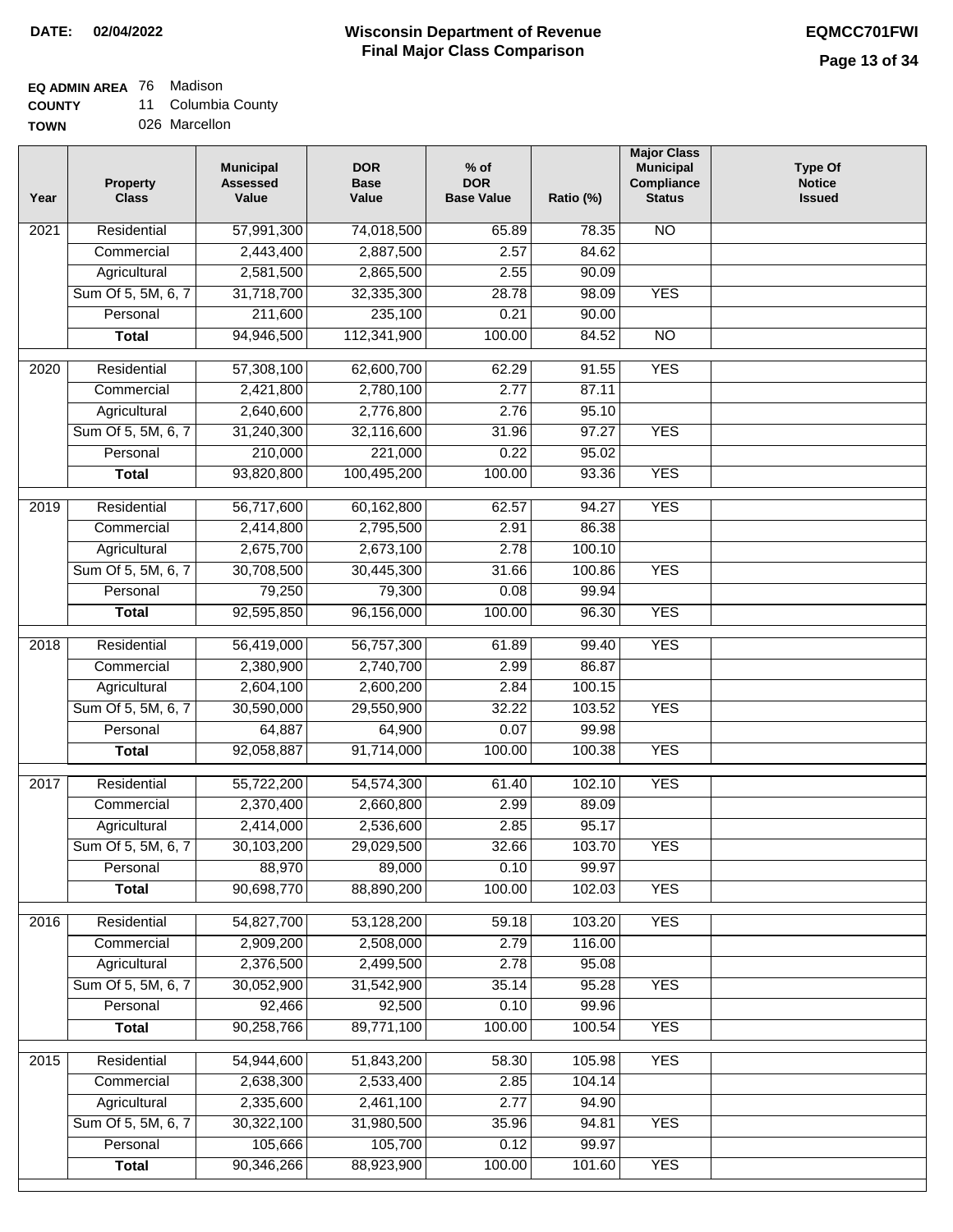## **EQ ADMIN AREA** 76 Madison

**COUNTY** 11 Columbia County

**TOWN** 028 Newport

| Year              | <b>Property</b><br><b>Class</b> | <b>Municipal</b><br><b>Assessed</b><br>Value | <b>DOR</b><br><b>Base</b><br>Value | $%$ of<br><b>DOR</b><br><b>Base Value</b> | Ratio (%) | <b>Major Class</b><br><b>Municipal</b><br>Compliance<br><b>Status</b> | <b>Type Of</b><br><b>Notice</b><br><b>Issued</b> |
|-------------------|---------------------------------|----------------------------------------------|------------------------------------|-------------------------------------------|-----------|-----------------------------------------------------------------------|--------------------------------------------------|
| $\overline{202}1$ | Residential                     | 46,881,000                                   | 63,712,400                         | 79.14                                     | 73.58     | <b>NO</b>                                                             |                                                  |
|                   | Commercial                      | 2,261,200                                    | 2,398,200                          | 2.98                                      | 94.29     |                                                                       |                                                  |
|                   | Agricultural                    | 1,390,000                                    | 1,654,000                          | 2.05                                      | 84.04     |                                                                       |                                                  |
|                   | Sum Of 5, 5M, 6, 7              | 12,130,500                                   | 12,557,800                         | 15.60                                     | 96.60     | <b>YES</b>                                                            |                                                  |
|                   | Personal                        | 150,300                                      | 178,900                            | 0.22                                      | 84.01     |                                                                       |                                                  |
|                   | <b>Total</b>                    | 62,813,000                                   | 80,501,300                         | 100.00                                    | 78.03     | $\overline{NO}$                                                       |                                                  |
| $\overline{2020}$ | Residential                     | 46,700,500                                   | 54,411,200                         | 76.38                                     | 85.83     | $\overline{10}$                                                       |                                                  |
|                   | Commercial                      | 2,119,700                                    | 2,328,400                          | 3.27                                      | 91.04     |                                                                       |                                                  |
|                   | Agricultural                    | 1,434,200                                    | 1,593,100                          | 2.24                                      | 90.03     |                                                                       |                                                  |
|                   | Sum Of 5, 5M, 6, 7              | 12,295,900                                   | 12,706,300                         | 17.84                                     | 96.77     | <b>YES</b>                                                            |                                                  |
|                   | Personal                        | 181,600                                      | 201,800                            | 0.28                                      | 89.99     |                                                                       |                                                  |
|                   | <b>Total</b>                    | 62,731,900                                   | 71,240,800                         | 100.00                                    | 88.06     | $\overline{NO}$                                                       |                                                  |
|                   |                                 |                                              |                                    |                                           |           |                                                                       |                                                  |
| 2019              | Residential                     | 46,576,100                                   | 51,693,400                         | 76.25                                     | 90.10     | <b>YES</b>                                                            |                                                  |
|                   | Commercial                      | 2,119,700                                    | 2,282,800                          | 3.37                                      | 92.86     |                                                                       |                                                  |
|                   | Agricultural                    | 1,391,500                                    | 1,529,400                          | 2.26                                      | 90.98     |                                                                       |                                                  |
|                   | Sum Of 5, 5M, 6, 7              | 12,313,600                                   | 12,080,900                         | 17.82                                     | 101.93    | <b>YES</b>                                                            |                                                  |
|                   | Personal                        | 187,500                                      | 206,100                            | 0.30                                      | 90.98     |                                                                       |                                                  |
|                   | <b>Total</b>                    | 62,588,400                                   | 67,792,600                         | 100.00                                    | 92.32     | <b>YES</b>                                                            |                                                  |
| 2018              | Residential                     | 46,478,900                                   | 51,545,400                         | 76.60                                     | 90.17     | <b>YES</b>                                                            |                                                  |
|                   | Commercial                      | 2,119,700                                    | 2,238,100                          | 3.33                                      | 94.71     |                                                                       |                                                  |
|                   | Agricultural                    | 1,456,300                                    | 1,485,800                          | 2.21                                      | 98.01     |                                                                       |                                                  |
|                   | Sum Of 5, 5M, 6, 7              | 12,428,400                                   | 11,814,000                         | 17.56                                     | 105.20    | <b>YES</b>                                                            |                                                  |
|                   | Personal                        | 207,800                                      | 212,100                            | 0.32                                      | 97.97     |                                                                       |                                                  |
|                   | <b>Total</b>                    | 62,691,100                                   | 67,295,400                         | 100.00                                    | 93.16     | <b>YES</b>                                                            |                                                  |
| 2017              | Residential                     | 46,198,600                                   | 51,284,800                         | 75.83                                     | 90.08     | <b>YES</b>                                                            |                                                  |
|                   | Commercial                      | 2,119,700                                    | 2,172,900                          | 3.21                                      | 97.55     |                                                                       |                                                  |
|                   | Agricultural                    | 1,336,200                                    | 1,451,500                          | 2.15                                      | 92.06     |                                                                       |                                                  |
|                   | Sum Of 5, 5M, 6, 7              | 12,928,600                                   | 12,273,100                         | 18.15                                     | 105.34    | <b>YES</b>                                                            |                                                  |
|                   | Personal                        | 414,500                                      | 450,600                            | 0.67                                      | 91.99     |                                                                       |                                                  |
|                   | <b>Total</b>                    | 62,997,600                                   | 67,632,900                         | 100.00                                    | 93.15     | <b>YES</b>                                                            |                                                  |
|                   |                                 |                                              |                                    |                                           |           |                                                                       |                                                  |
| 2016              | Residential                     | 46,193,300                                   | 47,351,900                         | 72.95                                     | 97.55     | <b>YES</b>                                                            |                                                  |
|                   | Commercial                      | 2,119,700                                    | 2,148,600                          | 3.31                                      | 98.65     |                                                                       |                                                  |
|                   | Agricultural                    | 1,429,000                                    | 1,428,300                          | 2.20                                      | 100.05    |                                                                       |                                                  |
|                   | Sum Of 5, 5M, 6, 7              | 13,107,200                                   | 13,498,500                         | 20.80                                     | 97.10     | <b>YES</b>                                                            |                                                  |
|                   | Personal                        | 481,300                                      | 481,300                            | 0.74                                      | 100.00    |                                                                       |                                                  |
|                   | <b>Total</b>                    | 63,330,500                                   | 64,908,600                         | 100.00                                    | 97.57     | <b>YES</b>                                                            |                                                  |
| 2015              | Residential                     | 46,011,800                                   | 44,102,100                         | 70.25                                     | 104.33    | <b>YES</b>                                                            |                                                  |
|                   | Commercial                      | 2,449,000                                    | 2,549,300                          | 4.06                                      | 96.07     |                                                                       |                                                  |
|                   | Agricultural                    | 1,415,000                                    | 1,413,100                          | 2.25                                      | 100.13    |                                                                       |                                                  |
|                   | Sum Of 5, 5M, 6, 7              | 13,107,700                                   | 14,219,000                         | 22.65                                     | 92.18     | <b>YES</b>                                                            |                                                  |
|                   | Personal                        | 496,100                                      | 496,100                            | 0.79                                      | 100.00    |                                                                       |                                                  |
|                   | <b>Total</b>                    | 63,479,600                                   | 62,779,600                         | 100.00                                    | 101.12    | <b>YES</b>                                                            |                                                  |
|                   |                                 |                                              |                                    |                                           |           |                                                                       |                                                  |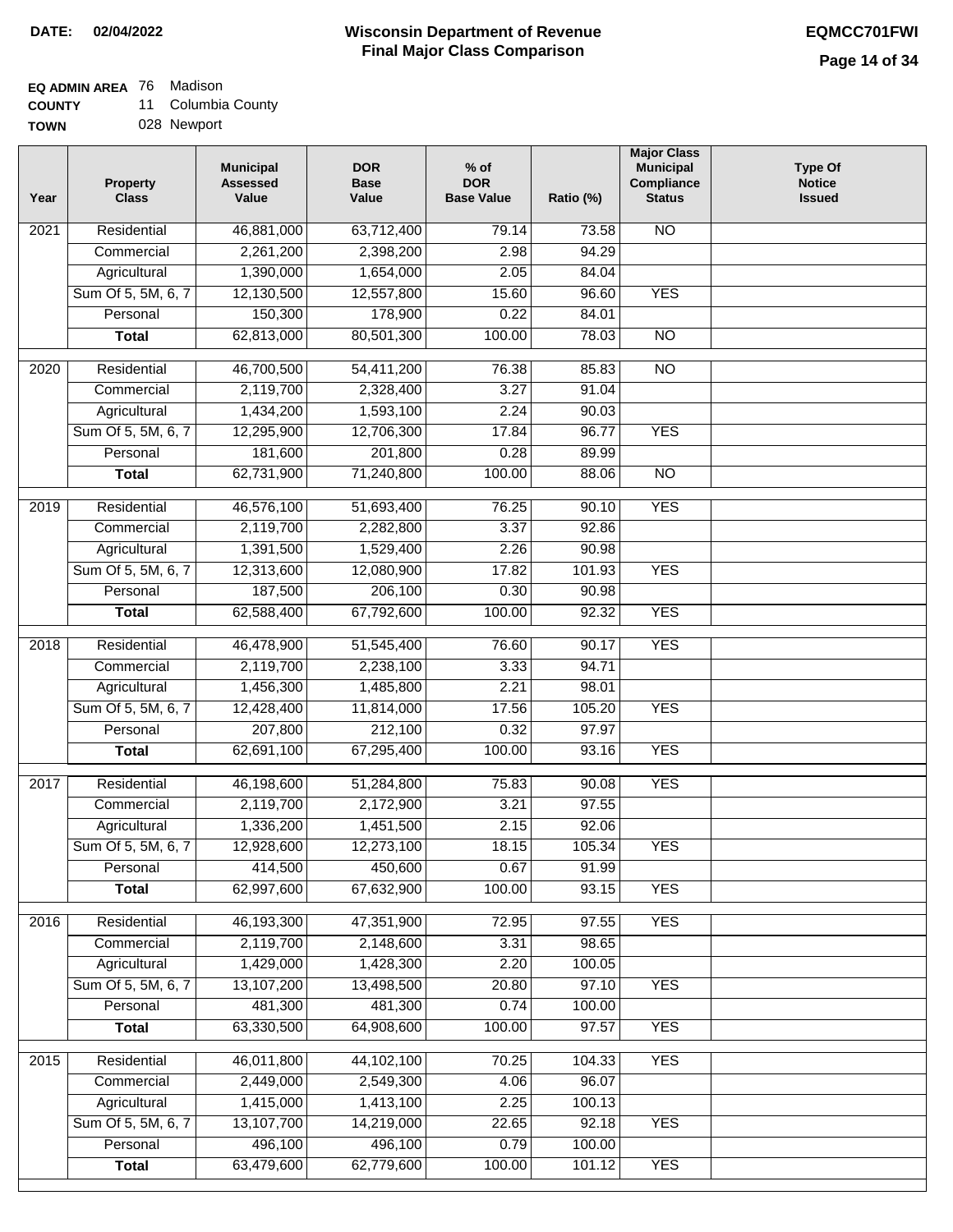# **EQ ADMIN AREA** 76 Madison

| <b>COUNTY</b> |  | 11 Columbia County |  |
|---------------|--|--------------------|--|
|---------------|--|--------------------|--|

**TOWN** 030 Otsego

| Year | <b>Property</b><br><b>Class</b> | <b>Municipal</b><br><b>Assessed</b><br>Value | <b>DOR</b><br><b>Base</b><br>Value | $%$ of<br><b>DOR</b><br><b>Base Value</b> | Ratio (%) | <b>Major Class</b><br><b>Municipal</b><br>Compliance<br><b>Status</b> | <b>Type Of</b><br><b>Notice</b><br><b>Issued</b> |
|------|---------------------------------|----------------------------------------------|------------------------------------|-------------------------------------------|-----------|-----------------------------------------------------------------------|--------------------------------------------------|
| 2021 | Residential                     | 48,431,800                                   | 59,849,700                         | 71.81                                     | 80.92     | <b>NO</b>                                                             |                                                  |
|      | Commercial                      | 910,000                                      | 993,900                            | 1.19                                      | 91.56     |                                                                       |                                                  |
|      | Agricultural                    | 3,474,900                                    | 3,474,000                          | 4.17                                      | 100.03    |                                                                       |                                                  |
|      | Sum Of 5, 5M, 6, 7              | 16,921,100                                   | 18,987,200                         | 22.78                                     | 89.12     | $\overline{NO}$                                                       |                                                  |
|      | Personal                        | 39,816                                       | 39,800                             | 0.05                                      | 100.04    |                                                                       |                                                  |
|      | <b>Total</b>                    | 69,777,616                                   | 83,344,600                         | 100.00                                    | 83.72     | $\overline{NO}$                                                       |                                                  |
| 2020 | Residential                     | 48,140,300                                   | 56,999,700                         | 71.07                                     | 84.46     | $\overline{NO}$                                                       |                                                  |
|      | Commercial                      | 910,000                                      | 965,000                            | 1.20                                      | 94.30     |                                                                       |                                                  |
|      | Agricultural                    | 3,335,100                                    | 3,334,800                          | 4.16                                      | 100.01    |                                                                       |                                                  |
|      | Sum Of 5, 5M, 6, 7              | 16,636,600                                   | 18,857,200                         | 23.51                                     | 88.22     | <b>NO</b>                                                             |                                                  |
|      | Personal                        | 40,448                                       | 40,500                             | 0.05                                      | 99.87     |                                                                       |                                                  |
|      | <b>Total</b>                    | 69,062,448                                   | 80,197,200                         | 100.00                                    | 86.12     | $\overline{NO}$                                                       |                                                  |
| 2019 | Residential                     | 47,790,700                                   | 52,777,500                         | 70.18                                     | 90.55     | <b>YES</b>                                                            |                                                  |
|      | Commercial                      | 910,100                                      | 946,100                            | 1.26                                      | 96.19     |                                                                       |                                                  |
|      | Agricultural                    | 3,207,600                                    | 3,206,200                          | 4.26                                      | 100.04    |                                                                       |                                                  |
|      | Sum Of 5, 5M, 6, 7              | 16,598,200                                   | 18,224,300                         | 24.24                                     | 91.08     | <b>YES</b>                                                            |                                                  |
|      | Personal                        | 43,576                                       | 43,600                             | 0.06                                      | 99.94     |                                                                       |                                                  |
|      | <b>Total</b>                    | 68,550,176                                   | 75,197,700                         | 100.00                                    | 91.16     | <b>YES</b>                                                            |                                                  |
|      | Residential                     |                                              |                                    |                                           | 92.92     | <b>YES</b>                                                            |                                                  |
| 2018 | Commercial                      | 47,614,100<br>931,000                        | 51,240,300<br>946,100              | 69.94<br>1.29                             | 98.40     |                                                                       |                                                  |
|      | Agricultural                    | 3,117,900                                    | 3,119,500                          | 4.26                                      | 99.95     |                                                                       |                                                  |
|      | Sum Of 5, 5M, 6, 7              | 16,231,100                                   | 17,913,100                         | 24.45                                     | 90.61     | <b>YES</b>                                                            |                                                  |
|      | Personal                        | 45,407                                       | 45,400                             | 0.06                                      | 100.02    |                                                                       |                                                  |
|      | <b>Total</b>                    | 67,939,507                                   | 73,264,400                         | 100.00                                    | 92.73     | <b>YES</b>                                                            |                                                  |
|      |                                 |                                              |                                    |                                           |           |                                                                       |                                                  |
| 2017 | Residential                     | 47,066,600                                   | 48,937,700                         | 69.54                                     | 96.18     | <b>YES</b>                                                            |                                                  |
|      | Commercial                      | 906,000                                      | 927,600                            | 1.32                                      | 97.67     |                                                                       |                                                  |
|      | Agricultural                    | 2,894,700                                    | 3,044,600                          | 4.33                                      | 95.08     |                                                                       |                                                  |
|      | Sum Of 5, 5M, 6, 7              | 16,181,800                                   | 17,348,600                         | 24.65                                     | 93.27     | <b>YES</b>                                                            |                                                  |
|      | Personal                        | 119,817                                      | 119,800                            | 0.17                                      | 100.01    |                                                                       |                                                  |
|      | <b>Total</b>                    | 67,168,917                                   | 70,378,300                         | 100.00                                    | 95.44     | <b>YES</b>                                                            |                                                  |
| 2016 | Residential                     | 46,584,600                                   | 49,596,300                         | 69.55                                     | 93.93     | <b>YES</b>                                                            |                                                  |
|      | Commercial                      | 906,000                                      | 909,300                            | 1.28                                      | 99.64     |                                                                       |                                                  |
|      | Agricultural                    | 2,841,300                                    | 2,994,600                          | 4.20                                      | 94.88     |                                                                       |                                                  |
|      | Sum Of 5, 5M, 6, 7              | 15,743,000                                   | 17,691,300                         | 24.81                                     | 88.99     | N <sub>O</sub>                                                        |                                                  |
|      | Personal                        | 118,998                                      | 119,000                            | 0.17                                      | 100.00    |                                                                       |                                                  |
|      | <b>Total</b>                    | 66,193,898                                   | 71,310,500                         | 100.00                                    | 92.82     | N <sub>O</sub>                                                        |                                                  |
| 2015 | Residential                     | 46,648,600                                   | 47,200,600                         | 69.05                                     | 98.83     | <b>YES</b>                                                            |                                                  |
|      | Commercial                      | 906,000                                      | 927,900                            | 1.36                                      | 97.64     |                                                                       |                                                  |
|      | Agricultural                    | 2,826,100                                    | 2,958,700                          | 4.33                                      | 95.52     |                                                                       |                                                  |
|      | Sum Of 5, 5M, 6, 7              | 15,785,100                                   | 17,149,800                         | 25.09                                     | 92.04     | <b>YES</b>                                                            |                                                  |
|      | Personal                        | 119,709                                      | 119,700                            | 0.18                                      | 100.01    |                                                                       |                                                  |
|      | <b>Total</b>                    | 66,285,509                                   | 68,356,700                         | 100.00                                    | 96.97     | <b>YES</b>                                                            |                                                  |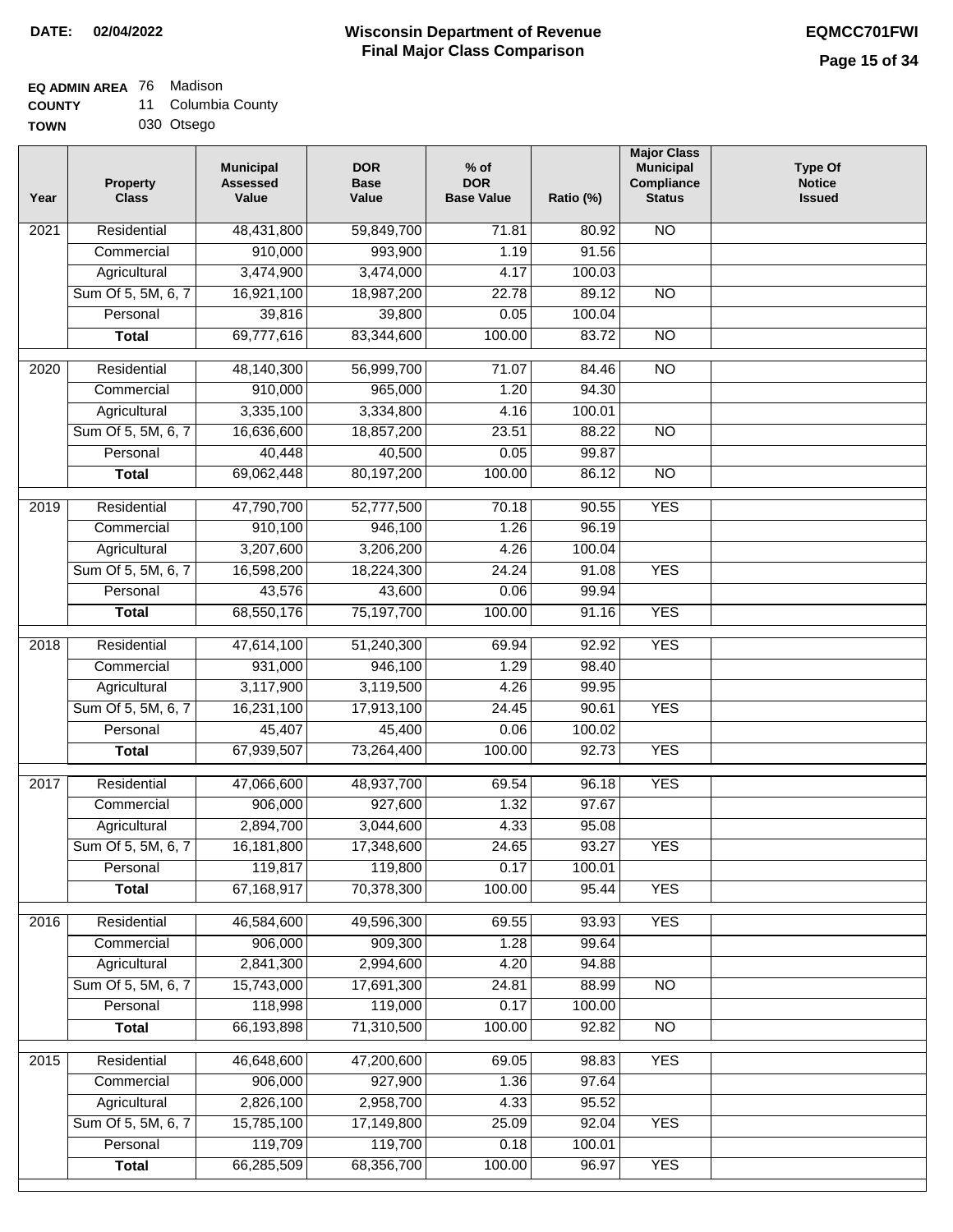# **EQ ADMIN AREA** 76 Madison

| <b>COUNTY</b> |  | 11 Columbia County |  |
|---------------|--|--------------------|--|
|---------------|--|--------------------|--|

**TOWN** 032 Pacific

| Year | <b>Property</b><br><b>Class</b> | <b>Municipal</b><br><b>Assessed</b><br>Value | <b>DOR</b><br><b>Base</b><br>Value | $%$ of<br><b>DOR</b><br><b>Base Value</b> | Ratio (%) | <b>Major Class</b><br><b>Municipal</b><br>Compliance<br><b>Status</b> | <b>Type Of</b><br><b>Notice</b><br><b>Issued</b> |
|------|---------------------------------|----------------------------------------------|------------------------------------|-------------------------------------------|-----------|-----------------------------------------------------------------------|--------------------------------------------------|
| 2021 | Residential                     | 224,269,600                                  | 308,222,800                        | 93.74                                     | 72.76     | <b>NO</b>                                                             |                                                  |
|      | Commercial                      | 8,451,600                                    | 9,955,400                          | 3.03                                      | 84.89     |                                                                       |                                                  |
|      | Agricultural                    | 268,500                                      | 358,300                            | 0.11                                      | 74.94     |                                                                       |                                                  |
|      | Sum Of 5, 5M, 6, 7              | 7,279,000                                    | 8,941,700                          | 2.72                                      | 81.41     |                                                                       |                                                  |
|      | Personal                        | 1,006,600                                    | 1,342,100                          | 0.41                                      | 75.00     |                                                                       |                                                  |
|      | <b>Total</b>                    | 241,275,300                                  | 328,820,300                        | 100.00                                    | 73.38     | $\overline{NO}$                                                       | 1st Notice of Non-Compliance                     |
| 2020 | Residential                     | 222,211,700                                  | 275,104,600                        | 93.24                                     | 80.77     | $\overline{NO}$                                                       |                                                  |
|      | Commercial                      | 8,189,800                                    | 9,578,600                          | 3.25                                      | 85.50     |                                                                       |                                                  |
|      | Agricultural                    | 276,200                                      | 345,600                            | 0.12                                      | 79.92     |                                                                       |                                                  |
|      | Sum Of 5, 5M, 6, 7              | 7,256,900                                    | 8,753,300                          | 2.97                                      | 82.90     |                                                                       |                                                  |
|      | Personal                        | 1,013,800                                    | 1,267,300                          | 0.43                                      | 80.00     |                                                                       |                                                  |
|      | <b>Total</b>                    | 238,948,400                                  | 295,049,400                        | 100.00                                    | 80.99     | <b>NO</b>                                                             |                                                  |
| 2019 | Residential                     | 218,962,900                                  | 260,616,700                        | 93.15                                     | 84.02     | $\overline{NO}$                                                       |                                                  |
|      | Commercial                      | 8,055,100                                    | 9,225,700                          | 3.30                                      | 87.31     |                                                                       |                                                  |
|      | Agricultural                    | 282,100                                      | 332,200                            | 0.12                                      | 84.92     |                                                                       |                                                  |
|      | Sum Of 5, 5M, 6, 7              | 7,257,000                                    | 8,313,000                          | 2.97                                      | 87.30     |                                                                       |                                                  |
|      | Personal                        | 1,097,300                                    | 1,291,000                          | 0.46                                      | 85.00     |                                                                       |                                                  |
|      | <b>Total</b>                    | 235,654,400                                  | 279,778,600                        | 100.00                                    | 84.23     | $\overline{NO}$                                                       |                                                  |
| 2018 | Residential                     | 215,715,600                                  | 244,510,800                        | 93.01                                     | 88.22     | $\overline{NO}$                                                       |                                                  |
|      | Commercial                      | 7,578,300                                    | 8,412,400                          | 3.20                                      | 90.08     |                                                                       |                                                  |
|      | Agricultural                    | 291,000                                      | 322,800                            | 0.12                                      | 90.15     |                                                                       |                                                  |
|      | Sum Of 5, 5M, 6, 7              | 7,264,200                                    | 8,271,600                          | 3.15                                      | 87.82     |                                                                       |                                                  |
|      | Personal                        | 1,233,700                                    | 1,370,700                          | 0.52                                      | 90.01     |                                                                       |                                                  |
|      | <b>Total</b>                    | 232,082,800                                  | 262,888,300                        | 100.00                                    | 88.28     | <b>NO</b>                                                             |                                                  |
| 2017 | Residential                     | 209,806,300                                  | 232,301,400                        | 92.63                                     | 90.32     | <b>YES</b>                                                            |                                                  |
|      | Commercial                      | 7,563,500                                    | 8,126,200                          | 3.24                                      | 93.08     |                                                                       |                                                  |
|      | Agricultural                    | 301,900                                      | 317,500                            | 0.13                                      | 95.09     |                                                                       |                                                  |
|      | Sum Of 5, 5M, 6, 7              | 7,252,600                                    | 8,035,400                          | 3.20                                      | 90.26     |                                                                       |                                                  |
|      | Personal                        | 1,900,400                                    | 2,000,400                          | 0.80                                      | 95.00     |                                                                       |                                                  |
|      | <b>Total</b>                    | 226,824,700                                  | 250,780,900                        | 100.00                                    | 90.45     | <b>YES</b>                                                            |                                                  |
| 2016 | Residential                     | 207,993,300                                  | 223,790,500                        | 92.83                                     | 92.94     | <b>YES</b>                                                            |                                                  |
|      | Commercial                      | 7,539,000                                    | 7,193,300                          | 2.98                                      | 104.81    |                                                                       |                                                  |
|      | Agricultural                    | 295,800                                      | 311,300                            | 0.13                                      | 95.02     |                                                                       |                                                  |
|      | Sum Of 5, 5M, 6, 7              | 7,200,000                                    | 8,090,700                          | 3.36                                      | 88.99     |                                                                       |                                                  |
|      | Personal                        | 1,614,300                                    | 1,699,200                          | 0.70                                      | 95.00     |                                                                       |                                                  |
|      | <b>Total</b>                    | 224,642,400                                  | 241,085,000                        | 100.00                                    | 93.18     | <b>YES</b>                                                            |                                                  |
| 2015 | Residential                     | 206,908,600                                  | 212,268,400                        | 92.56                                     | 97.47     | <b>YES</b>                                                            |                                                  |
|      | Commercial                      | 7,409,200                                    | 6,918,300                          | 3.02                                      | 107.10    |                                                                       |                                                  |
|      | Agricultural                    | 306,900                                      | 307,000                            | 0.13                                      | 99.97     |                                                                       |                                                  |
|      | Sum Of 5, 5M, 6, 7              | 7,191,900                                    | 8,306,400                          | 3.62                                      | 86.58     |                                                                       |                                                  |
|      | Personal                        | 1,527,300                                    | 1,527,300                          | 0.67                                      | 100.00    |                                                                       |                                                  |
|      | <b>Total</b>                    | 223,343,900                                  | 229,327,400                        | 100.00                                    | 97.39     | <b>YES</b>                                                            |                                                  |
|      |                                 |                                              |                                    |                                           |           |                                                                       |                                                  |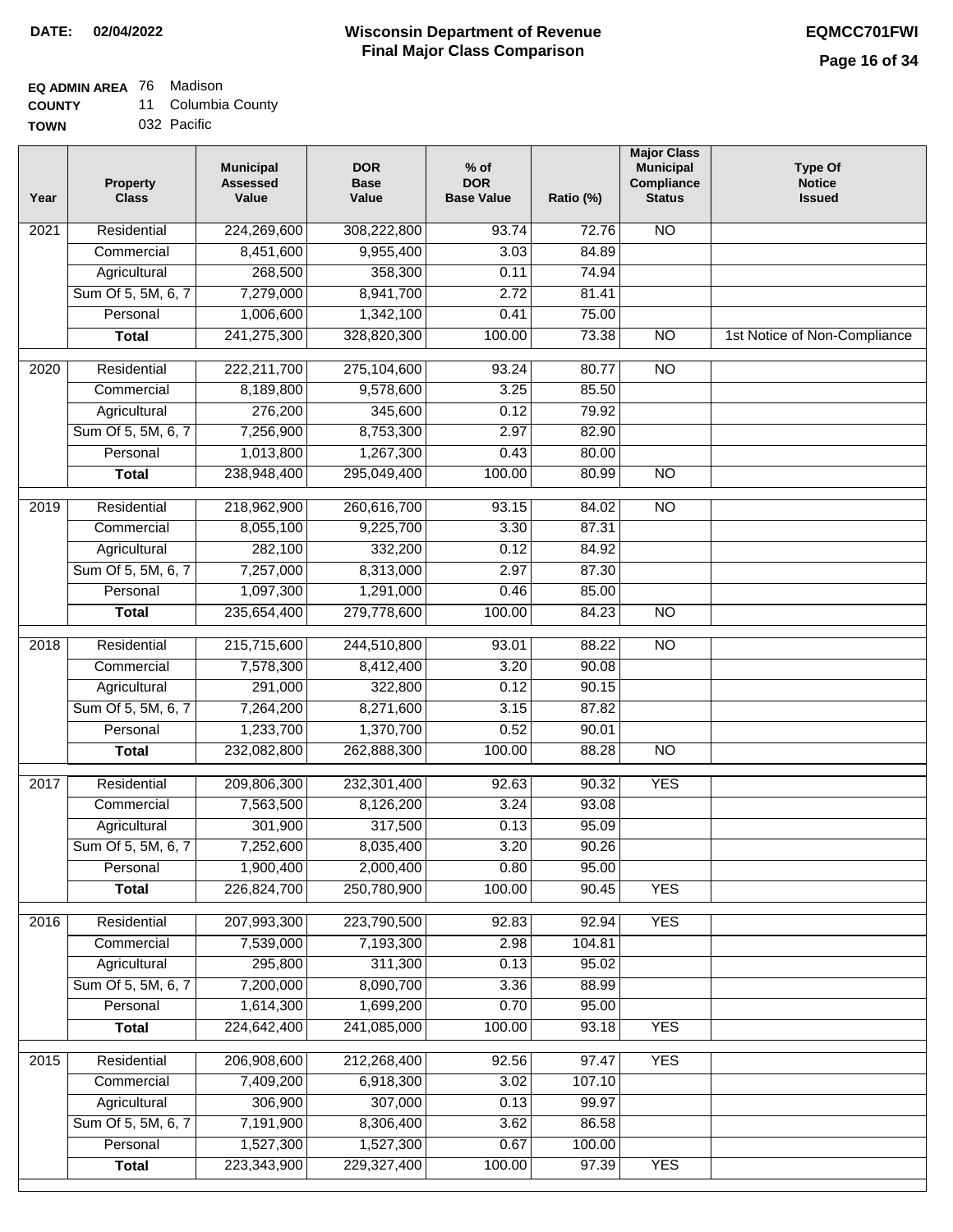## **EQ ADMIN AREA** 76 Madison

**COUNTY** 11 Columbia County

**TOWN** 034 Randolph

| Year              | <b>Property</b><br><b>Class</b> | <b>Municipal</b><br><b>Assessed</b><br>Value | <b>DOR</b><br><b>Base</b><br>Value | % of<br><b>DOR</b><br><b>Base Value</b> | Ratio (%) | <b>Major Class</b><br><b>Municipal</b><br>Compliance<br><b>Status</b> | <b>Type Of</b><br><b>Notice</b><br><b>Issued</b> |
|-------------------|---------------------------------|----------------------------------------------|------------------------------------|-----------------------------------------|-----------|-----------------------------------------------------------------------|--------------------------------------------------|
| $\overline{202}1$ | Residential                     | 40,899,600                                   | 42,644,400                         | 52.93                                   | 95.91     | <b>YES</b>                                                            |                                                  |
|                   | Commercial                      | 6,277,000                                    | 6,419,200                          | 7.97                                    | 97.78     |                                                                       |                                                  |
|                   | Agricultural                    | 4,994,800                                    | 5,103,700                          | 6.33                                    | 97.87     |                                                                       |                                                  |
|                   | Sum Of 5, 5M, 6, 7              | 24,466,300                                   | 26, 183, 300                       | 32.50                                   | 93.44     | <b>YES</b>                                                            |                                                  |
|                   | Personal                        | 212,100                                      | 216,400                            | 0.27                                    | 98.01     |                                                                       |                                                  |
|                   | <b>Total</b>                    | 76,849,800                                   | 80,567,000                         | 100.00                                  | 95.39     | <b>YES</b>                                                            |                                                  |
| $\overline{2020}$ | Residential                     | 40,598,000                                   | 38,841,400                         | 50.77                                   | 104.52    | <b>YES</b>                                                            |                                                  |
|                   | Commercial                      | 6,277,000                                    | 6,232,200                          | 8.15                                    | 100.72    |                                                                       |                                                  |
|                   | Agricultural                    | 4,805,700                                    | 4,908,500                          | 6.42                                    | 97.91     |                                                                       |                                                  |
|                   | Sum Of 5, 5M, 6, 7              | 24,289,000                                   | 26,304,200                         | 34.38                                   | 92.34     | <b>YES</b>                                                            |                                                  |
|                   | Personal                        | 211,600                                      | 215,900                            | 0.28                                    | 98.01     |                                                                       |                                                  |
|                   | <b>Total</b>                    | 76,181,300                                   | 76,502,200                         | 100.00                                  | 99.58     | <b>YES</b>                                                            |                                                  |
| $\frac{2019}{ }$  | Residential                     | 40,263,600                                   | 39,768,100                         | 51.75                                   | 101.25    | <b>YES</b>                                                            |                                                  |
|                   | Commercial                      | 6,277,000                                    | 6,232,200                          | 8.11                                    | 100.72    |                                                                       |                                                  |
|                   | Agricultural                    | 4,716,100                                    | 4,712,800                          | 6.13                                    | 100.07    |                                                                       |                                                  |
|                   | Sum Of 5, 5M, 6, 7              | 24,289,100                                   | 25,904,800                         | 33.71                                   | 93.76     | <b>YES</b>                                                            |                                                  |
|                   | Personal                        | 229,300                                      | 229,300                            | 0.30                                    | 100.00    |                                                                       |                                                  |
|                   | <b>Total</b>                    | 75,775,100                                   | 76,847,200                         | 100.00                                  | 98.60     | <b>YES</b>                                                            |                                                  |
| 2018              | Residential                     | 39,853,000                                   | 39,166,200                         | 52.06                                   | 101.75    | <b>YES</b>                                                            |                                                  |
|                   | Commercial                      | 6,277,000                                    | 6,170,500                          | 8.20                                    | 101.73    |                                                                       |                                                  |
|                   | Agricultural                    | 4,582,800                                    | 4,579,500                          | 6.09                                    | 100.07    |                                                                       |                                                  |
|                   | Sum Of 5, 5M, 6, 7              | 24,390,500                                   | 25,091,700                         | 33.35                                   | 97.21     | <b>YES</b>                                                            |                                                  |
|                   | Personal                        | 228,700                                      | 228,700                            | 0.30                                    | 100.00    |                                                                       |                                                  |
|                   | <b>Total</b>                    | 75,332,000                                   | 75,236,600                         | 100.00                                  | 100.13    | <b>YES</b>                                                            |                                                  |
| $\overline{2017}$ | Residential                     | 39,624,800                                   | 38,878,500                         | 50.13                                   | 101.92    | <b>YES</b>                                                            |                                                  |
|                   | Commercial                      | 6,277,000                                    | 6,361,300                          | 8.20                                    | 98.67     |                                                                       |                                                  |
|                   | Agricultural                    | 4,474,400                                    | 4,470,900                          | 5.76                                    | 100.08    |                                                                       |                                                  |
|                   | Sum Of 5, 5M, 6, 7              | 24,162,700                                   | 24,230,300                         | 31.24                                   | 99.72     | <b>YES</b>                                                            |                                                  |
|                   | Personal                        | 3,650,400                                    | 3,614,300                          | 4.66                                    | 101.00    |                                                                       |                                                  |
|                   | <b>Total</b>                    | 78,189,300                                   | 77,555,300                         | 100.00                                  | 100.82    | <b>YES</b>                                                            |                                                  |
| 2016              | Residential                     | 39,843,200                                   | 35,955,500                         | 45.87                                   | 110.81    | N <sub>O</sub>                                                        |                                                  |
|                   | Commercial                      | 6,277,000                                    | 6,122,600                          | 7.81                                    | 102.52    |                                                                       |                                                  |
|                   | Agricultural                    | 4,394,300                                    | 4,394,800                          | 5.61                                    | 99.99     |                                                                       |                                                  |
|                   | Sum Of 5, 5M, 6, 7              | 23,197,400                                   | 28,295,700                         | 36.10                                   | 81.98     | $\overline{NO}$                                                       |                                                  |
|                   | Personal                        | 3,653,100                                    | 3,616,900                          | 4.61                                    | 101.00    |                                                                       |                                                  |
|                   | <b>Total</b>                    | 77,365,000                                   | 78,385,500                         | 100.00                                  | 98.70     | $\overline{NO}$                                                       | 1st Notice of Non-Compliance                     |
| 2015              | Residential                     | 39,479,400                                   | 35,589,900                         | 46.29                                   | 110.93    | <b>NO</b>                                                             |                                                  |
|                   | Commercial                      | 6,277,000                                    | 6,247,600                          | 8.13                                    | 100.47    | <b>YES</b>                                                            |                                                  |
|                   | Agricultural                    | 4,348,800                                    | 4,347,600                          | 5.65                                    | 100.03    |                                                                       |                                                  |
|                   | Sum Of 5, 5M, 6, 7              | 23,615,600                                   | 26,898,900                         | 34.99                                   | 87.79     | <b>NO</b>                                                             |                                                  |
|                   | Personal                        | 3,977,600                                    | 3,799,100                          | 4.94                                    | 104.70    |                                                                       |                                                  |
|                   | <b>Total</b>                    | 77,698,400                                   | 76,883,100                         | 100.00                                  | 101.06    | N <sub>O</sub>                                                        |                                                  |
|                   |                                 |                                              |                                    |                                         |           |                                                                       |                                                  |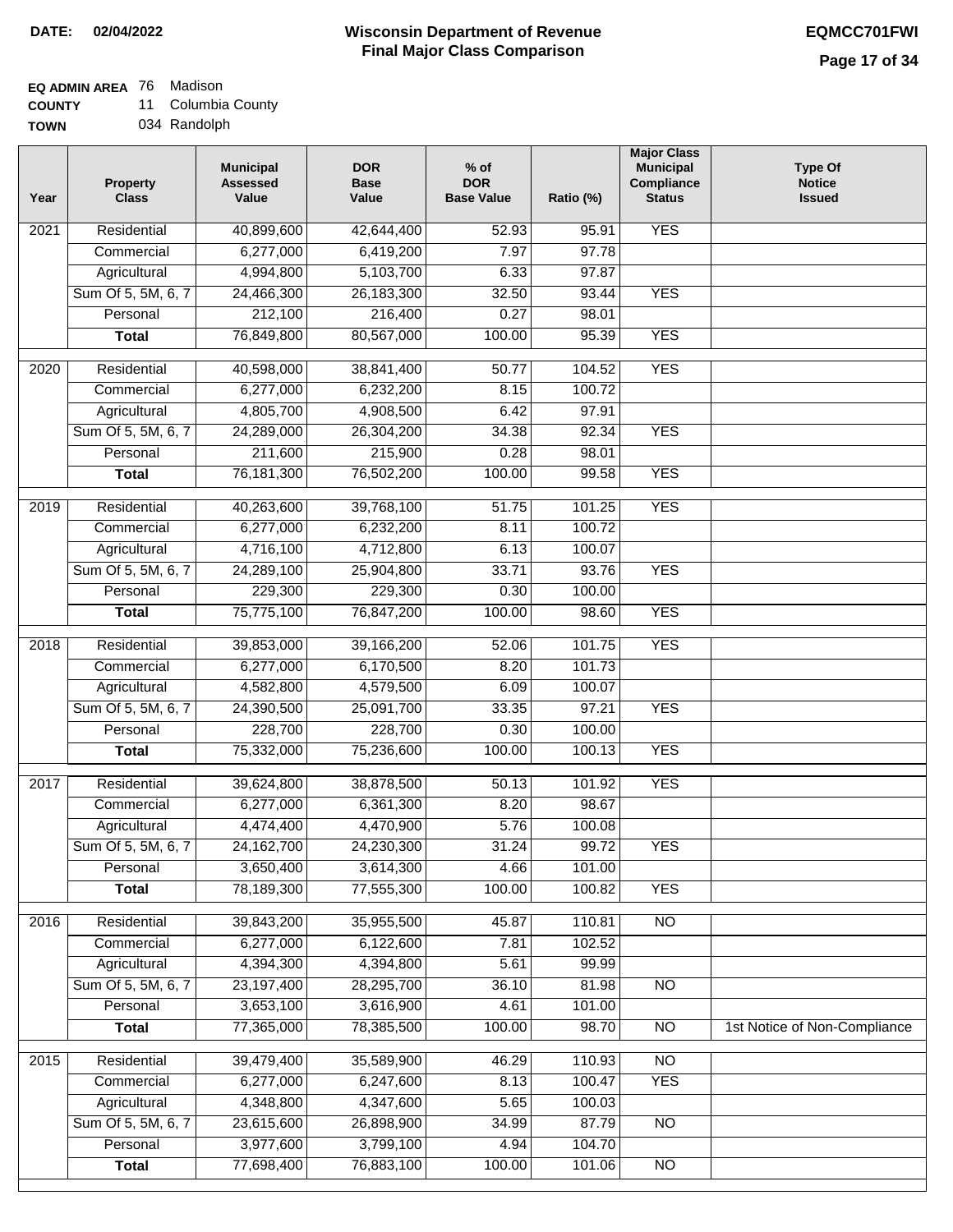### **EQ ADMIN AREA** 76 Madison

| <b>COUNTY</b> | 11 Columbia County |
|---------------|--------------------|
| <b>TOWN</b>   | 036 Scott          |

| <b>NO</b><br>Residential<br>29,993,100<br>35,860,500<br>50.95<br>83.64<br>2021<br>464,800<br>721,300<br>1.02<br>64.44<br>Commercial<br>Agricultural<br>3,135,700<br>3,909,700<br>5.55<br>80.20<br>Sum Of 5, 5M, 6, 7<br>27,533,200<br>29,661,300<br>42.14<br>92.83<br><b>YES</b><br>Personal<br>183,100<br>228,900<br>0.33<br>79.99<br>61,309,900<br>70,381,700<br>100.00<br>87.11<br>$\overline{NO}$<br><b>Total</b><br><b>YES</b><br>$\overline{2020}$<br>Residential<br>48.53<br>91.18<br>29,909,300<br>32,803,400<br>66.38<br>Commercial<br>464,800<br>700,200<br>1.04<br>3,386,800<br>3,757,600<br>5.56<br>Agricultural<br>90.13<br>Sum Of 5, 5M, 6, 7<br>27,482,700<br>44.42<br>91.52<br><b>YES</b><br>30,028,200<br>280,300<br>Personal<br>311,500<br>0.46<br>89.98<br><b>YES</b><br><b>Total</b><br>61,523,900<br>67,600,900<br>100.00<br>91.01<br><b>YES</b><br>2019<br>Residential<br>$\frac{1}{47.76}$<br>94.84<br>29,635,000<br>31,248,900<br>67.71<br>Commercial<br>464,800<br>686,500<br>1.05<br>3,615,300<br>3,610,500<br>5.52<br>Agricultural<br>100.13<br>Sum Of 5, 5M, 6, 7<br><b>YES</b><br>27,500,000<br>29,709,300<br>45.41<br>92.56<br>172,437<br>Personal<br>172,400<br>0.26<br>100.02<br><b>YES</b><br>61,387,537<br>65,427,600<br>100.00<br>93.83<br><b>Total</b><br>30,338,700<br><b>YES</b><br>2018<br>Residential<br>29,310,600<br>47.81<br>96.61<br>Commercial<br>464,300<br>679,700<br>1.07<br>68.31<br>3,514,400<br>3,508,800<br>5.53<br>100.16<br>Agricultural<br>Sum Of 5, 5M, 6, 7<br>45.38<br><b>YES</b><br>26,981,200<br>28,799,700<br>93.69<br>0.21<br>136,081<br>136,100<br>99.99<br>Personal<br><b>YES</b><br>60,406,581<br>63,463,000<br>100.00<br>95.18<br><b>Total</b><br>2017<br>Residential<br>48.18<br>95.91<br><b>YES</b><br>29,097,700<br>30,338,200<br>382,100<br>735,900<br>1.17<br>51.92<br>Commercial<br>3,252,800<br>3,419,700<br>5.43<br>95.12<br>Agricultural<br>Sum Of 5, 5M, 6, 7<br>26,082,500<br>28,262,700<br>44.88<br>92.29<br><b>YES</b><br>Personal<br>218,293<br>218,400<br>0.35<br>99.95<br>59,033,393<br>62,974,900<br>100.00<br>93.74<br><b>YES</b><br><b>Total</b><br><b>YES</b><br>2016<br>Residential<br>28,686,400<br>29,705,600<br>46.29<br>96.57<br>382,100<br>Commercial<br>369,800<br>0.58<br>103.33<br>3,196,600<br>3,366,900<br>5.25<br>94.94<br>Agricultural<br>Sum Of 5, 5M, 6, 7<br>25,939,700<br>30,527,300<br>47.57<br>84.97<br><b>NO</b><br>Personal<br>208,189<br>208,200<br>0.32<br>99.99<br>58,412,989<br>64,177,800<br>100.00<br><b>Total</b><br>91.02<br><b>NO</b><br>2015<br>28,519,000<br>26,852,700<br><b>YES</b><br>Residential<br>44.92<br>106.21<br>382,100<br>377,400<br>101.25<br>0.63<br>Commercial<br>3,167,700<br>Agricultural<br>3,328,900<br>5.57<br>95.16<br>Sum Of 5, 5M, 6, 7<br>25,951,700<br>29,035,000<br>48.57<br>89.38<br><b>NO</b><br>Personal<br>191,325<br>191,400<br>0.32<br>99.96 | Year | <b>Property</b><br><b>Class</b> | <b>Municipal</b><br><b>Assessed</b><br>Value | <b>DOR</b><br><b>Base</b><br>Value | $%$ of<br><b>DOR</b><br><b>Base Value</b> | Ratio (%) | <b>Major Class</b><br><b>Municipal</b><br><b>Compliance</b><br><b>Status</b> | <b>Type Of</b><br><b>Notice</b><br><b>Issued</b> |
|----------------------------------------------------------------------------------------------------------------------------------------------------------------------------------------------------------------------------------------------------------------------------------------------------------------------------------------------------------------------------------------------------------------------------------------------------------------------------------------------------------------------------------------------------------------------------------------------------------------------------------------------------------------------------------------------------------------------------------------------------------------------------------------------------------------------------------------------------------------------------------------------------------------------------------------------------------------------------------------------------------------------------------------------------------------------------------------------------------------------------------------------------------------------------------------------------------------------------------------------------------------------------------------------------------------------------------------------------------------------------------------------------------------------------------------------------------------------------------------------------------------------------------------------------------------------------------------------------------------------------------------------------------------------------------------------------------------------------------------------------------------------------------------------------------------------------------------------------------------------------------------------------------------------------------------------------------------------------------------------------------------------------------------------------------------------------------------------------------------------------------------------------------------------------------------------------------------------------------------------------------------------------------------------------------------------------------------------------------------------------------------------------------------------------------------------------------------------------------------------------------------------------------------------------------------------------------------------------------------------------------------------------------------------------------------------------------------------------------------------------------------------------------------------------------------------------------------------------------------------------------------------------|------|---------------------------------|----------------------------------------------|------------------------------------|-------------------------------------------|-----------|------------------------------------------------------------------------------|--------------------------------------------------|
|                                                                                                                                                                                                                                                                                                                                                                                                                                                                                                                                                                                                                                                                                                                                                                                                                                                                                                                                                                                                                                                                                                                                                                                                                                                                                                                                                                                                                                                                                                                                                                                                                                                                                                                                                                                                                                                                                                                                                                                                                                                                                                                                                                                                                                                                                                                                                                                                                                                                                                                                                                                                                                                                                                                                                                                                                                                                                                    |      |                                 |                                              |                                    |                                           |           |                                                                              |                                                  |
|                                                                                                                                                                                                                                                                                                                                                                                                                                                                                                                                                                                                                                                                                                                                                                                                                                                                                                                                                                                                                                                                                                                                                                                                                                                                                                                                                                                                                                                                                                                                                                                                                                                                                                                                                                                                                                                                                                                                                                                                                                                                                                                                                                                                                                                                                                                                                                                                                                                                                                                                                                                                                                                                                                                                                                                                                                                                                                    |      |                                 |                                              |                                    |                                           |           |                                                                              |                                                  |
|                                                                                                                                                                                                                                                                                                                                                                                                                                                                                                                                                                                                                                                                                                                                                                                                                                                                                                                                                                                                                                                                                                                                                                                                                                                                                                                                                                                                                                                                                                                                                                                                                                                                                                                                                                                                                                                                                                                                                                                                                                                                                                                                                                                                                                                                                                                                                                                                                                                                                                                                                                                                                                                                                                                                                                                                                                                                                                    |      |                                 |                                              |                                    |                                           |           |                                                                              |                                                  |
|                                                                                                                                                                                                                                                                                                                                                                                                                                                                                                                                                                                                                                                                                                                                                                                                                                                                                                                                                                                                                                                                                                                                                                                                                                                                                                                                                                                                                                                                                                                                                                                                                                                                                                                                                                                                                                                                                                                                                                                                                                                                                                                                                                                                                                                                                                                                                                                                                                                                                                                                                                                                                                                                                                                                                                                                                                                                                                    |      |                                 |                                              |                                    |                                           |           |                                                                              |                                                  |
|                                                                                                                                                                                                                                                                                                                                                                                                                                                                                                                                                                                                                                                                                                                                                                                                                                                                                                                                                                                                                                                                                                                                                                                                                                                                                                                                                                                                                                                                                                                                                                                                                                                                                                                                                                                                                                                                                                                                                                                                                                                                                                                                                                                                                                                                                                                                                                                                                                                                                                                                                                                                                                                                                                                                                                                                                                                                                                    |      |                                 |                                              |                                    |                                           |           |                                                                              |                                                  |
|                                                                                                                                                                                                                                                                                                                                                                                                                                                                                                                                                                                                                                                                                                                                                                                                                                                                                                                                                                                                                                                                                                                                                                                                                                                                                                                                                                                                                                                                                                                                                                                                                                                                                                                                                                                                                                                                                                                                                                                                                                                                                                                                                                                                                                                                                                                                                                                                                                                                                                                                                                                                                                                                                                                                                                                                                                                                                                    |      |                                 |                                              |                                    |                                           |           |                                                                              |                                                  |
|                                                                                                                                                                                                                                                                                                                                                                                                                                                                                                                                                                                                                                                                                                                                                                                                                                                                                                                                                                                                                                                                                                                                                                                                                                                                                                                                                                                                                                                                                                                                                                                                                                                                                                                                                                                                                                                                                                                                                                                                                                                                                                                                                                                                                                                                                                                                                                                                                                                                                                                                                                                                                                                                                                                                                                                                                                                                                                    |      |                                 |                                              |                                    |                                           |           |                                                                              |                                                  |
|                                                                                                                                                                                                                                                                                                                                                                                                                                                                                                                                                                                                                                                                                                                                                                                                                                                                                                                                                                                                                                                                                                                                                                                                                                                                                                                                                                                                                                                                                                                                                                                                                                                                                                                                                                                                                                                                                                                                                                                                                                                                                                                                                                                                                                                                                                                                                                                                                                                                                                                                                                                                                                                                                                                                                                                                                                                                                                    |      |                                 |                                              |                                    |                                           |           |                                                                              |                                                  |
|                                                                                                                                                                                                                                                                                                                                                                                                                                                                                                                                                                                                                                                                                                                                                                                                                                                                                                                                                                                                                                                                                                                                                                                                                                                                                                                                                                                                                                                                                                                                                                                                                                                                                                                                                                                                                                                                                                                                                                                                                                                                                                                                                                                                                                                                                                                                                                                                                                                                                                                                                                                                                                                                                                                                                                                                                                                                                                    |      |                                 |                                              |                                    |                                           |           |                                                                              |                                                  |
|                                                                                                                                                                                                                                                                                                                                                                                                                                                                                                                                                                                                                                                                                                                                                                                                                                                                                                                                                                                                                                                                                                                                                                                                                                                                                                                                                                                                                                                                                                                                                                                                                                                                                                                                                                                                                                                                                                                                                                                                                                                                                                                                                                                                                                                                                                                                                                                                                                                                                                                                                                                                                                                                                                                                                                                                                                                                                                    |      |                                 |                                              |                                    |                                           |           |                                                                              |                                                  |
|                                                                                                                                                                                                                                                                                                                                                                                                                                                                                                                                                                                                                                                                                                                                                                                                                                                                                                                                                                                                                                                                                                                                                                                                                                                                                                                                                                                                                                                                                                                                                                                                                                                                                                                                                                                                                                                                                                                                                                                                                                                                                                                                                                                                                                                                                                                                                                                                                                                                                                                                                                                                                                                                                                                                                                                                                                                                                                    |      |                                 |                                              |                                    |                                           |           |                                                                              |                                                  |
|                                                                                                                                                                                                                                                                                                                                                                                                                                                                                                                                                                                                                                                                                                                                                                                                                                                                                                                                                                                                                                                                                                                                                                                                                                                                                                                                                                                                                                                                                                                                                                                                                                                                                                                                                                                                                                                                                                                                                                                                                                                                                                                                                                                                                                                                                                                                                                                                                                                                                                                                                                                                                                                                                                                                                                                                                                                                                                    |      |                                 |                                              |                                    |                                           |           |                                                                              |                                                  |
|                                                                                                                                                                                                                                                                                                                                                                                                                                                                                                                                                                                                                                                                                                                                                                                                                                                                                                                                                                                                                                                                                                                                                                                                                                                                                                                                                                                                                                                                                                                                                                                                                                                                                                                                                                                                                                                                                                                                                                                                                                                                                                                                                                                                                                                                                                                                                                                                                                                                                                                                                                                                                                                                                                                                                                                                                                                                                                    |      |                                 |                                              |                                    |                                           |           |                                                                              |                                                  |
|                                                                                                                                                                                                                                                                                                                                                                                                                                                                                                                                                                                                                                                                                                                                                                                                                                                                                                                                                                                                                                                                                                                                                                                                                                                                                                                                                                                                                                                                                                                                                                                                                                                                                                                                                                                                                                                                                                                                                                                                                                                                                                                                                                                                                                                                                                                                                                                                                                                                                                                                                                                                                                                                                                                                                                                                                                                                                                    |      |                                 |                                              |                                    |                                           |           |                                                                              |                                                  |
|                                                                                                                                                                                                                                                                                                                                                                                                                                                                                                                                                                                                                                                                                                                                                                                                                                                                                                                                                                                                                                                                                                                                                                                                                                                                                                                                                                                                                                                                                                                                                                                                                                                                                                                                                                                                                                                                                                                                                                                                                                                                                                                                                                                                                                                                                                                                                                                                                                                                                                                                                                                                                                                                                                                                                                                                                                                                                                    |      |                                 |                                              |                                    |                                           |           |                                                                              |                                                  |
|                                                                                                                                                                                                                                                                                                                                                                                                                                                                                                                                                                                                                                                                                                                                                                                                                                                                                                                                                                                                                                                                                                                                                                                                                                                                                                                                                                                                                                                                                                                                                                                                                                                                                                                                                                                                                                                                                                                                                                                                                                                                                                                                                                                                                                                                                                                                                                                                                                                                                                                                                                                                                                                                                                                                                                                                                                                                                                    |      |                                 |                                              |                                    |                                           |           |                                                                              |                                                  |
|                                                                                                                                                                                                                                                                                                                                                                                                                                                                                                                                                                                                                                                                                                                                                                                                                                                                                                                                                                                                                                                                                                                                                                                                                                                                                                                                                                                                                                                                                                                                                                                                                                                                                                                                                                                                                                                                                                                                                                                                                                                                                                                                                                                                                                                                                                                                                                                                                                                                                                                                                                                                                                                                                                                                                                                                                                                                                                    |      |                                 |                                              |                                    |                                           |           |                                                                              |                                                  |
|                                                                                                                                                                                                                                                                                                                                                                                                                                                                                                                                                                                                                                                                                                                                                                                                                                                                                                                                                                                                                                                                                                                                                                                                                                                                                                                                                                                                                                                                                                                                                                                                                                                                                                                                                                                                                                                                                                                                                                                                                                                                                                                                                                                                                                                                                                                                                                                                                                                                                                                                                                                                                                                                                                                                                                                                                                                                                                    |      |                                 |                                              |                                    |                                           |           |                                                                              |                                                  |
|                                                                                                                                                                                                                                                                                                                                                                                                                                                                                                                                                                                                                                                                                                                                                                                                                                                                                                                                                                                                                                                                                                                                                                                                                                                                                                                                                                                                                                                                                                                                                                                                                                                                                                                                                                                                                                                                                                                                                                                                                                                                                                                                                                                                                                                                                                                                                                                                                                                                                                                                                                                                                                                                                                                                                                                                                                                                                                    |      |                                 |                                              |                                    |                                           |           |                                                                              |                                                  |
|                                                                                                                                                                                                                                                                                                                                                                                                                                                                                                                                                                                                                                                                                                                                                                                                                                                                                                                                                                                                                                                                                                                                                                                                                                                                                                                                                                                                                                                                                                                                                                                                                                                                                                                                                                                                                                                                                                                                                                                                                                                                                                                                                                                                                                                                                                                                                                                                                                                                                                                                                                                                                                                                                                                                                                                                                                                                                                    |      |                                 |                                              |                                    |                                           |           |                                                                              |                                                  |
|                                                                                                                                                                                                                                                                                                                                                                                                                                                                                                                                                                                                                                                                                                                                                                                                                                                                                                                                                                                                                                                                                                                                                                                                                                                                                                                                                                                                                                                                                                                                                                                                                                                                                                                                                                                                                                                                                                                                                                                                                                                                                                                                                                                                                                                                                                                                                                                                                                                                                                                                                                                                                                                                                                                                                                                                                                                                                                    |      |                                 |                                              |                                    |                                           |           |                                                                              |                                                  |
|                                                                                                                                                                                                                                                                                                                                                                                                                                                                                                                                                                                                                                                                                                                                                                                                                                                                                                                                                                                                                                                                                                                                                                                                                                                                                                                                                                                                                                                                                                                                                                                                                                                                                                                                                                                                                                                                                                                                                                                                                                                                                                                                                                                                                                                                                                                                                                                                                                                                                                                                                                                                                                                                                                                                                                                                                                                                                                    |      |                                 |                                              |                                    |                                           |           |                                                                              |                                                  |
|                                                                                                                                                                                                                                                                                                                                                                                                                                                                                                                                                                                                                                                                                                                                                                                                                                                                                                                                                                                                                                                                                                                                                                                                                                                                                                                                                                                                                                                                                                                                                                                                                                                                                                                                                                                                                                                                                                                                                                                                                                                                                                                                                                                                                                                                                                                                                                                                                                                                                                                                                                                                                                                                                                                                                                                                                                                                                                    |      |                                 |                                              |                                    |                                           |           |                                                                              |                                                  |
|                                                                                                                                                                                                                                                                                                                                                                                                                                                                                                                                                                                                                                                                                                                                                                                                                                                                                                                                                                                                                                                                                                                                                                                                                                                                                                                                                                                                                                                                                                                                                                                                                                                                                                                                                                                                                                                                                                                                                                                                                                                                                                                                                                                                                                                                                                                                                                                                                                                                                                                                                                                                                                                                                                                                                                                                                                                                                                    |      |                                 |                                              |                                    |                                           |           |                                                                              |                                                  |
|                                                                                                                                                                                                                                                                                                                                                                                                                                                                                                                                                                                                                                                                                                                                                                                                                                                                                                                                                                                                                                                                                                                                                                                                                                                                                                                                                                                                                                                                                                                                                                                                                                                                                                                                                                                                                                                                                                                                                                                                                                                                                                                                                                                                                                                                                                                                                                                                                                                                                                                                                                                                                                                                                                                                                                                                                                                                                                    |      |                                 |                                              |                                    |                                           |           |                                                                              |                                                  |
|                                                                                                                                                                                                                                                                                                                                                                                                                                                                                                                                                                                                                                                                                                                                                                                                                                                                                                                                                                                                                                                                                                                                                                                                                                                                                                                                                                                                                                                                                                                                                                                                                                                                                                                                                                                                                                                                                                                                                                                                                                                                                                                                                                                                                                                                                                                                                                                                                                                                                                                                                                                                                                                                                                                                                                                                                                                                                                    |      |                                 |                                              |                                    |                                           |           |                                                                              |                                                  |
|                                                                                                                                                                                                                                                                                                                                                                                                                                                                                                                                                                                                                                                                                                                                                                                                                                                                                                                                                                                                                                                                                                                                                                                                                                                                                                                                                                                                                                                                                                                                                                                                                                                                                                                                                                                                                                                                                                                                                                                                                                                                                                                                                                                                                                                                                                                                                                                                                                                                                                                                                                                                                                                                                                                                                                                                                                                                                                    |      |                                 |                                              |                                    |                                           |           |                                                                              |                                                  |
|                                                                                                                                                                                                                                                                                                                                                                                                                                                                                                                                                                                                                                                                                                                                                                                                                                                                                                                                                                                                                                                                                                                                                                                                                                                                                                                                                                                                                                                                                                                                                                                                                                                                                                                                                                                                                                                                                                                                                                                                                                                                                                                                                                                                                                                                                                                                                                                                                                                                                                                                                                                                                                                                                                                                                                                                                                                                                                    |      |                                 |                                              |                                    |                                           |           |                                                                              |                                                  |
|                                                                                                                                                                                                                                                                                                                                                                                                                                                                                                                                                                                                                                                                                                                                                                                                                                                                                                                                                                                                                                                                                                                                                                                                                                                                                                                                                                                                                                                                                                                                                                                                                                                                                                                                                                                                                                                                                                                                                                                                                                                                                                                                                                                                                                                                                                                                                                                                                                                                                                                                                                                                                                                                                                                                                                                                                                                                                                    |      |                                 |                                              |                                    |                                           |           |                                                                              |                                                  |
|                                                                                                                                                                                                                                                                                                                                                                                                                                                                                                                                                                                                                                                                                                                                                                                                                                                                                                                                                                                                                                                                                                                                                                                                                                                                                                                                                                                                                                                                                                                                                                                                                                                                                                                                                                                                                                                                                                                                                                                                                                                                                                                                                                                                                                                                                                                                                                                                                                                                                                                                                                                                                                                                                                                                                                                                                                                                                                    |      |                                 |                                              |                                    |                                           |           |                                                                              |                                                  |
|                                                                                                                                                                                                                                                                                                                                                                                                                                                                                                                                                                                                                                                                                                                                                                                                                                                                                                                                                                                                                                                                                                                                                                                                                                                                                                                                                                                                                                                                                                                                                                                                                                                                                                                                                                                                                                                                                                                                                                                                                                                                                                                                                                                                                                                                                                                                                                                                                                                                                                                                                                                                                                                                                                                                                                                                                                                                                                    |      |                                 |                                              |                                    |                                           |           |                                                                              |                                                  |
|                                                                                                                                                                                                                                                                                                                                                                                                                                                                                                                                                                                                                                                                                                                                                                                                                                                                                                                                                                                                                                                                                                                                                                                                                                                                                                                                                                                                                                                                                                                                                                                                                                                                                                                                                                                                                                                                                                                                                                                                                                                                                                                                                                                                                                                                                                                                                                                                                                                                                                                                                                                                                                                                                                                                                                                                                                                                                                    |      |                                 |                                              |                                    |                                           |           |                                                                              |                                                  |
|                                                                                                                                                                                                                                                                                                                                                                                                                                                                                                                                                                                                                                                                                                                                                                                                                                                                                                                                                                                                                                                                                                                                                                                                                                                                                                                                                                                                                                                                                                                                                                                                                                                                                                                                                                                                                                                                                                                                                                                                                                                                                                                                                                                                                                                                                                                                                                                                                                                                                                                                                                                                                                                                                                                                                                                                                                                                                                    |      |                                 |                                              |                                    |                                           |           |                                                                              |                                                  |
|                                                                                                                                                                                                                                                                                                                                                                                                                                                                                                                                                                                                                                                                                                                                                                                                                                                                                                                                                                                                                                                                                                                                                                                                                                                                                                                                                                                                                                                                                                                                                                                                                                                                                                                                                                                                                                                                                                                                                                                                                                                                                                                                                                                                                                                                                                                                                                                                                                                                                                                                                                                                                                                                                                                                                                                                                                                                                                    |      |                                 |                                              |                                    |                                           |           |                                                                              |                                                  |
|                                                                                                                                                                                                                                                                                                                                                                                                                                                                                                                                                                                                                                                                                                                                                                                                                                                                                                                                                                                                                                                                                                                                                                                                                                                                                                                                                                                                                                                                                                                                                                                                                                                                                                                                                                                                                                                                                                                                                                                                                                                                                                                                                                                                                                                                                                                                                                                                                                                                                                                                                                                                                                                                                                                                                                                                                                                                                                    |      |                                 |                                              |                                    |                                           |           |                                                                              |                                                  |
|                                                                                                                                                                                                                                                                                                                                                                                                                                                                                                                                                                                                                                                                                                                                                                                                                                                                                                                                                                                                                                                                                                                                                                                                                                                                                                                                                                                                                                                                                                                                                                                                                                                                                                                                                                                                                                                                                                                                                                                                                                                                                                                                                                                                                                                                                                                                                                                                                                                                                                                                                                                                                                                                                                                                                                                                                                                                                                    |      |                                 |                                              |                                    |                                           |           |                                                                              |                                                  |
|                                                                                                                                                                                                                                                                                                                                                                                                                                                                                                                                                                                                                                                                                                                                                                                                                                                                                                                                                                                                                                                                                                                                                                                                                                                                                                                                                                                                                                                                                                                                                                                                                                                                                                                                                                                                                                                                                                                                                                                                                                                                                                                                                                                                                                                                                                                                                                                                                                                                                                                                                                                                                                                                                                                                                                                                                                                                                                    |      |                                 |                                              |                                    |                                           |           |                                                                              |                                                  |
|                                                                                                                                                                                                                                                                                                                                                                                                                                                                                                                                                                                                                                                                                                                                                                                                                                                                                                                                                                                                                                                                                                                                                                                                                                                                                                                                                                                                                                                                                                                                                                                                                                                                                                                                                                                                                                                                                                                                                                                                                                                                                                                                                                                                                                                                                                                                                                                                                                                                                                                                                                                                                                                                                                                                                                                                                                                                                                    |      |                                 |                                              |                                    |                                           |           |                                                                              |                                                  |
|                                                                                                                                                                                                                                                                                                                                                                                                                                                                                                                                                                                                                                                                                                                                                                                                                                                                                                                                                                                                                                                                                                                                                                                                                                                                                                                                                                                                                                                                                                                                                                                                                                                                                                                                                                                                                                                                                                                                                                                                                                                                                                                                                                                                                                                                                                                                                                                                                                                                                                                                                                                                                                                                                                                                                                                                                                                                                                    |      |                                 |                                              |                                    |                                           |           |                                                                              |                                                  |
|                                                                                                                                                                                                                                                                                                                                                                                                                                                                                                                                                                                                                                                                                                                                                                                                                                                                                                                                                                                                                                                                                                                                                                                                                                                                                                                                                                                                                                                                                                                                                                                                                                                                                                                                                                                                                                                                                                                                                                                                                                                                                                                                                                                                                                                                                                                                                                                                                                                                                                                                                                                                                                                                                                                                                                                                                                                                                                    |      |                                 |                                              |                                    |                                           |           |                                                                              |                                                  |
|                                                                                                                                                                                                                                                                                                                                                                                                                                                                                                                                                                                                                                                                                                                                                                                                                                                                                                                                                                                                                                                                                                                                                                                                                                                                                                                                                                                                                                                                                                                                                                                                                                                                                                                                                                                                                                                                                                                                                                                                                                                                                                                                                                                                                                                                                                                                                                                                                                                                                                                                                                                                                                                                                                                                                                                                                                                                                                    |      |                                 |                                              |                                    |                                           |           |                                                                              |                                                  |
|                                                                                                                                                                                                                                                                                                                                                                                                                                                                                                                                                                                                                                                                                                                                                                                                                                                                                                                                                                                                                                                                                                                                                                                                                                                                                                                                                                                                                                                                                                                                                                                                                                                                                                                                                                                                                                                                                                                                                                                                                                                                                                                                                                                                                                                                                                                                                                                                                                                                                                                                                                                                                                                                                                                                                                                                                                                                                                    |      |                                 |                                              |                                    |                                           |           |                                                                              |                                                  |
| 59,785,400<br>58,211,825<br>100.00<br>97.37<br>$\overline{NO}$<br><b>Total</b>                                                                                                                                                                                                                                                                                                                                                                                                                                                                                                                                                                                                                                                                                                                                                                                                                                                                                                                                                                                                                                                                                                                                                                                                                                                                                                                                                                                                                                                                                                                                                                                                                                                                                                                                                                                                                                                                                                                                                                                                                                                                                                                                                                                                                                                                                                                                                                                                                                                                                                                                                                                                                                                                                                                                                                                                                     |      |                                 |                                              |                                    |                                           |           |                                                                              |                                                  |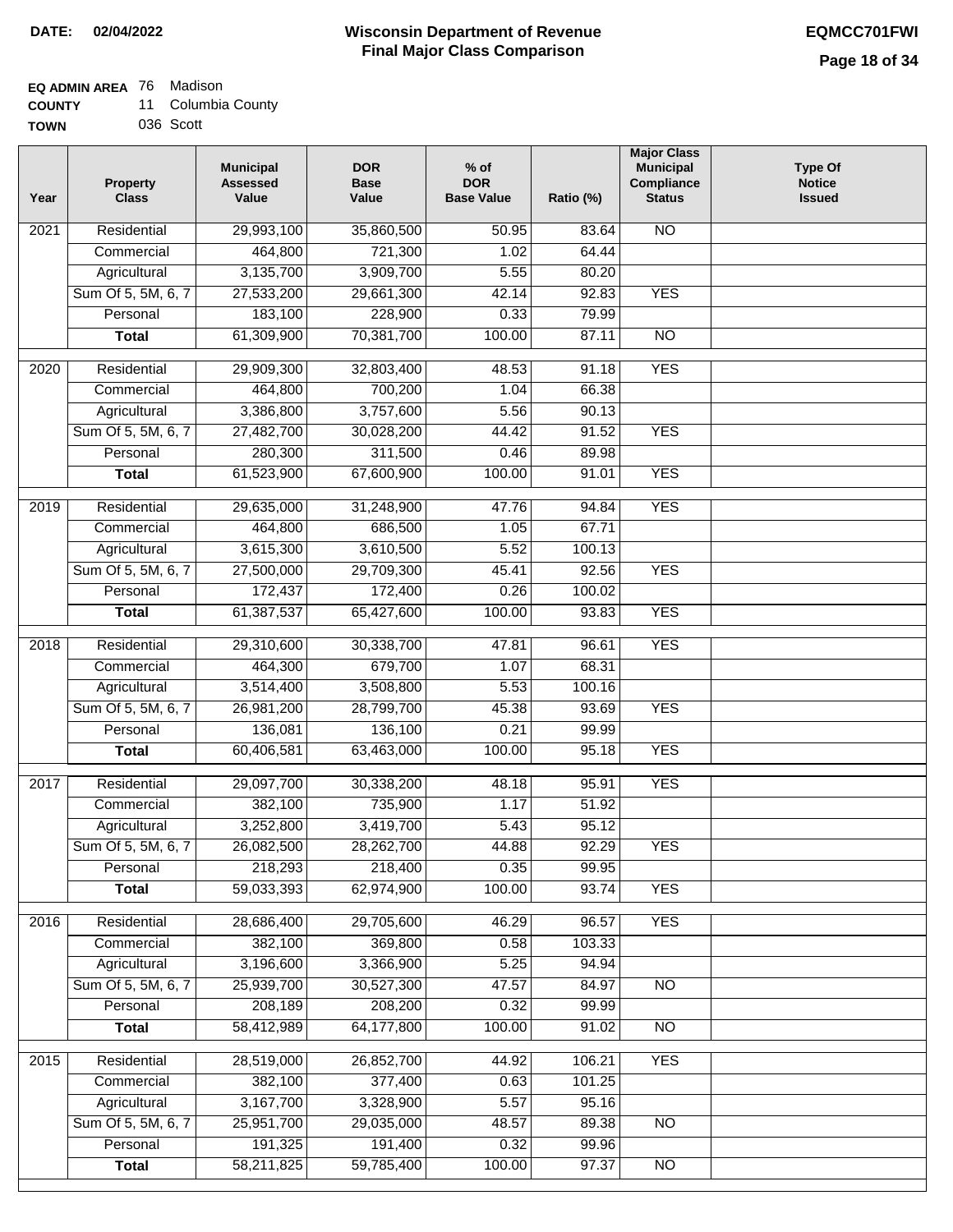## **EQ ADMIN AREA** 76 Madison

**COUNTY** 11 Columbia County

| <b>TOWN</b> | 038 Springvale |
|-------------|----------------|
|             |                |

| Year             | <b>Property</b><br><b>Class</b> | <b>Municipal</b><br><b>Assessed</b><br>Value | <b>DOR</b><br><b>Base</b><br>Value | $%$ of<br><b>DOR</b><br><b>Base Value</b> | Ratio (%) | <b>Major Class</b><br><b>Municipal</b><br>Compliance<br><b>Status</b> | <b>Type Of</b><br><b>Notice</b><br><b>Issued</b> |
|------------------|---------------------------------|----------------------------------------------|------------------------------------|-------------------------------------------|-----------|-----------------------------------------------------------------------|--------------------------------------------------|
| 2021             | Residential                     | 33,562,100                                   | 34,417,300                         | 48.25                                     | 97.52     | <b>YES</b>                                                            |                                                  |
|                  | Commercial                      | 4,735,300                                    | 4,120,900                          | 5.78                                      | 114.91    |                                                                       |                                                  |
|                  | Agricultural                    | 3,955,900                                    | 3,956,500                          | 5.55                                      | 99.98     |                                                                       |                                                  |
|                  | Sum Of 5, 5M, 6, 7              | 28,689,600                                   | 27,777,400                         | 38.94                                     | 103.28    | <b>YES</b>                                                            |                                                  |
|                  | Personal                        | 1,060,758                                    | 1,060,800                          | 1.49                                      | 100.00    |                                                                       |                                                  |
|                  | <b>Total</b>                    | 72,003,658                                   | 71,332,900                         | 100.00                                    | 100.94    | <b>YES</b>                                                            |                                                  |
| 2020             | Residential                     | 33,329,200                                   | 31,361,000                         | 46.21                                     | 106.28    | <b>YES</b>                                                            |                                                  |
|                  | Commercial                      | 5,565,500                                    | 4,630,200                          | 6.82                                      | 120.20    |                                                                       |                                                  |
|                  | Agricultural                    | 3,809,600                                    | 3,809,700                          | 5.61                                      | 100.00    |                                                                       |                                                  |
|                  | Sum Of 5, 5M, 6, 7              | 28,360,900                                   | 26,973,900                         | 39.74                                     | 105.14    | <b>YES</b>                                                            |                                                  |
|                  | Personal                        | 1,093,366                                    | 1,093,300                          | 1.61                                      | 100.01    |                                                                       |                                                  |
|                  | <b>Total</b>                    | 72,158,566                                   | 67,868,100                         | 100.00                                    | 106.32    | <b>YES</b>                                                            |                                                  |
|                  |                                 |                                              |                                    |                                           |           |                                                                       |                                                  |
| $\frac{1}{2019}$ | Residential                     | 33,133,200                                   | 30,255,100                         | 46.61                                     | 109.51    | <b>YES</b>                                                            |                                                  |
|                  | Commercial                      | 4,490,500                                    | 3,485,500                          | 5.37                                      | 128.83    |                                                                       |                                                  |
|                  | Agricultural                    | 3,566,300                                    | 3,659,800                          | 5.64                                      | 97.45     |                                                                       |                                                  |
|                  | Sum Of 5, 5M, 6, 7              | 28,433,700                                   | 26,585,000                         | 40.96                                     | 106.95    | <b>YES</b>                                                            |                                                  |
|                  | Personal                        | 920,556                                      | 920,600                            | 1.42                                      | 100.00    |                                                                       |                                                  |
|                  | <b>Total</b>                    | 70,544,256                                   | 64,906,000                         | 100.00                                    | 108.69    | <b>YES</b>                                                            |                                                  |
| 2018             | Residential                     | 32,799,100                                   | 29,053,200                         | 46.47                                     | 112.89    | $\overline{NO}$                                                       |                                                  |
|                  | Commercial                      | 4,490,500                                    | 3,451,000                          | 5.52                                      | 130.12    |                                                                       |                                                  |
|                  | Agricultural                    | 3,565,000                                    | 3,563,400                          | 5.70                                      | 100.04    |                                                                       |                                                  |
|                  | Sum Of 5, 5M, 6, 7              | 28,368,300                                   | 25,634,000                         | 41.00                                     | 110.67    | $\overline{NO}$                                                       |                                                  |
|                  | Personal                        | 920,311                                      | 821,700                            | 1.31                                      | 112.00    |                                                                       |                                                  |
|                  | <b>Total</b>                    | 70,143,211                                   | 62,523,300                         | 100.00                                    | 112.19    | $\overline{NO}$                                                       |                                                  |
| 2017             | Residential                     | 32,696,500                                   | 28,233,100                         | 45.81                                     | 115.81    | <b>NO</b>                                                             |                                                  |
|                  | Commercial                      | 4,490,500                                    | 3,557,700                          | 5.77                                      | 126.22    |                                                                       |                                                  |
|                  | Agricultural                    | 3,471,700                                    | 3,467,700                          | 5.63                                      | 100.12    |                                                                       |                                                  |
|                  | Sum Of 5, 5M, 6, 7              | 28,277,500                                   | 25,074,200                         | 40.68                                     | 112.78    | $\overline{NO}$                                                       |                                                  |
|                  | Personal                        | 1,299,153                                    | 1,299,200                          | 2.11                                      | 100.00    |                                                                       |                                                  |
|                  | <b>Total</b>                    | 70,235,353                                   | 61,631,900                         | 100.00                                    | 113.96    | $\overline{NO}$                                                       |                                                  |
| 2016             | Residential                     | 32,363,100                                   | 31,569,400                         | 43.38                                     | 102.51    | <b>YES</b>                                                            |                                                  |
|                  | Commercial                      | 4,490,500                                    | 4,175,200                          | 5.74                                      | 107.55    |                                                                       |                                                  |
|                  | Agricultural                    | 3,419,300                                    | 3,419,800                          | 4.70                                      | 99.99     |                                                                       |                                                  |
|                  | Sum Of 5, 5M, 6, 7              | 28,368,900                                   | 32,331,600                         | 44.43                                     | 87.74     | N <sub>O</sub>                                                        |                                                  |
|                  | Personal                        | 1,234,863                                    | 1,273,000                          | 1.75                                      | 97.00     |                                                                       |                                                  |
|                  | <b>Total</b>                    | 69,876,663                                   | 72,769,000                         | 100.00                                    | 96.03     | $\overline{NO}$                                                       |                                                  |
|                  |                                 |                                              |                                    |                                           |           |                                                                       |                                                  |
| 2015             | Residential                     | 31,913,700                                   | 31,091,000                         | 44.18                                     | 102.65    | <b>YES</b>                                                            |                                                  |
|                  | Commercial                      | 4,490,500                                    | 4,265,000                          | 6.06                                      | 105.29    | <b>YES</b>                                                            |                                                  |
|                  | Agricultural                    | 3,314,200                                    | 3,359,100                          | 4.77                                      | 98.66     |                                                                       |                                                  |
|                  | Sum Of 5, 5M, 6, 7              | 28,224,600                                   | 30,664,900                         | 43.57                                     | 92.04     | <b>YES</b>                                                            |                                                  |
|                  | Personal                        | 1,001,269                                    | 1,001,200                          | 1.42                                      | 100.01    |                                                                       |                                                  |
|                  | <b>Total</b>                    | 68,944,269                                   | 70,381,200                         | 100.00                                    | 97.96     | <b>YES</b>                                                            |                                                  |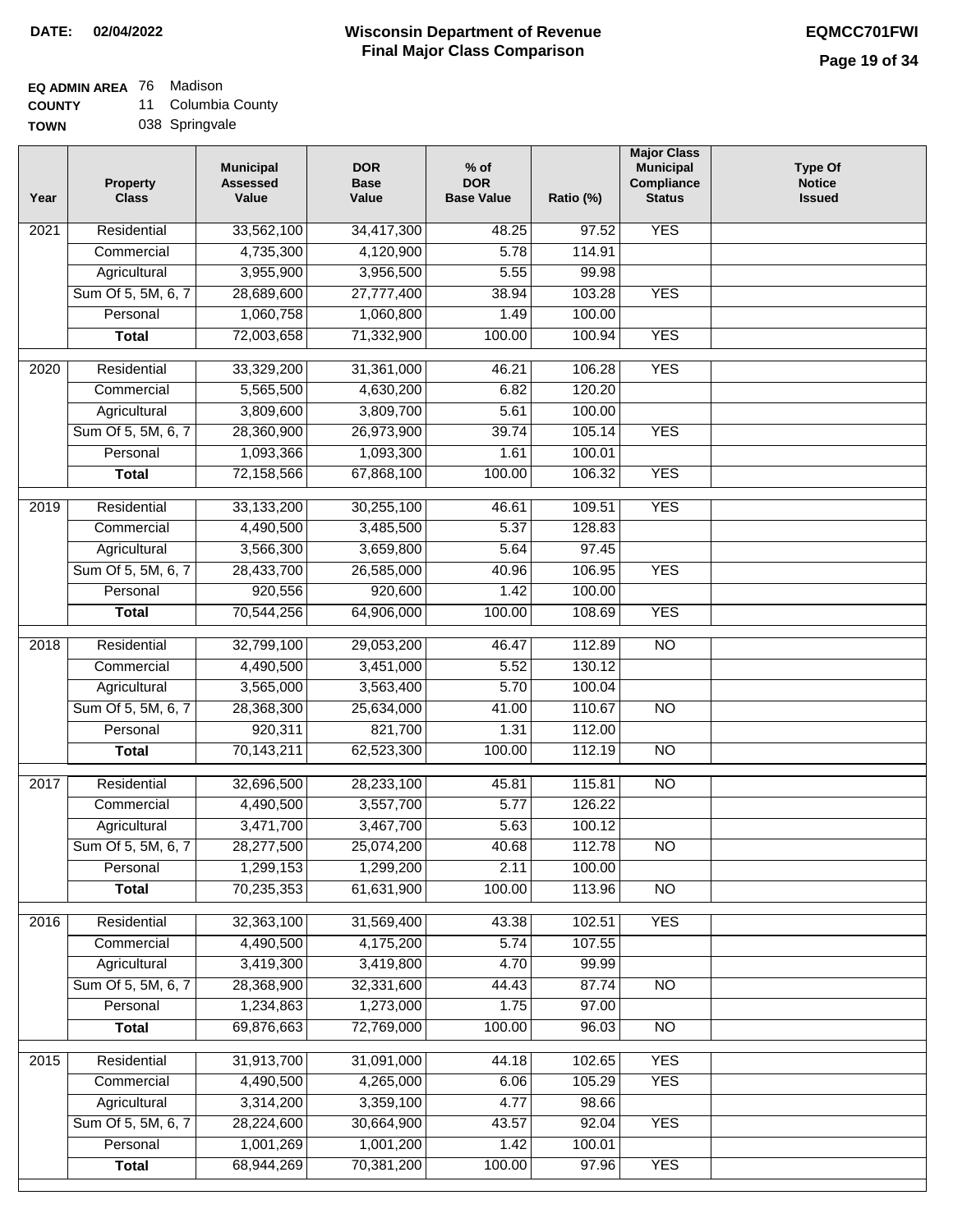**EQ ADMIN AREA** 76 Madison

**COUNTY TOWN** 11 Columbia County

|  | 040 West Point |
|--|----------------|

| Year              | <b>Property</b><br><b>Class</b> | <b>Municipal</b><br><b>Assessed</b><br>Value | <b>DOR</b><br><b>Base</b><br>Value | % of<br><b>DOR</b><br><b>Base Value</b> | Ratio (%) | <b>Major Class</b><br><b>Municipal</b><br>Compliance<br><b>Status</b> | <b>Type Of</b><br><b>Notice</b><br><b>Issued</b> |
|-------------------|---------------------------------|----------------------------------------------|------------------------------------|-----------------------------------------|-----------|-----------------------------------------------------------------------|--------------------------------------------------|
| $\overline{202}1$ | Residential                     | 314,735,700                                  | 399,910,900                        | 91.05                                   | 78.70     | <b>NO</b>                                                             |                                                  |
|                   | Commercial                      | 7,493,000                                    | 7,273,500                          | 1.66                                    | 103.02    |                                                                       |                                                  |
|                   | Agricultural                    | 2,284,500                                    | 2,853,900                          | 0.65                                    | 80.05     |                                                                       |                                                  |
|                   | Sum Of 5, 5M, 6, 7              | 25,249,700                                   | 28,562,600                         | 6.50                                    | 88.40     |                                                                       |                                                  |
|                   | Personal                        | 515,100                                      | 644,000                            | 0.15                                    | 79.98     |                                                                       |                                                  |
|                   | <b>Total</b>                    | 350,278,000                                  | 439,244,900                        | 100.00                                  | 79.75     | $\overline{NO}$                                                       | 1st Notice of Non-Compliance                     |
| $\overline{2020}$ | Residential                     | 309,641,200                                  | 364,391,500                        | 90.33                                   | 84.97     | $\overline{N}$                                                        |                                                  |
|                   | Commercial                      | 7,395,000                                    | 7,372,100                          | 1.83                                    | 100.31    |                                                                       |                                                  |
|                   | Agricultural                    | 2,481,100                                    | 2,745,400                          | 0.68                                    | 90.37     |                                                                       |                                                  |
|                   | Sum Of 5, 5M, 6, 7              | 24,800,700                                   | 28,248,200                         | 7.00                                    | 87.80     |                                                                       |                                                  |
|                   | Personal                        | 568,200                                      | 631,300                            | 0.16                                    | 90.00     |                                                                       |                                                  |
|                   | <b>Total</b>                    | 344,886,200                                  | 403,388,500                        | 100.00                                  | 85.50     | $\overline{NO}$                                                       |                                                  |
| 2019              | Residential                     | 306,664,700                                  | 353,622,200                        | 90.36                                   | 86.72     | $\overline{3}$                                                        |                                                  |
|                   | Commercial                      | 7,239,900                                    | 7,197,800                          | 1.84                                    | 100.58    |                                                                       |                                                  |
|                   | Agricultural                    | 2,367,100                                    | 2,629,000                          | 0.67                                    | 90.04     |                                                                       |                                                  |
|                   | Sum Of 5, 5M, 6, 7              | 24,978,500                                   | 27,250,700                         | 6.96                                    | 91.66     |                                                                       |                                                  |
|                   | Personal                        | 566,700                                      | 629,700                            | 0.16                                    | 90.00     |                                                                       |                                                  |
|                   | <b>Total</b>                    | 341,816,900                                  | 391,329,400                        | 100.00                                  | 87.35     | $\overline{NO}$                                                       |                                                  |
| 2018              | Residential                     | 301,859,500                                  | 338,196,600                        | 90.28                                   | 89.26     | $\overline{10}$                                                       |                                                  |
|                   | Commercial                      | 7,239,900                                    | 7,056,600                          | 1.88                                    | 102.60    |                                                                       |                                                  |
|                   | Agricultural                    | 2,307,300                                    | 2,563,900                          | 0.68                                    | 89.99     |                                                                       |                                                  |
|                   | Sum Of 5, 5M, 6, 7              | 24,943,400                                   | 26,192,600                         | 6.99                                    | 95.23     |                                                                       |                                                  |
|                   | Personal                        | 549,200                                      | 610,200                            | 0.16                                    | 90.00     |                                                                       |                                                  |
|                   | <b>Total</b>                    | 336,899,300                                  | 374,619,900                        | 100.00                                  | 89.93     | <b>NO</b>                                                             |                                                  |
| $\overline{2017}$ | Residential                     | 296,922,500                                  | 323,700,700                        | 89.95                                   | 91.73     | <b>YES</b>                                                            |                                                  |
|                   | Commercial                      | 7,239,900                                    | 7,200,600                          | 2.00                                    | 100.55    |                                                                       |                                                  |
|                   | Agricultural                    | 2,249,900                                    | 2,498,400                          | 0.69                                    | 90.05     |                                                                       |                                                  |
|                   | Sum Of 5, 5M, 6, 7              | 24,344,200                                   | 25,187,700                         | 7.00                                    | 96.65     |                                                                       |                                                  |
|                   | Personal                        | 1,160,500                                    | 1,289,400                          | 0.36                                    | 90.00     |                                                                       |                                                  |
|                   | <b>Total</b>                    | 331,917,000                                  | 359,876,800                        | 100.00                                  | 92.23     | <b>YES</b>                                                            |                                                  |
| 2016              | Residential                     | 293,402,600                                  | 299,670,800                        | 88.06                                   | 97.91     | <b>YES</b>                                                            |                                                  |
|                   | Commercial                      | 7,239,900                                    | 7,832,600                          | 2.30                                    | 92.43     |                                                                       |                                                  |
|                   | Agricultural                    | 2,335,400                                    | 2,460,300                          | 0.72                                    | 94.92     |                                                                       |                                                  |
|                   | Sum Of 5, 5M, 6, 7              | 24,257,900                                   | 29,286,200                         | 8.61                                    | 82.83     |                                                                       |                                                  |
|                   | Personal                        | 991,400                                      | 1,043,600                          | 0.31                                    | 95.00     |                                                                       |                                                  |
|                   | <b>Total</b>                    | 328, 227, 200                                | 340,293,500                        | 100.00                                  | 96.45     | <b>YES</b>                                                            |                                                  |
| 2015              | Residential                     | 291,913,600                                  | 292,352,900                        | 88.47                                   | 99.85     | <b>YES</b>                                                            |                                                  |
|                   | Commercial                      | 7,306,500                                    | 7,963,300                          | 2.41                                    | 91.75     |                                                                       |                                                  |
|                   | Agricultural                    | 2,429,800                                    | 2,429,400                          | 0.74                                    | 100.02    |                                                                       |                                                  |
|                   | Sum Of 5, 5M, 6, 7              | 23,317,400                                   | 26,496,100                         | 8.02                                    | 88.00     | <b>NO</b>                                                             |                                                  |
|                   | Personal                        | 1,205,200                                    | 1,205,200                          | 0.36                                    | 100.00    |                                                                       |                                                  |
|                   | <b>Total</b>                    | 326,172,500                                  | 330,446,900                        | 100.00                                  | 98.71     | <b>NO</b>                                                             |                                                  |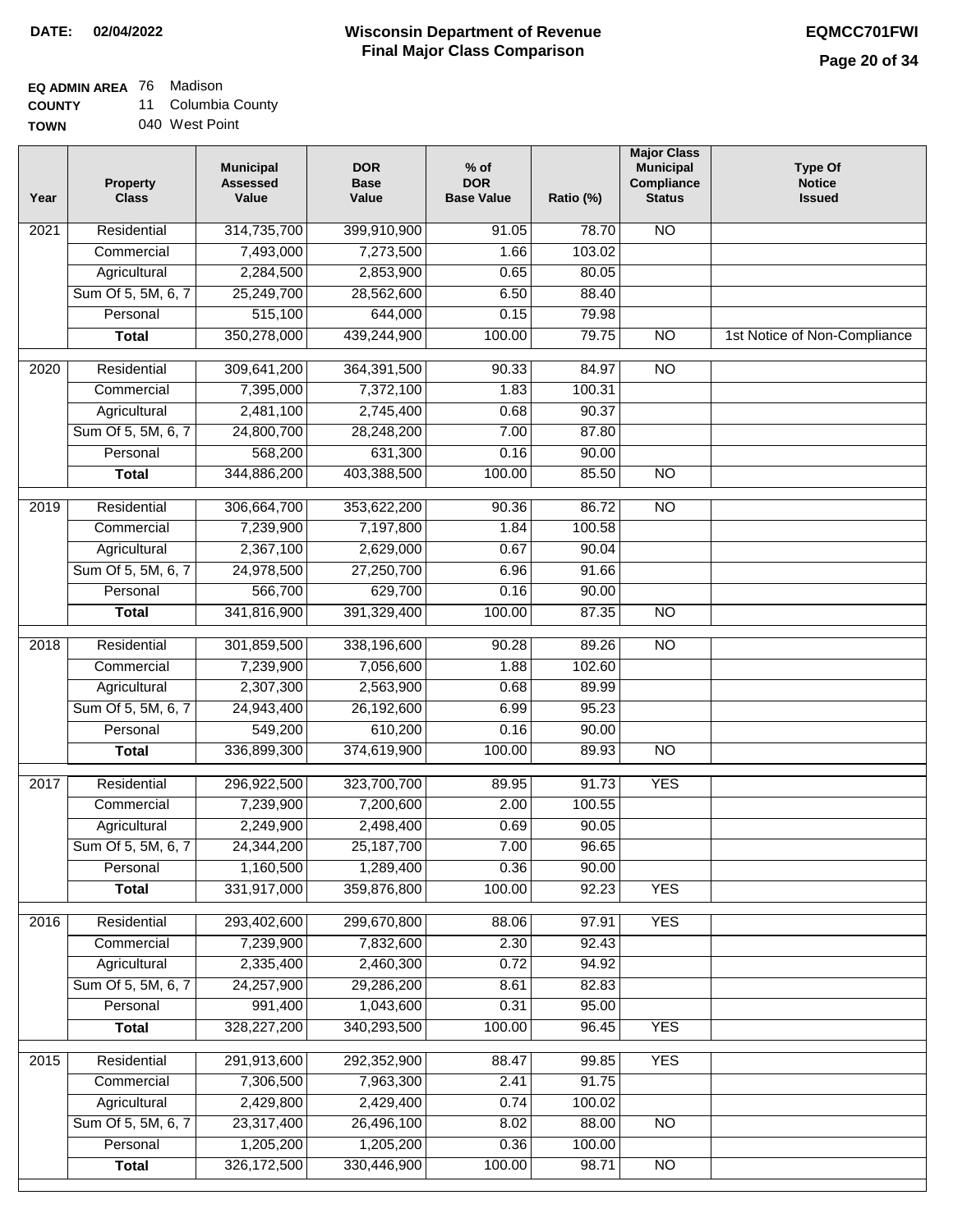## **EQ ADMIN AREA** 76 Madison

**COUNTY** 11 Columbia County

| <b>TOWN</b> | 042 Wyocena |
|-------------|-------------|
|-------------|-------------|

| 182,905,200<br><b>YES</b><br>Residential<br>195,568,600<br>2021<br>84.94<br>93.52<br>3,557,700<br>109.21<br>Commercial<br>3,257,600<br>1.41<br>1,968,900<br>Agricultural<br>1,965,400<br>0.85<br>100.18<br>29,053,200<br>99.72<br>Sum Of 5, 5M, 6, 7<br>29,133,900<br>12.65<br><b>YES</b><br>322,900<br>322,900<br>0.14<br>Personal<br>100.00<br>217,807,900<br>230,248,400<br><b>YES</b><br>100.00<br>94.60<br><b>Total</b><br>Residential<br><b>YES</b><br>178,566,900<br>178,516,200<br>83.64<br>100.03<br>2020<br>3,557,700<br>1.53<br>Commercial<br>3,257,600<br>109.21<br>1,889,900<br>0.89<br>Agricultural<br>1,890,200<br>99.98<br>Sum Of 5, 5M, 6, 7<br><b>YES</b><br>29,186,600<br>29,426,900<br>13.79<br>99.18<br>350,700<br>350,700<br>Personal<br>0.16<br>100.00<br>213,551,800<br><b>YES</b><br><b>Total</b><br>213,441,600<br>100.00<br>100.05<br>$\overline{NO}$<br>Residential<br>146,548,800<br>166,694,700<br>87.91<br>2019<br>83.18<br>Commercial<br>3,407,900<br>1.70<br>100.00<br>3,408,000<br>1,662,300<br>Agricultural<br>1,828,300<br>0.91<br>90.92<br>Sum Of 5, 5M, 6, 7<br>27,107,700<br>28,080,900<br>96.53<br><b>YES</b><br>14.01<br>352,600<br>Personal<br>387,400<br>0.19<br>91.02<br>179,079,300<br>200,399,300<br>100.00<br>89.36<br>$\overline{NO}$<br><b>Total</b><br>144, 161, 100<br><b>YES</b><br>$\overline{2018}$<br>Residential<br>157,795,800<br>82.52<br>91.36<br>3,343,900<br>1.72<br>101.60<br>Commercial<br>3,291,400<br>1,704,700<br>Agricultural<br>1,775,200<br>0.93<br>96.03<br>Sum Of 5, 5M, 6, 7<br>14.63<br><b>YES</b><br>27,411,000<br>27,975,000<br>97.98<br>365,100<br>380,300<br>96.00<br>Personal<br>0.20<br>176,985,800<br>191,217,700<br>100.00<br>92.56<br><b>YES</b><br><b>Total</b> | Year | <b>Property</b><br><b>Class</b> | <b>Municipal</b><br><b>Assessed</b><br>Value | <b>DOR</b><br><b>Base</b><br>Value | $%$ of<br><b>DOR</b><br><b>Base Value</b> | Ratio (%) | <b>Major Class</b><br><b>Municipal</b><br>Compliance<br><b>Status</b> | <b>Type Of</b><br><b>Notice</b><br><b>Issued</b> |
|----------------------------------------------------------------------------------------------------------------------------------------------------------------------------------------------------------------------------------------------------------------------------------------------------------------------------------------------------------------------------------------------------------------------------------------------------------------------------------------------------------------------------------------------------------------------------------------------------------------------------------------------------------------------------------------------------------------------------------------------------------------------------------------------------------------------------------------------------------------------------------------------------------------------------------------------------------------------------------------------------------------------------------------------------------------------------------------------------------------------------------------------------------------------------------------------------------------------------------------------------------------------------------------------------------------------------------------------------------------------------------------------------------------------------------------------------------------------------------------------------------------------------------------------------------------------------------------------------------------------------------------------------------------------------------------------------------------------------------------------------|------|---------------------------------|----------------------------------------------|------------------------------------|-------------------------------------------|-----------|-----------------------------------------------------------------------|--------------------------------------------------|
|                                                                                                                                                                                                                                                                                                                                                                                                                                                                                                                                                                                                                                                                                                                                                                                                                                                                                                                                                                                                                                                                                                                                                                                                                                                                                                                                                                                                                                                                                                                                                                                                                                                                                                                                                    |      |                                 |                                              |                                    |                                           |           |                                                                       |                                                  |
|                                                                                                                                                                                                                                                                                                                                                                                                                                                                                                                                                                                                                                                                                                                                                                                                                                                                                                                                                                                                                                                                                                                                                                                                                                                                                                                                                                                                                                                                                                                                                                                                                                                                                                                                                    |      |                                 |                                              |                                    |                                           |           |                                                                       |                                                  |
|                                                                                                                                                                                                                                                                                                                                                                                                                                                                                                                                                                                                                                                                                                                                                                                                                                                                                                                                                                                                                                                                                                                                                                                                                                                                                                                                                                                                                                                                                                                                                                                                                                                                                                                                                    |      |                                 |                                              |                                    |                                           |           |                                                                       |                                                  |
|                                                                                                                                                                                                                                                                                                                                                                                                                                                                                                                                                                                                                                                                                                                                                                                                                                                                                                                                                                                                                                                                                                                                                                                                                                                                                                                                                                                                                                                                                                                                                                                                                                                                                                                                                    |      |                                 |                                              |                                    |                                           |           |                                                                       |                                                  |
|                                                                                                                                                                                                                                                                                                                                                                                                                                                                                                                                                                                                                                                                                                                                                                                                                                                                                                                                                                                                                                                                                                                                                                                                                                                                                                                                                                                                                                                                                                                                                                                                                                                                                                                                                    |      |                                 |                                              |                                    |                                           |           |                                                                       |                                                  |
|                                                                                                                                                                                                                                                                                                                                                                                                                                                                                                                                                                                                                                                                                                                                                                                                                                                                                                                                                                                                                                                                                                                                                                                                                                                                                                                                                                                                                                                                                                                                                                                                                                                                                                                                                    |      |                                 |                                              |                                    |                                           |           |                                                                       |                                                  |
|                                                                                                                                                                                                                                                                                                                                                                                                                                                                                                                                                                                                                                                                                                                                                                                                                                                                                                                                                                                                                                                                                                                                                                                                                                                                                                                                                                                                                                                                                                                                                                                                                                                                                                                                                    |      |                                 |                                              |                                    |                                           |           |                                                                       |                                                  |
|                                                                                                                                                                                                                                                                                                                                                                                                                                                                                                                                                                                                                                                                                                                                                                                                                                                                                                                                                                                                                                                                                                                                                                                                                                                                                                                                                                                                                                                                                                                                                                                                                                                                                                                                                    |      |                                 |                                              |                                    |                                           |           |                                                                       |                                                  |
|                                                                                                                                                                                                                                                                                                                                                                                                                                                                                                                                                                                                                                                                                                                                                                                                                                                                                                                                                                                                                                                                                                                                                                                                                                                                                                                                                                                                                                                                                                                                                                                                                                                                                                                                                    |      |                                 |                                              |                                    |                                           |           |                                                                       |                                                  |
|                                                                                                                                                                                                                                                                                                                                                                                                                                                                                                                                                                                                                                                                                                                                                                                                                                                                                                                                                                                                                                                                                                                                                                                                                                                                                                                                                                                                                                                                                                                                                                                                                                                                                                                                                    |      |                                 |                                              |                                    |                                           |           |                                                                       |                                                  |
|                                                                                                                                                                                                                                                                                                                                                                                                                                                                                                                                                                                                                                                                                                                                                                                                                                                                                                                                                                                                                                                                                                                                                                                                                                                                                                                                                                                                                                                                                                                                                                                                                                                                                                                                                    |      |                                 |                                              |                                    |                                           |           |                                                                       |                                                  |
|                                                                                                                                                                                                                                                                                                                                                                                                                                                                                                                                                                                                                                                                                                                                                                                                                                                                                                                                                                                                                                                                                                                                                                                                                                                                                                                                                                                                                                                                                                                                                                                                                                                                                                                                                    |      |                                 |                                              |                                    |                                           |           |                                                                       |                                                  |
|                                                                                                                                                                                                                                                                                                                                                                                                                                                                                                                                                                                                                                                                                                                                                                                                                                                                                                                                                                                                                                                                                                                                                                                                                                                                                                                                                                                                                                                                                                                                                                                                                                                                                                                                                    |      |                                 |                                              |                                    |                                           |           |                                                                       |                                                  |
|                                                                                                                                                                                                                                                                                                                                                                                                                                                                                                                                                                                                                                                                                                                                                                                                                                                                                                                                                                                                                                                                                                                                                                                                                                                                                                                                                                                                                                                                                                                                                                                                                                                                                                                                                    |      |                                 |                                              |                                    |                                           |           |                                                                       |                                                  |
|                                                                                                                                                                                                                                                                                                                                                                                                                                                                                                                                                                                                                                                                                                                                                                                                                                                                                                                                                                                                                                                                                                                                                                                                                                                                                                                                                                                                                                                                                                                                                                                                                                                                                                                                                    |      |                                 |                                              |                                    |                                           |           |                                                                       |                                                  |
|                                                                                                                                                                                                                                                                                                                                                                                                                                                                                                                                                                                                                                                                                                                                                                                                                                                                                                                                                                                                                                                                                                                                                                                                                                                                                                                                                                                                                                                                                                                                                                                                                                                                                                                                                    |      |                                 |                                              |                                    |                                           |           |                                                                       |                                                  |
|                                                                                                                                                                                                                                                                                                                                                                                                                                                                                                                                                                                                                                                                                                                                                                                                                                                                                                                                                                                                                                                                                                                                                                                                                                                                                                                                                                                                                                                                                                                                                                                                                                                                                                                                                    |      |                                 |                                              |                                    |                                           |           |                                                                       |                                                  |
|                                                                                                                                                                                                                                                                                                                                                                                                                                                                                                                                                                                                                                                                                                                                                                                                                                                                                                                                                                                                                                                                                                                                                                                                                                                                                                                                                                                                                                                                                                                                                                                                                                                                                                                                                    |      |                                 |                                              |                                    |                                           |           |                                                                       |                                                  |
|                                                                                                                                                                                                                                                                                                                                                                                                                                                                                                                                                                                                                                                                                                                                                                                                                                                                                                                                                                                                                                                                                                                                                                                                                                                                                                                                                                                                                                                                                                                                                                                                                                                                                                                                                    |      |                                 |                                              |                                    |                                           |           |                                                                       |                                                  |
|                                                                                                                                                                                                                                                                                                                                                                                                                                                                                                                                                                                                                                                                                                                                                                                                                                                                                                                                                                                                                                                                                                                                                                                                                                                                                                                                                                                                                                                                                                                                                                                                                                                                                                                                                    |      |                                 |                                              |                                    |                                           |           |                                                                       |                                                  |
|                                                                                                                                                                                                                                                                                                                                                                                                                                                                                                                                                                                                                                                                                                                                                                                                                                                                                                                                                                                                                                                                                                                                                                                                                                                                                                                                                                                                                                                                                                                                                                                                                                                                                                                                                    |      |                                 |                                              |                                    |                                           |           |                                                                       |                                                  |
|                                                                                                                                                                                                                                                                                                                                                                                                                                                                                                                                                                                                                                                                                                                                                                                                                                                                                                                                                                                                                                                                                                                                                                                                                                                                                                                                                                                                                                                                                                                                                                                                                                                                                                                                                    |      |                                 |                                              |                                    |                                           |           |                                                                       |                                                  |
|                                                                                                                                                                                                                                                                                                                                                                                                                                                                                                                                                                                                                                                                                                                                                                                                                                                                                                                                                                                                                                                                                                                                                                                                                                                                                                                                                                                                                                                                                                                                                                                                                                                                                                                                                    |      |                                 |                                              |                                    |                                           |           |                                                                       |                                                  |
|                                                                                                                                                                                                                                                                                                                                                                                                                                                                                                                                                                                                                                                                                                                                                                                                                                                                                                                                                                                                                                                                                                                                                                                                                                                                                                                                                                                                                                                                                                                                                                                                                                                                                                                                                    |      |                                 |                                              |                                    |                                           |           |                                                                       |                                                  |
| <b>YES</b><br>2017<br>Residential<br>142,745,100<br>149,066,700<br>81.92<br>95.76                                                                                                                                                                                                                                                                                                                                                                                                                                                                                                                                                                                                                                                                                                                                                                                                                                                                                                                                                                                                                                                                                                                                                                                                                                                                                                                                                                                                                                                                                                                                                                                                                                                                  |      |                                 |                                              |                                    |                                           |           |                                                                       |                                                  |
| 2,909,700<br>3,292,000<br>1.81<br>88.39<br>Commercial                                                                                                                                                                                                                                                                                                                                                                                                                                                                                                                                                                                                                                                                                                                                                                                                                                                                                                                                                                                                                                                                                                                                                                                                                                                                                                                                                                                                                                                                                                                                                                                                                                                                                              |      |                                 |                                              |                                    |                                           |           |                                                                       |                                                  |
| 1,657,800<br>96.00<br>1,726,900<br>0.95<br>Agricultural                                                                                                                                                                                                                                                                                                                                                                                                                                                                                                                                                                                                                                                                                                                                                                                                                                                                                                                                                                                                                                                                                                                                                                                                                                                                                                                                                                                                                                                                                                                                                                                                                                                                                            |      |                                 |                                              |                                    |                                           |           |                                                                       |                                                  |
| Sum Of 5, 5M, 6, 7<br>27,461,000<br>27,193,600<br>14.94<br>100.98<br><b>YES</b>                                                                                                                                                                                                                                                                                                                                                                                                                                                                                                                                                                                                                                                                                                                                                                                                                                                                                                                                                                                                                                                                                                                                                                                                                                                                                                                                                                                                                                                                                                                                                                                                                                                                    |      |                                 |                                              |                                    |                                           |           |                                                                       |                                                  |
| 661,600<br>689,200<br>96.00<br>Personal<br>0.38                                                                                                                                                                                                                                                                                                                                                                                                                                                                                                                                                                                                                                                                                                                                                                                                                                                                                                                                                                                                                                                                                                                                                                                                                                                                                                                                                                                                                                                                                                                                                                                                                                                                                                    |      |                                 |                                              |                                    |                                           |           |                                                                       |                                                  |
| 175,435,200<br><b>YES</b><br>181,968,400<br>100.00<br><b>Total</b><br>96.41                                                                                                                                                                                                                                                                                                                                                                                                                                                                                                                                                                                                                                                                                                                                                                                                                                                                                                                                                                                                                                                                                                                                                                                                                                                                                                                                                                                                                                                                                                                                                                                                                                                                        |      |                                 |                                              |                                    |                                           |           |                                                                       |                                                  |
| Residential<br>141,472,000<br>143,209,500<br>81.62<br>98.79<br><b>YES</b><br>2016                                                                                                                                                                                                                                                                                                                                                                                                                                                                                                                                                                                                                                                                                                                                                                                                                                                                                                                                                                                                                                                                                                                                                                                                                                                                                                                                                                                                                                                                                                                                                                                                                                                                  |      |                                 |                                              |                                    |                                           |           |                                                                       |                                                  |
| 2,751,100<br>79.31<br>Commercial<br>3,468,900<br>1.98                                                                                                                                                                                                                                                                                                                                                                                                                                                                                                                                                                                                                                                                                                                                                                                                                                                                                                                                                                                                                                                                                                                                                                                                                                                                                                                                                                                                                                                                                                                                                                                                                                                                                              |      |                                 |                                              |                                    |                                           |           |                                                                       |                                                  |
| 1,684,800<br>1,701,000<br>0.97<br>99.05<br>Agricultural                                                                                                                                                                                                                                                                                                                                                                                                                                                                                                                                                                                                                                                                                                                                                                                                                                                                                                                                                                                                                                                                                                                                                                                                                                                                                                                                                                                                                                                                                                                                                                                                                                                                                            |      |                                 |                                              |                                    |                                           |           |                                                                       |                                                  |
| Sum Of 5, 5M, 6, 7<br>27,478,600<br>26,464,500<br>15.08<br>103.83<br><b>YES</b>                                                                                                                                                                                                                                                                                                                                                                                                                                                                                                                                                                                                                                                                                                                                                                                                                                                                                                                                                                                                                                                                                                                                                                                                                                                                                                                                                                                                                                                                                                                                                                                                                                                                    |      |                                 |                                              |                                    |                                           |           |                                                                       |                                                  |
| 602,300<br>608,400<br>Personal<br>0.35<br>99.00                                                                                                                                                                                                                                                                                                                                                                                                                                                                                                                                                                                                                                                                                                                                                                                                                                                                                                                                                                                                                                                                                                                                                                                                                                                                                                                                                                                                                                                                                                                                                                                                                                                                                                    |      |                                 |                                              |                                    |                                           |           |                                                                       |                                                  |
| 173,988,800<br>100.00<br><b>YES</b><br>175,452,300<br>99.17<br><b>Total</b>                                                                                                                                                                                                                                                                                                                                                                                                                                                                                                                                                                                                                                                                                                                                                                                                                                                                                                                                                                                                                                                                                                                                                                                                                                                                                                                                                                                                                                                                                                                                                                                                                                                                        |      |                                 |                                              |                                    |                                           |           |                                                                       |                                                  |
| 139,337,800<br><b>YES</b><br>2015<br>Residential<br>139,540,100<br>81.45<br>99.86                                                                                                                                                                                                                                                                                                                                                                                                                                                                                                                                                                                                                                                                                                                                                                                                                                                                                                                                                                                                                                                                                                                                                                                                                                                                                                                                                                                                                                                                                                                                                                                                                                                                  |      |                                 |                                              |                                    |                                           |           |                                                                       |                                                  |
| Commercial<br>2,774,300<br>3,400,900<br>1.99<br>81.58                                                                                                                                                                                                                                                                                                                                                                                                                                                                                                                                                                                                                                                                                                                                                                                                                                                                                                                                                                                                                                                                                                                                                                                                                                                                                                                                                                                                                                                                                                                                                                                                                                                                                              |      |                                 |                                              |                                    |                                           |           |                                                                       |                                                  |
| 1,689,100<br>Agricultural<br>1,687,600<br>0.99<br>100.09                                                                                                                                                                                                                                                                                                                                                                                                                                                                                                                                                                                                                                                                                                                                                                                                                                                                                                                                                                                                                                                                                                                                                                                                                                                                                                                                                                                                                                                                                                                                                                                                                                                                                           |      |                                 |                                              |                                    |                                           |           |                                                                       |                                                  |
| Sum Of 5, 5M, 6, 7<br>27,335,700<br>26,010,300<br>15.18<br>105.10<br><b>YES</b>                                                                                                                                                                                                                                                                                                                                                                                                                                                                                                                                                                                                                                                                                                                                                                                                                                                                                                                                                                                                                                                                                                                                                                                                                                                                                                                                                                                                                                                                                                                                                                                                                                                                    |      |                                 |                                              |                                    |                                           |           |                                                                       |                                                  |
| Personal<br>690,000<br>690,000<br>0.40<br>100.00                                                                                                                                                                                                                                                                                                                                                                                                                                                                                                                                                                                                                                                                                                                                                                                                                                                                                                                                                                                                                                                                                                                                                                                                                                                                                                                                                                                                                                                                                                                                                                                                                                                                                                   |      |                                 |                                              |                                    |                                           |           |                                                                       |                                                  |
| 171,826,900<br>171,328,900<br>100.00<br><b>YES</b><br><b>Total</b><br>100.29                                                                                                                                                                                                                                                                                                                                                                                                                                                                                                                                                                                                                                                                                                                                                                                                                                                                                                                                                                                                                                                                                                                                                                                                                                                                                                                                                                                                                                                                                                                                                                                                                                                                       |      |                                 |                                              |                                    |                                           |           |                                                                       |                                                  |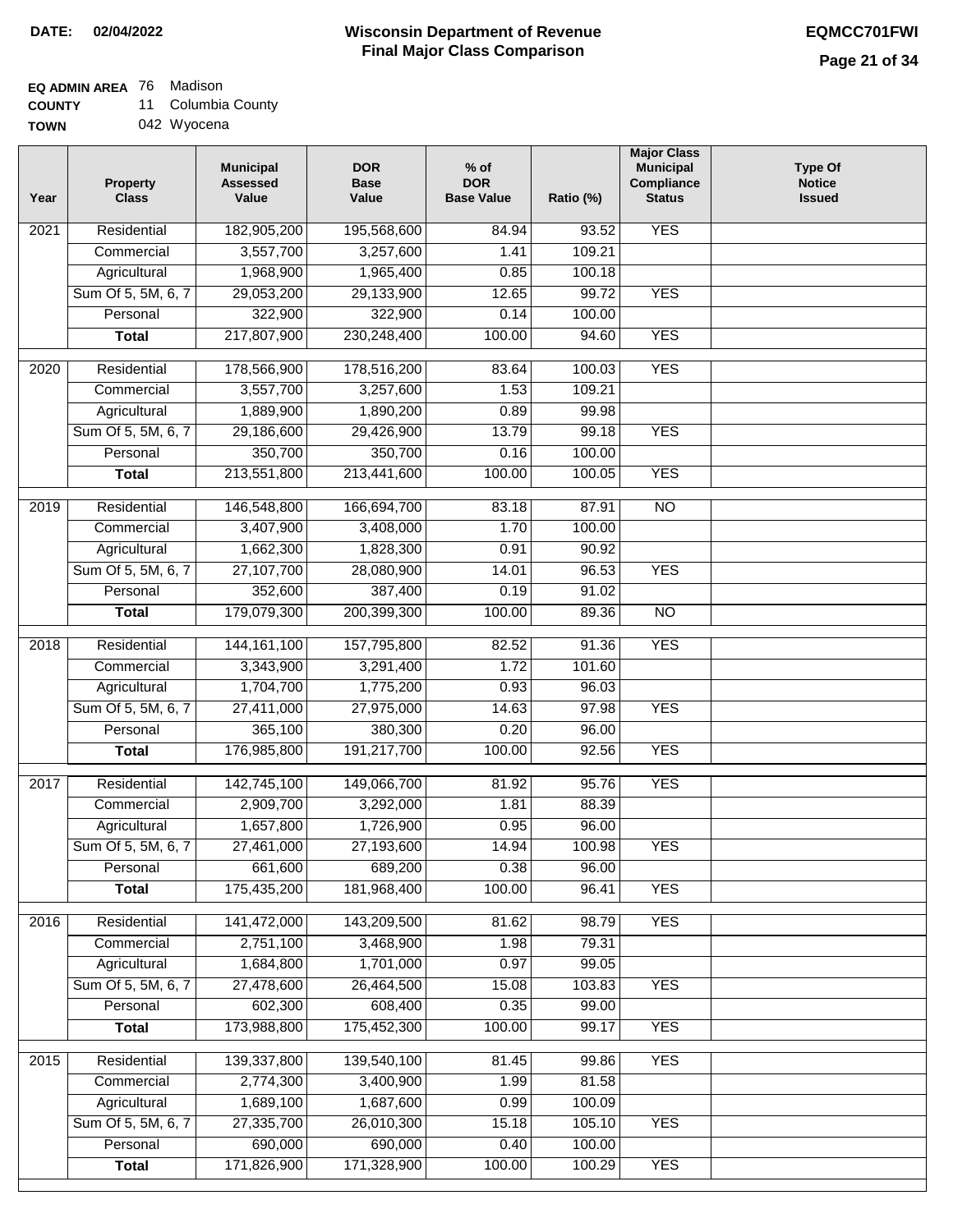# **EQ ADMIN AREA** 76 Madison

**COUNTY** 11 Columbia County

**VILLAGE** 101 Arlington

| Year | <b>Property</b><br><b>Class</b> | <b>Municipal</b><br><b>Assessed</b><br>Value | <b>DOR</b><br><b>Base</b><br>Value | $%$ of<br><b>DOR</b><br><b>Base Value</b> | Ratio (%) | <b>Major Class</b><br><b>Municipal</b><br>Compliance<br><b>Status</b> | <b>Type Of</b><br><b>Notice</b><br><b>Issued</b> |
|------|---------------------------------|----------------------------------------------|------------------------------------|-------------------------------------------|-----------|-----------------------------------------------------------------------|--------------------------------------------------|
| 2021 | Residential                     | 56,197,900                                   | 74,848,900                         | 80.18                                     | 75.08     | $\overline{NO}$                                                       |                                                  |
|      | Commercial                      | 16,896,700                                   | 17,966,100                         | 19.25                                     | 94.05     | <b>YES</b>                                                            |                                                  |
|      | Agricultural                    | 56,900                                       | 66,500                             | 0.07                                      | 85.56     |                                                                       |                                                  |
|      | Sum Of 5, 5M, 6, 7              | 69,000                                       | 148,600                            | 0.16                                      | 46.43     |                                                                       |                                                  |
|      | Personal                        | 249,400                                      | 315,700                            | 0.34                                      | 79.00     |                                                                       |                                                  |
|      | <b>Total</b>                    | 73,469,900                                   | 93,345,800                         | 100.00                                    | 78.71     | $\overline{NO}$                                                       | 2nd Notice of Non-Compliance                     |
| 2020 | Residential                     | 55,707,700                                   | 70,887,400                         | 80.05                                     | 78.59     | $\overline{NO}$                                                       |                                                  |
|      | Commercial                      | 17,820,200                                   | 17,160,000                         | 19.38                                     | 103.85    | <b>YES</b>                                                            |                                                  |
|      | Agricultural                    | 56,900                                       | 64,100                             | 0.07                                      | 88.77     |                                                                       |                                                  |
|      | Sum Of 5, 5M, 6, 7              | 69,000                                       | 142,600                            | 0.16                                      | 48.39     |                                                                       |                                                  |
|      | Personal                        | 246,900                                      | 301,100                            | 0.34                                      | 82.00     |                                                                       |                                                  |
|      | <b>Total</b>                    | 73,900,700                                   | 88,555,200                         | 100.00                                    | 83.45     | $\overline{NO}$                                                       | 1st Notice of Non-Compliance                     |
| 2019 | Residential                     | 55,310,600                                   | 66,475,100                         | 81.75                                     | 83.20     | $\overline{NO}$                                                       |                                                  |
|      | Commercial                      | 16,097,900                                   | 14,342,500                         | 17.64                                     | 112.24    | $\overline{NO}$                                                       |                                                  |
|      | Agricultural                    | 58,000                                       | 61,600                             | 0.08                                      | 94.16     |                                                                       |                                                  |
|      | Sum Of 5, 5M, 6, 7              | 69,000                                       | 142,600                            | 0.18                                      | 48.39     |                                                                       |                                                  |
|      | Personal                        | 260,000                                      | 288,800                            | 0.36                                      | 90.03     |                                                                       |                                                  |
|      | <b>Total</b>                    | 71,795,500                                   | 81,310,600                         | 100.00                                    | 88.30     | $\overline{NO}$                                                       |                                                  |
| 2018 | Residential                     | 54,774,500                                   | 62,274,900                         | 81.23                                     | 87.96     | $\overline{NO}$                                                       |                                                  |
|      | Commercial                      | 15,780,000                                   | 13,842,600                         | 18.05                                     | 114.00    | $\overline{NO}$                                                       |                                                  |
|      | Agricultural                    | 59,700                                       | 61,500                             | 0.08                                      | 97.07     |                                                                       |                                                  |
|      | Sum Of 5, 5M, 6, 7              | 69,000                                       | 187,600                            | 0.24                                      | 36.78     |                                                                       |                                                  |
|      | Personal                        | 272,300                                      | 302,500                            | 0.39                                      | 90.02     |                                                                       |                                                  |
|      | <b>Total</b>                    | 70,955,500                                   | 76,669,100                         | 100.00                                    | 92.55     | $\overline{NO}$                                                       |                                                  |
| 2017 | Residential                     | 54,595,700                                   | 59,120,600                         | 78.15                                     | 92.35     | <b>YES</b>                                                            |                                                  |
|      | Commercial                      | 15,780,000                                   | 14,270,700                         | 18.86                                     | 110.58    | $\overline{NO}$                                                       |                                                  |
|      | Agricultural                    | 59,700                                       | 60,100                             | 0.08                                      | 99.33     |                                                                       |                                                  |
|      | Sum Of 5, 5M, 6, 7              | 69,000                                       | 187,600                            | 0.25                                      | 36.78     |                                                                       |                                                  |
|      | Personal                        | 1,852,400                                    | 2,013,500                          | 2.66                                      | 92.00     |                                                                       |                                                  |
|      | <b>Total</b>                    | 72,356,800                                   | 75,652,500                         | 100.00                                    | 95.64     | <b>NO</b>                                                             |                                                  |
| 2016 | Residential                     | 53,850,200                                   | 57,188,000                         | 76.04                                     | 94.16     | <b>YES</b>                                                            |                                                  |
|      | Commercial                      | 15,557,400                                   | 15,879,400                         | 21.11                                     | 97.97     | <b>YES</b>                                                            |                                                  |
|      | Agricultural                    | 63,200                                       | 59,500                             | 0.08                                      | 106.22    |                                                                       |                                                  |
|      | Sum Of 5, 5M, 6, 7              | 69,000                                       | 187,600                            | 0.25                                      | 36.78     |                                                                       |                                                  |
|      | Personal                        | 1,896,300                                    | 1,896,300                          | 2.52                                      | 100.00    |                                                                       |                                                  |
|      | <b>Total</b>                    | 71,436,100                                   | 75,210,800                         | 100.00                                    | 94.98     | <b>YES</b>                                                            |                                                  |
| 2015 | Residential                     | 53,620,400                                   | 53,757,600                         | 74.99                                     | 99.74     | <b>YES</b>                                                            |                                                  |
|      | Commercial                      | 15,531,700                                   | 16,344,100                         | 22.80                                     | 95.03     | <b>YES</b>                                                            |                                                  |
|      | Agricultural                    | 62,600                                       | 58,700                             | 0.08                                      | 106.64    |                                                                       |                                                  |
|      | Sum Of 5, 5M, 6, 7              | 69,000                                       | 120,100                            | 0.17                                      | 57.45     |                                                                       |                                                  |
|      | Personal                        | 1,408,500                                    | 1,408,500                          | 1.96                                      | 100.00    |                                                                       |                                                  |
|      | <b>Total</b>                    | 70,692,200                                   | 71,689,000                         | 100.00                                    | 98.61     | <b>YES</b>                                                            |                                                  |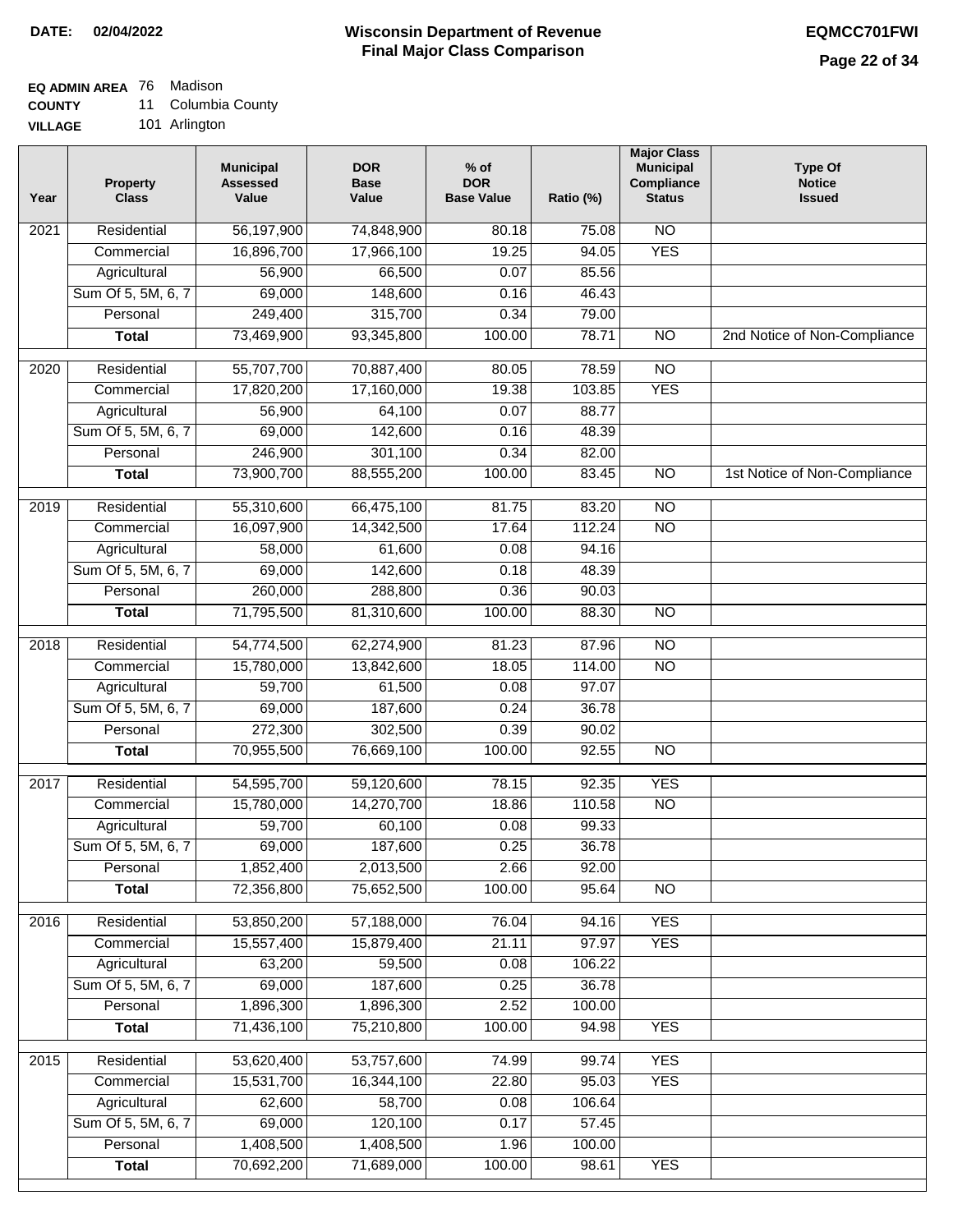## **EQ ADMIN AREA** 76 Madison

**COUNTY** 11 Columbia County

**VILLAGE** 111 Cambria

| Year | <b>Property</b><br><b>Class</b> | <b>Municipal</b><br><b>Assessed</b><br>Value | <b>DOR</b><br><b>Base</b><br>Value | $%$ of<br><b>DOR</b><br><b>Base Value</b> | Ratio (%) | <b>Major Class</b><br><b>Municipal</b><br>Compliance<br><b>Status</b> | <b>Type Of</b><br><b>Notice</b><br><b>Issued</b> |
|------|---------------------------------|----------------------------------------------|------------------------------------|-------------------------------------------|-----------|-----------------------------------------------------------------------|--------------------------------------------------|
| 2021 | Residential                     | 33,179,600                                   | 33,086,400                         | 89.22                                     | 100.28    | <b>YES</b>                                                            |                                                  |
|      | Commercial                      | 3,675,500                                    | 3,620,500                          | 9.76                                      | 101.52    |                                                                       |                                                  |
|      | Agricultural                    | 41,100                                       | 42,700                             | 0.12                                      | 96.25     |                                                                       |                                                  |
|      | Sum Of 5, 5M, 6, 7              | 68,600                                       | 89,000                             | 0.24                                      | 77.08     |                                                                       |                                                  |
|      | Personal                        | 244,100                                      | 244,100                            | 0.66                                      | 100.00    |                                                                       |                                                  |
|      | <b>Total</b>                    | 37,208,900                                   | 37,082,700                         | 100.00                                    | 100.34    | <b>YES</b>                                                            |                                                  |
| 2020 | Residential                     | 26,839,400                                   | 29,585,400                         | 88.98                                     | 90.72     | <b>YES</b>                                                            |                                                  |
|      | Commercial                      | 3,392,300                                    | 3,240,200                          | 9.75                                      | 104.69    |                                                                       |                                                  |
|      | Agricultural                    | 36,700                                       | 41,100                             | 0.12                                      | 89.29     |                                                                       |                                                  |
|      | Sum Of 5, 5M, 6, 7              | 61,300                                       | 94,600                             | 0.28                                      | 64.80     |                                                                       |                                                  |
|      | Personal                        | 269,700                                      | 286,900                            | 0.86                                      | 94.00     |                                                                       |                                                  |
|      | <b>Total</b>                    | 30,599,400                                   | 33,248,200                         | 100.00                                    | 92.03     | <b>YES</b>                                                            |                                                  |
|      |                                 |                                              |                                    |                                           |           |                                                                       |                                                  |
| 2019 | Residential                     | 26,323,800                                   | 28,194,500                         | 88.91                                     | 93.37     | <b>YES</b>                                                            |                                                  |
|      | Commercial                      | 3,405,800                                    | 3,145,800                          | 9.92                                      | 108.26    |                                                                       |                                                  |
|      | Agricultural                    | 38,700                                       | 39,200                             | 0.12                                      | 98.72     |                                                                       |                                                  |
|      | Sum Of 5, 5M, 6, 7              | 63,900                                       | 90,400                             | 0.29                                      | 70.69     |                                                                       |                                                  |
|      | Personal                        | 236,200                                      | 241,000                            | 0.76                                      | 98.01     |                                                                       |                                                  |
|      | <b>Total</b>                    | 30,068,400                                   | 31,710,900                         | 100.00                                    | 94.82     | <b>YES</b>                                                            |                                                  |
| 2018 | Residential                     | 26,245,300                                   | 28,186,400                         | 89.18                                     | 93.11     | <b>YES</b>                                                            |                                                  |
|      | Commercial                      | 3,355,200                                    | 3,063,600                          | 9.69                                      | 109.52    |                                                                       |                                                  |
|      | Agricultural                    | 36,000                                       | 38,000                             | 0.12                                      | 94.74     |                                                                       |                                                  |
|      | Sum Of 5, 5M, 6, 7              | 63,900                                       | 92,800                             | 0.29                                      | 68.86     |                                                                       |                                                  |
|      | Personal                        | 226,000                                      | 226,000                            | 0.72                                      | 100.00    |                                                                       |                                                  |
|      | <b>Total</b>                    | 29,926,400                                   | 31,606,800                         | 100.00                                    | 94.68     | <b>YES</b>                                                            |                                                  |
| 2017 | Residential                     | 26,271,000                                   | 28,165,900                         | 88.71                                     | 93.27     | <b>YES</b>                                                            |                                                  |
|      | Commercial                      | 3,357,900                                    | 3,148,100                          | 9.92                                      | 106.66    |                                                                       |                                                  |
|      | Agricultural                    | 36,100                                       | 36,200                             | 0.11                                      | 99.72     |                                                                       |                                                  |
|      | Sum Of 5, 5M, 6, 7              | 63,900                                       | 90,400                             | 0.28                                      | 70.69     |                                                                       |                                                  |
|      | Personal                        | 309,200                                      | 309,200                            | 0.97                                      | 100.00    |                                                                       |                                                  |
|      | <b>Total</b>                    | 30,038,100                                   | 31,749,800                         | 100.00                                    | 94.61     | <b>YES</b>                                                            |                                                  |
| 2016 | Residential                     | 29,273,300                                   | 25,844,700                         | 89.75                                     | 113.27    | N <sub>O</sub>                                                        |                                                  |
|      | Commercial                      | 2,929,900                                    | 2,584,100                          | 8.97                                      | 113.38    |                                                                       |                                                  |
|      | Agricultural                    | 36,300                                       | 36,100                             | 0.13                                      | 100.55    |                                                                       |                                                  |
|      | Sum Of 5, 5M, 6, 7              | 35,000                                       | 102,400                            | 0.36                                      | 34.18     |                                                                       |                                                  |
|      | Personal                        | 252,100                                      | 229,200                            | 0.80                                      | 109.99    |                                                                       |                                                  |
|      | <b>Total</b>                    | 32,526,600                                   | 28,796,500                         | 100.00                                    | 112.95    | $\overline{NO}$                                                       | 1st Notice of Non-Compliance                     |
| 2015 | Residential                     | 29,418,100                                   | 27,738,500                         | 90.06                                     | 106.06    | <b>YES</b>                                                            |                                                  |
|      | Commercial                      | 2,946,700                                    | 2,661,000                          | 8.64                                      | 110.74    | $\overline{NO}$                                                       |                                                  |
|      | Agricultural                    | 35,700                                       | 35,700                             | 0.12                                      | 100.00    |                                                                       |                                                  |
|      | Sum Of 5, 5M, 6, 7              | 35,000                                       | 98,000                             | 0.32                                      | 35.71     |                                                                       |                                                  |
|      | Personal                        | 297,100                                      | 266,500                            | 0.87                                      | 111.48    |                                                                       |                                                  |
|      | <b>Total</b>                    | 32,732,600                                   | 30,799,700                         | 100.00                                    | 106.28    | NO                                                                    |                                                  |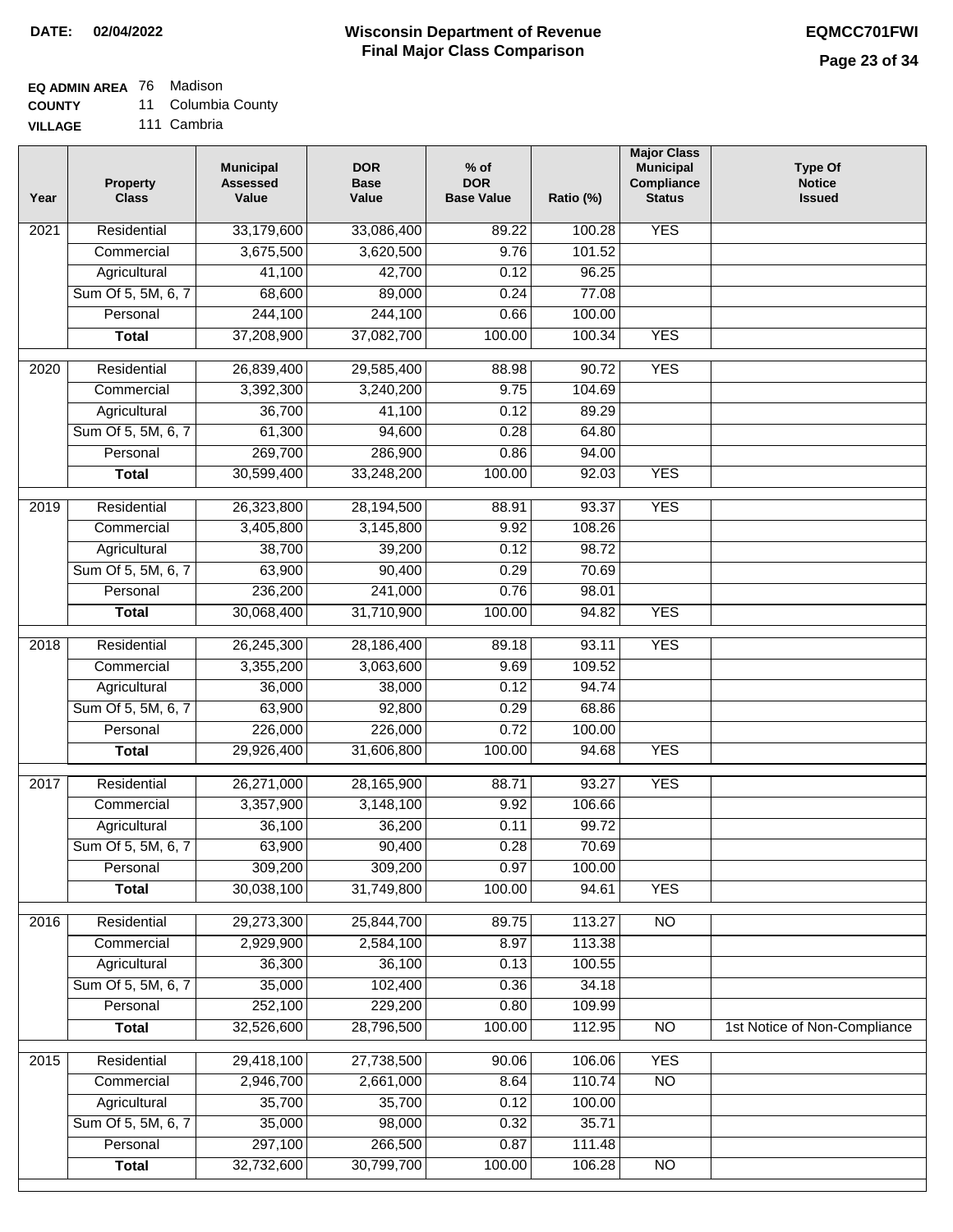## **EQ ADMIN AREA** 76 Madison

**COUNTY** 11 Columbia County

**VILLAGE** 116 Doylestown

| Year | <b>Property</b><br><b>Class</b> | <b>Municipal</b><br><b>Assessed</b><br>Value | <b>DOR</b><br><b>Base</b><br>Value | $%$ of<br><b>DOR</b><br><b>Base Value</b> | Ratio (%) | <b>Major Class</b><br><b>Municipal</b><br>Compliance<br><b>Status</b> | <b>Type Of</b><br><b>Notice</b><br><b>Issued</b> |
|------|---------------------------------|----------------------------------------------|------------------------------------|-------------------------------------------|-----------|-----------------------------------------------------------------------|--------------------------------------------------|
| 2021 | Residential                     | 11,306,500                                   | 13,026,900                         | 78.38                                     | 86.79     | $\overline{NO}$                                                       |                                                  |
|      | Commercial                      | 485,600                                      | 682,300                            | 4.11                                      | 71.17     |                                                                       |                                                  |
|      | Agricultural                    | 388,300                                      | 387,800                            | 2.33                                      | 100.13    |                                                                       |                                                  |
|      | Sum Of 5, 5M, 6, 7              | 2,482,900                                    | 2,518,400                          | 15.15                                     | 98.59     | <b>YES</b>                                                            |                                                  |
|      | Personal                        | 5,069                                        | 5,100                              | 0.03                                      | 99.39     |                                                                       |                                                  |
|      | <b>Total</b>                    | 14,668,369                                   | 16,620,500                         | 100.00                                    | 88.25     | $\overline{NO}$                                                       |                                                  |
| 2020 | Residential                     | 11,303,400                                   | 12,406,600                         | 77.80                                     | 91.11     | <b>YES</b>                                                            |                                                  |
|      | Commercial                      | 485,600                                      | 656,100                            | 4.11                                      | 74.01     |                                                                       |                                                  |
|      | Agricultural                    | 372,500                                      | 372,800                            | 2.34                                      | 99.92     |                                                                       |                                                  |
|      | Sum Of 5, 5M, 6, 7              | 2,454,400                                    | 2,507,300                          | 15.72                                     | 97.89     | <b>YES</b>                                                            |                                                  |
|      | Personal                        | 3,021                                        | 3,000                              | 0.02                                      | 100.70    |                                                                       |                                                  |
|      | <b>Total</b>                    | 14,618,921                                   | 15,945,800                         | 100.00                                    | 91.68     | <b>YES</b>                                                            |                                                  |
| 2019 | Residential                     | 11,297,200                                   | 12,045,200                         | 77.73                                     | 93.79     | <b>YES</b>                                                            |                                                  |
|      | Commercial                      | 485,600                                      | 649,600                            | 4.19                                      | 74.75     |                                                                       |                                                  |
|      | Agricultural                    | 358,800                                      | 358,500                            | 2.31                                      | 100.08    |                                                                       |                                                  |
|      | Sum Of 5, 5M, 6, 7              | 2,280,900                                    | 2,439,500                          | 15.74                                     | 93.50     | <b>YES</b>                                                            |                                                  |
|      | Personal                        | 4,145                                        | 4,100                              | 0.03                                      | 101.10    |                                                                       |                                                  |
|      | <b>Total</b>                    | 14,426,645                                   | 15,496,900                         | 100.00                                    | 93.09     | <b>YES</b>                                                            |                                                  |
| 2018 | Residential                     | 11,296,200                                   | 11,809,000                         | 77.71                                     | 95.66     | <b>YES</b>                                                            |                                                  |
|      | Commercial                      | 485,600                                      | 649,600                            | 4.27                                      | 74.75     |                                                                       |                                                  |
|      | Agricultural                    | 348,900                                      | 348,600                            | 2.29                                      | 100.09    |                                                                       |                                                  |
|      | Sum Of 5, 5M, 6, 7              | 2,449,700                                    | 2,384,200                          | 15.69                                     | 102.75    | <b>YES</b>                                                            |                                                  |
|      | Personal                        | 5,158                                        | 5,100                              | 0.03                                      | 101.14    |                                                                       |                                                  |
|      | <b>Total</b>                    | 14,585,558                                   | 15,196,500                         | 100.00                                    | 95.98     | <b>YES</b>                                                            |                                                  |
| 2017 | Residential                     | 11,223,500                                   | 11,246,700                         | 77.11                                     | 99.79     | <b>YES</b>                                                            |                                                  |
|      | Commercial                      | 485,600                                      | 630,600                            | 4.32                                      | 77.01     |                                                                       |                                                  |
|      | Agricultural                    | 323,100                                      | 339,400                            | 2.33                                      | 95.20     |                                                                       |                                                  |
|      | Sum Of 5, 5M, 6, 7              | 2,303,400                                    | 2,344,900                          | 16.08                                     | 98.23     | <b>YES</b>                                                            |                                                  |
|      | Personal                        | 24,211                                       | 24,200                             | 0.17                                      | 100.05    |                                                                       |                                                  |
|      | <b>Total</b>                    | 14,359,811                                   | 14,585,800                         | 100.00                                    | 98.45     | <b>YES</b>                                                            |                                                  |
| 2016 | Residential                     | 11,196,100                                   | 11,253,200                         | 76.58                                     | 99.49     | <b>YES</b>                                                            |                                                  |
|      | Commercial                      | 485,600                                      | 434,800                            | 2.96                                      | 111.68    |                                                                       |                                                  |
|      | Agricultural                    | 319,000                                      | 335,300                            | 2.28                                      | 95.14     |                                                                       |                                                  |
|      | Sum Of 5, 5M, 6, 7              | 2,255,500                                    | 2,653,500                          | 18.06                                     | 85.00     | $\overline{NO}$                                                       |                                                  |
|      | Personal                        | 18,117                                       | 18,100                             | 0.12                                      | 100.09    |                                                                       |                                                  |
|      | <b>Total</b>                    | 14,274,317                                   | 14,694,900                         | 100.00                                    | 97.14     | $\overline{NO}$                                                       |                                                  |
| 2015 | Residential                     | 10,990,800                                   | 10,958,500                         | 76.39                                     | 100.29    | <b>YES</b>                                                            |                                                  |
|      | Commercial                      | 485,600                                      | 443,700                            | 3.09                                      | 109.44    |                                                                       |                                                  |
|      | Agricultural                    | 316,900                                      | 332,600                            | 2.32                                      | 95.28     |                                                                       |                                                  |
|      | Sum Of 5, 5M, 6, 7              | 2,269,900                                    | 2,587,000                          | 18.03                                     | 87.74     | $\overline{NO}$                                                       |                                                  |
|      | Personal                        | 24,509                                       | 24,600                             | 0.17                                      | 99.63     |                                                                       |                                                  |
|      | <b>Total</b>                    | 14,087,709                                   | 14,346,400                         | 100.00                                    | 98.20     | N <sub>O</sub>                                                        |                                                  |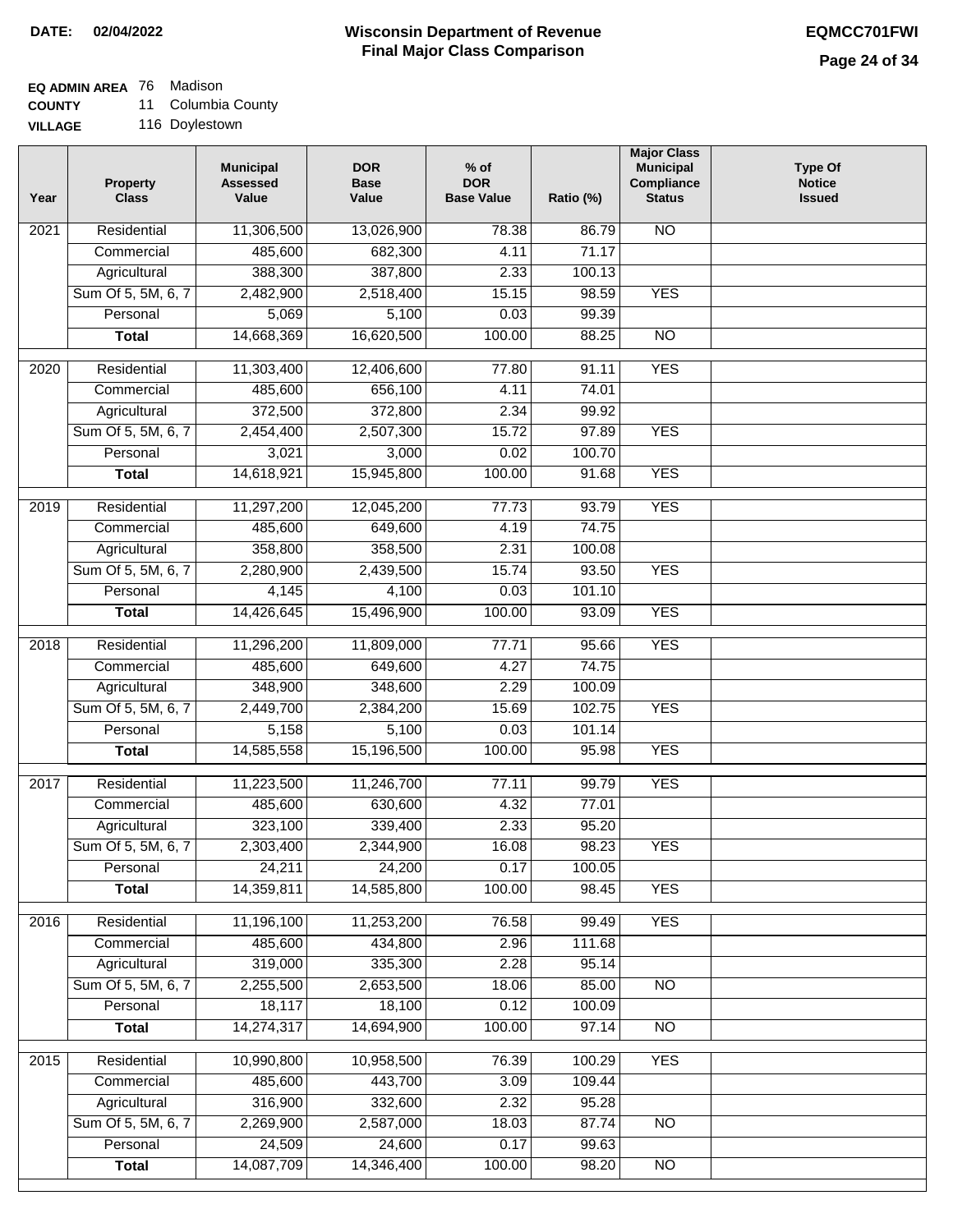# **EQ ADMIN AREA** 76 Madison

**COUNTY** 11 Columbia County

**VILLAGE** 126 Fall River

| Year              | <b>Property</b><br><b>Class</b> | <b>Municipal</b><br><b>Assessed</b><br>Value | <b>DOR</b><br><b>Base</b><br>Value | $%$ of<br><b>DOR</b><br><b>Base Value</b> | Ratio (%) | <b>Major Class</b><br><b>Municipal</b><br>Compliance<br><b>Status</b> | <b>Type Of</b><br><b>Notice</b><br><b>Issued</b> |
|-------------------|---------------------------------|----------------------------------------------|------------------------------------|-------------------------------------------|-----------|-----------------------------------------------------------------------|--------------------------------------------------|
| $\overline{202}1$ | Residential                     | 115,738,700                                  | 115,529,700                        | 79.28                                     | 100.18    | <b>YES</b>                                                            |                                                  |
|                   | Commercial                      | 27,545,800                                   | 29,269,300                         | 20.09                                     | 94.11     | <b>YES</b>                                                            |                                                  |
|                   | Agricultural                    | 77,600                                       | 77,100                             | 0.05                                      | 100.65    |                                                                       |                                                  |
|                   | Sum Of 5, 5M, 6, 7              | 315,200                                      | 386,400                            | 0.27                                      | 81.57     |                                                                       |                                                  |
|                   | Personal                        | 461,400                                      | 461,400                            | 0.32                                      | 100.00    |                                                                       |                                                  |
|                   | <b>Total</b>                    | 144, 138, 700                                | 145,723,900                        | 100.00                                    | 98.91     | <b>YES</b>                                                            |                                                  |
| 2020              | Residential                     | 89,551,400                                   | 106,760,700                        | 78.55                                     | 83.88     | $\overline{NO}$                                                       |                                                  |
|                   | Commercial                      | 22,196,000                                   | 28,222,200                         | 20.77                                     | 78.65     | $\overline{NO}$                                                       |                                                  |
|                   | Agricultural                    | 62,800                                       | 75,700                             | 0.06                                      | 82.96     |                                                                       |                                                  |
|                   | Sum Of 5, 5M, 6, 7              | 308,400                                      | 374,300                            | 0.28                                      | 82.39     |                                                                       |                                                  |
|                   | Personal                        | 387,800                                      | 478,800                            | 0.35                                      | 80.99     |                                                                       |                                                  |
|                   | <b>Total</b>                    | 112,506,400                                  | 135,911,700                        | 100.00                                    | 82.78     | $\overline{NO}$                                                       | 1st Notice of Non-Compliance                     |
| 2019              | Residential                     | 87,530,800                                   | 98,489,700                         | 75.57                                     | 88.87     | $\overline{10}$                                                       |                                                  |
|                   | Commercial                      | 24,789,000                                   | 30,868,000                         | 23.69                                     | 80.31     | $\overline{NO}$                                                       |                                                  |
|                   | Agricultural                    | 60,600                                       | 72,600                             | 0.06                                      | 83.47     |                                                                       |                                                  |
|                   | Sum Of 5, 5M, 6, 7              | 306,900                                      | 361,200                            | 0.28                                      | 84.97     |                                                                       |                                                  |
|                   | Personal                        | 480,400                                      | 533,800                            | 0.41                                      | 90.00     |                                                                       |                                                  |
|                   | <b>Total</b>                    | 113, 167, 700                                | 130,325,300                        | 100.00                                    | 86.83     | $\overline{NO}$                                                       |                                                  |
|                   |                                 |                                              |                                    |                                           |           |                                                                       |                                                  |
| 2018              | Residential                     | 84,980,700                                   | 89,428,100                         | 75.45                                     | 95.03     | <b>YES</b>                                                            |                                                  |
|                   | Commercial                      | 22,307,100                                   | 28,110,300                         | 23.72                                     | 79.36     | <b>NO</b>                                                             |                                                  |
|                   | Agricultural                    | 67,400                                       | 73,000                             | 0.06                                      | 92.33     |                                                                       |                                                  |
|                   | Sum Of 5, 5M, 6, 7              | 306,900                                      | 350,400                            | 0.30                                      | 87.59     |                                                                       |                                                  |
|                   | Personal                        | 511,700                                      | 568,500                            | 0.48                                      | 90.01     |                                                                       |                                                  |
|                   | <b>Total</b>                    | 108,173,800                                  | 118,530,300                        | 100.00                                    | 91.26     | <b>NO</b>                                                             |                                                  |
| 2017              | Residential                     | 84,102,100                                   | 84,205,500                         | 75.48                                     | 99.88     | <b>YES</b>                                                            |                                                  |
|                   | Commercial                      | 20,273,200                                   | 24,824,400                         | 22.25                                     | 81.67     | $\overline{N}$                                                        |                                                  |
|                   | Agricultural                    | 72,000                                       | 71,000                             | 0.06                                      | 101.41    |                                                                       |                                                  |
|                   | Sum Of 5, 5M, 6, 7              | 306,900                                      | 312,500                            | 0.28                                      | 98.21     |                                                                       |                                                  |
|                   | Personal                        | 2,142,400                                    | 2,142,400                          | 1.92                                      | 100.00    |                                                                       |                                                  |
|                   | <b>Total</b>                    | 106,896,600                                  | 111,555,800                        | 100.00                                    | 95.82     | <b>NO</b>                                                             |                                                  |
| 2016              | Residential                     | 83,123,900                                   | 81,899,900                         | 78.88                                     | 101.49    | <b>YES</b>                                                            |                                                  |
|                   | Commercial                      | 19,500,000                                   | 19,131,100                         | 18.42                                     | 101.93    | <b>YES</b>                                                            |                                                  |
|                   | Agricultural                    | 74,200                                       | 70,600                             | 0.07                                      | 105.10    |                                                                       |                                                  |
|                   | Sum Of 5, 5M, 6, 7              | 305,800                                      | 354,100                            | 0.34                                      | 86.36     |                                                                       |                                                  |
|                   | Personal                        | 2,447,800                                    | 2,376,600                          | 2.29                                      | 103.00    |                                                                       |                                                  |
|                   | <b>Total</b>                    | 105,451,700                                  | 103,832,300                        | 100.00                                    | 101.56    | <b>YES</b>                                                            |                                                  |
| 2015              | Residential                     | 82,416,100                                   | 79,657,200                         | 78.51                                     | 103.46    | <b>YES</b>                                                            |                                                  |
|                   | Commercial                      | 18,711,800                                   | 18,729,000                         | 18.46                                     | 99.91     | <b>YES</b>                                                            |                                                  |
|                   | Agricultural                    | 73,300                                       | 69,900                             | 0.07                                      | 104.86    |                                                                       |                                                  |
|                   | Sum Of 5, 5M, 6, 7              | 305,800                                      | 332,100                            | 0.33                                      | 92.08     |                                                                       |                                                  |
|                   | Personal                        | 2,758,200                                    | 2,677,800                          | 2.64                                      | 103.00    |                                                                       |                                                  |
|                   | <b>Total</b>                    | 104,265,200                                  | 101,466,000                        | 100.00                                    | 102.76    | <b>YES</b>                                                            |                                                  |
|                   |                                 |                                              |                                    |                                           |           |                                                                       |                                                  |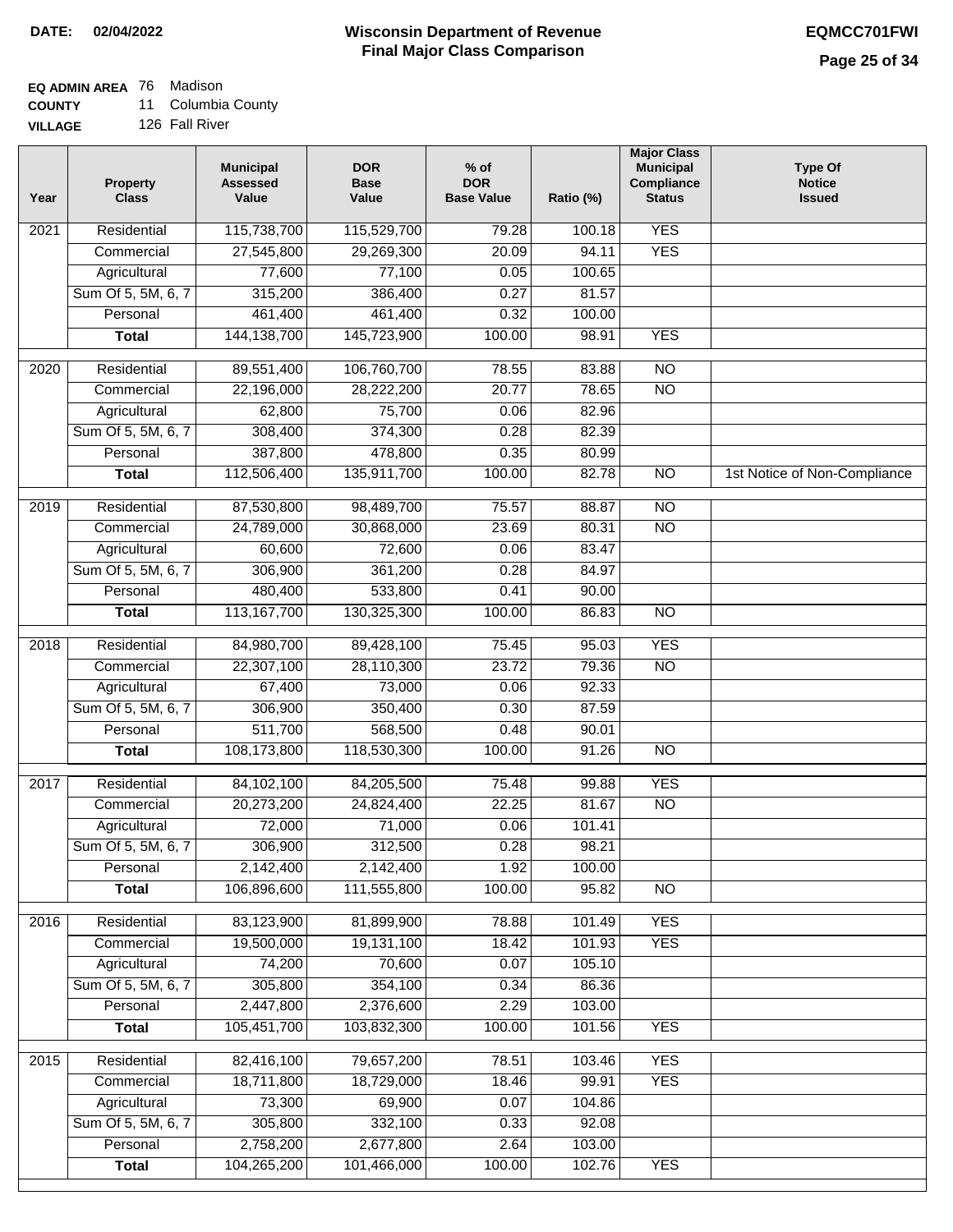### **EQ ADMIN AREA** 76 Madison

**COUNTY** 11 Columbia County

**VILLAGE** 127 Friesland

| Year              | <b>Property</b><br><b>Class</b> | <b>Municipal</b><br><b>Assessed</b><br>Value | <b>DOR</b><br><b>Base</b><br>Value | $%$ of<br><b>DOR</b><br><b>Base Value</b> | Ratio (%) | <b>Major Class</b><br><b>Municipal</b><br>Compliance<br><b>Status</b> | <b>Type Of</b><br><b>Notice</b><br><b>Issued</b> |
|-------------------|---------------------------------|----------------------------------------------|------------------------------------|-------------------------------------------|-----------|-----------------------------------------------------------------------|--------------------------------------------------|
| $\overline{202}1$ | Residential                     | 12,869,500                                   | 15,345,000                         | 62.57                                     | 83.87     | N <sub>O</sub>                                                        |                                                  |
|                   | Commercial                      | 6,937,200                                    | 8,238,700                          | 33.59                                     | 84.20     | $\overline{NO}$                                                       |                                                  |
|                   | Agricultural                    | 112,100                                      | 130,000                            | 0.53                                      | 86.23     |                                                                       |                                                  |
|                   | Sum Of 5, 5M, 6, 7              | 750,900                                      | 769,200                            | 3.14                                      | 97.62     |                                                                       |                                                  |
|                   | Personal                        | 35,700                                       | 41,500                             | 0.17                                      | 86.02     |                                                                       |                                                  |
|                   | <b>Total</b>                    | 20,705,400                                   | 24,524,400                         | 100.00                                    | 84.43     | $\overline{NO}$                                                       | 2nd Notice of Non-Compliance                     |
| $\overline{2020}$ | Residential                     | 12,461,600                                   | 13,642,600                         | 60.41                                     | 91.34     | <b>YES</b>                                                            |                                                  |
|                   | Commercial                      | 6,887,200                                    | 7,942,300                          | 35.17                                     | 86.72     | $\overline{NO}$                                                       |                                                  |
|                   | Agricultural                    | 112,400                                      | 126,300                            | 0.56                                      | 88.99     |                                                                       |                                                  |
|                   | Sum Of 5, 5M, 6, 7              | 754,800                                      | 807,400                            | 3.58                                      | 93.49     |                                                                       |                                                  |
|                   | Personal                        | 57,000                                       | 64,000                             | 0.28                                      | 89.06     |                                                                       |                                                  |
|                   | <b>Total</b>                    | 20,273,000                                   | 22,582,600                         | 100.00                                    | 89.77     | $\overline{NO}$                                                       | 1st Notice of Non-Compliance                     |
| 2019              | Residential                     | 12,452,800                                   | 13,235,600                         | 60.17                                     | 94.09     | <b>YES</b>                                                            |                                                  |
|                   | Commercial                      | 6,888,600                                    | 7,786,600                          | 35.40                                     | 88.47     | $\overline{NO}$                                                       |                                                  |
|                   | Agricultural                    | 121,200                                      | 121,100                            | 0.55                                      | 100.08    |                                                                       |                                                  |
|                   | Sum Of 5, 5M, 6, 7              | 754,800                                      | 799,700                            | 3.64                                      | 94.39     |                                                                       |                                                  |
|                   | Personal                        | 54,200                                       | 54,200                             | 0.25                                      | 100.00    |                                                                       |                                                  |
|                   | <b>Total</b>                    | 20,271,600                                   | 21,997,200                         | 100.00                                    | 92.16     | $\overline{NO}$                                                       |                                                  |
| 2018              | Residential                     | 12,449,200                                   | 12,816,600                         | 59.48                                     | 97.13     | <b>YES</b>                                                            |                                                  |
|                   | Commercial                      | 6,898,300                                    | 7,786,600                          | 36.14                                     | 88.59     | <b>NO</b>                                                             |                                                  |
|                   | Agricultural                    | 118,100                                      | 117,800                            | 0.55                                      | 100.25    |                                                                       |                                                  |
|                   | Sum Of 5, 5M, 6, 7              | 754,800                                      | 776,100                            | 3.60                                      | 97.26     |                                                                       |                                                  |
|                   | Personal                        | 50,800                                       | 50,800                             | 0.24                                      | 100.00    |                                                                       |                                                  |
|                   | <b>Total</b>                    | 20,271,200                                   | 21,547,900                         | 100.00                                    | 94.08     | $\overline{10}$                                                       |                                                  |
| 2017              | Residential                     | 12,467,500                                   | 12,318,200                         | 57.09                                     | 101.21    | <b>YES</b>                                                            |                                                  |
|                   | Commercial                      | 6,848,500                                    | 7,983,900                          | 37.00                                     | 85.78     | $\overline{N}$                                                        |                                                  |
|                   | Agricultural                    | 114,600                                      | 114,600                            | 0.53                                      | 100.00    |                                                                       |                                                  |
|                   | Sum Of 5, 5M, 6, 7              | 756,400                                      | 751,300                            | 3.48                                      | 100.68    |                                                                       |                                                  |
|                   | Personal                        | 413,400                                      | 409,200                            | 1.90                                      | 101.03    |                                                                       |                                                  |
|                   | <b>Total</b>                    | 20,600,400                                   | 21,577,200                         | 100.00                                    | 95.47     | <b>NO</b>                                                             |                                                  |
| 2016              | Residential                     | 12,605,000                                   | 12,275,500                         | 59.58                                     | 102.68    | <b>YES</b>                                                            |                                                  |
|                   | Commercial                      | 6,732,800                                    | 6,655,200                          | 32.30                                     | 101.17    | <b>YES</b>                                                            |                                                  |
|                   | Agricultural                    | 113,100                                      | 113,000                            | 0.55                                      | 100.09    |                                                                       |                                                  |
|                   | Sum Of 5, 5M, 6, 7              | 746,000                                      | 1,196,200                          | 5.81                                      | 62.36     |                                                                       |                                                  |
|                   | Personal                        | 371,400                                      | 364,100                            | 1.77                                      | 102.00    |                                                                       |                                                  |
|                   | <b>Total</b>                    | 20,568,300                                   | 20,604,000                         | 100.00                                    | 99.83     | <b>YES</b>                                                            |                                                  |
| 2015              | Residential                     | 12,559,800                                   | 13,035,700                         | 61.28                                     | 96.35     | <b>YES</b>                                                            |                                                  |
|                   | Commercial                      | 6,733,100                                    | 6,723,600                          | 31.61                                     | 100.14    | <b>YES</b>                                                            |                                                  |
|                   | Agricultural                    | 108,200                                      | 107,900                            | 0.51                                      | 100.28    |                                                                       |                                                  |
|                   | Sum Of 5, 5M, 6, 7              | 649,400                                      | 1,020,500                          | 4.80                                      | 63.64     |                                                                       |                                                  |
|                   | Personal                        | 383,300                                      | 383,300                            | 1.80                                      | 100.00    |                                                                       |                                                  |
|                   | <b>Total</b>                    | 20,433,800                                   | 21,271,000                         | 100.00                                    | 96.06     | <b>YES</b>                                                            |                                                  |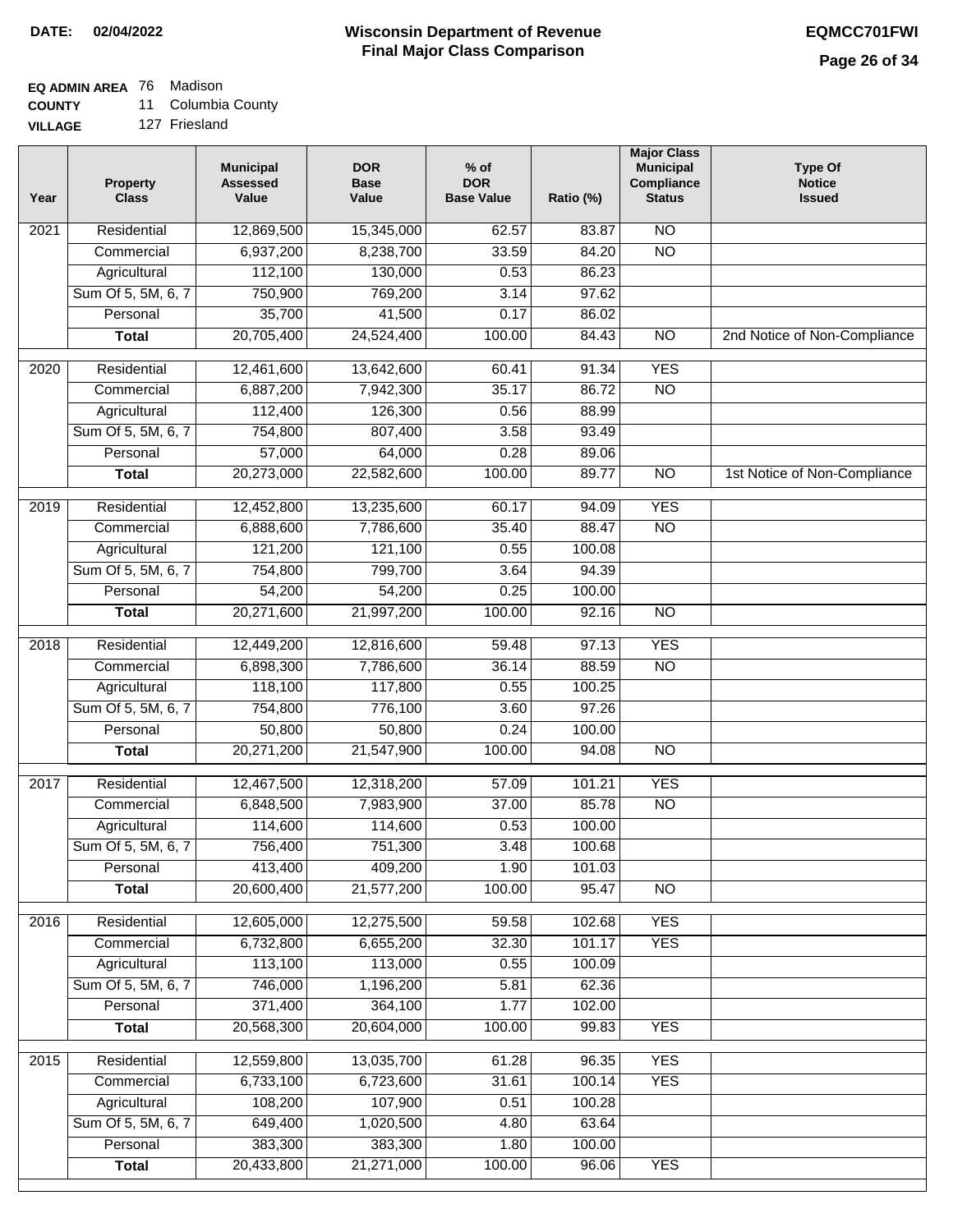## **EQ ADMIN AREA** 76 Madison

**COUNTY** 11 Columbia County

**VILLAGE** 171 Pardeeville

| Year | <b>Property</b><br><b>Class</b> | <b>Municipal</b><br><b>Assessed</b><br>Value | <b>DOR</b><br><b>Base</b><br>Value | $%$ of<br><b>DOR</b><br><b>Base Value</b> | Ratio (%) | <b>Major Class</b><br><b>Municipal</b><br>Compliance<br><b>Status</b> | <b>Type Of</b><br><b>Notice</b><br><b>Issued</b> |
|------|---------------------------------|----------------------------------------------|------------------------------------|-------------------------------------------|-----------|-----------------------------------------------------------------------|--------------------------------------------------|
| 2021 | Residential                     | 123,823,000                                  | 135,665,300                        | 84.59                                     | 91.27     | <b>YES</b>                                                            |                                                  |
|      | Commercial                      | 21,652,100                                   | 23,918,200                         | 14.91                                     | 90.53     | <b>YES</b>                                                            |                                                  |
|      | Agricultural                    | 56,800                                       | 61,800                             | 0.04                                      | 91.91     |                                                                       |                                                  |
|      | Sum Of 5, 5M, 6, 7              | 31,300                                       | 72,200                             | 0.05                                      | 43.35     |                                                                       |                                                  |
|      | Personal                        | 615,500                                      | 669,000                            | 0.42                                      | 92.00     |                                                                       |                                                  |
|      | <b>Total</b>                    | 146, 178, 700                                | 160,386,500                        | 100.00                                    | 91.14     | <b>YES</b>                                                            |                                                  |
| 2020 | Residential                     | 123,114,100                                  | 126,196,300                        | 84.58                                     | 97.56     | <b>YES</b>                                                            |                                                  |
|      | Commercial                      | 21,822,300                                   | 22,318,600                         | 14.96                                     | 97.78     | <b>YES</b>                                                            |                                                  |
|      | Agricultural                    | 58,600                                       | 60,400                             | 0.04                                      | 97.02     |                                                                       |                                                  |
|      | Sum Of 5, 5M, 6, 7              | 26,400                                       | 57,800                             | 0.04                                      | 45.67     |                                                                       |                                                  |
|      | Personal                        | 559,500                                      | 576,800                            | 0.39                                      | 97.00     |                                                                       |                                                  |
|      | <b>Total</b>                    | 145,580,900                                  | 149,209,900                        | 100.00                                    | 97.57     | <b>YES</b>                                                            |                                                  |
| 2019 | Residential                     | 121,999,200                                  | 119,121,300                        | 84.42                                     | 102.42    | <b>YES</b>                                                            |                                                  |
|      | Commercial                      | 21,802,100                                   | 21,235,800                         | 15.05                                     | 102.67    | <b>YES</b>                                                            |                                                  |
|      | Agricultural                    | 65,900                                       | 65,700                             | 0.05                                      | 100.30    |                                                                       |                                                  |
|      | Sum Of 5, 5M, 6, 7              | 34,800                                       | 69,800                             | 0.05                                      | 49.86     |                                                                       |                                                  |
|      | Personal                        | 613,900                                      | 613,900                            | 0.44                                      | 100.00    |                                                                       |                                                  |
|      | <b>Total</b>                    | 144,515,900                                  | 141,106,500                        | 100.00                                    | 102.42    | <b>YES</b>                                                            |                                                  |
| 2018 | Residential                     | 98,436,400                                   | 112,717,800                        | 83.50                                     | 87.33     | $\overline{NO}$                                                       |                                                  |
|      | Commercial                      | 21,946,600                                   | 21,399,600                         | 15.85                                     | 102.56    | <b>YES</b>                                                            |                                                  |
|      | Agricultural                    | 58,900                                       | 64,000                             | 0.05                                      | 92.03     |                                                                       |                                                  |
|      | Sum Of 5, 5M, 6, 7              | 34,800                                       | 69,800                             | 0.05                                      | 49.86     |                                                                       |                                                  |
|      | Personal                        | 662,000                                      | 743,800                            | 0.55                                      | 89.00     |                                                                       |                                                  |
|      | <b>Total</b>                    | 121,138,700                                  | 134,995,000                        | 100.00                                    | 89.74     | <b>NO</b>                                                             |                                                  |
|      |                                 |                                              |                                    |                                           |           |                                                                       |                                                  |
| 2017 | Residential                     | 97,798,700                                   | 109,703,100                        | 83.75                                     | 89.15     | $\overline{NO}$                                                       |                                                  |
|      | Commercial                      | 21,784,900                                   | 20,207,500                         | 15.43                                     | 107.81    | <b>YES</b>                                                            |                                                  |
|      | Agricultural                    | 56,700                                       | 62,300                             | 0.05                                      | 91.01     |                                                                       |                                                  |
|      | Sum Of 5, 5M, 6, 7              | 34,800                                       | 66,400                             | 0.05                                      | 52.41     |                                                                       |                                                  |
|      | Personal                        | 895,500                                      | 942,600                            | 0.72                                      | 95.00     |                                                                       |                                                  |
|      | <b>Total</b>                    | 120,570,600                                  | 130,981,900                        | 100.00                                    | 92.05     | <b>NO</b>                                                             |                                                  |
| 2016 | Residential                     | 97,640,300                                   | 102,945,300                        | 82.44                                     | 94.85     | <b>YES</b>                                                            |                                                  |
|      | Commercial                      | 21,542,400                                   | 20,738,000                         | 16.61                                     | 103.88    | <b>YES</b>                                                            |                                                  |
|      | Agricultural                    | 61,400                                       | 61,500                             | 0.05                                      | 99.84     |                                                                       |                                                  |
|      | Sum Of 5, 5M, 6, 7              | 34,800                                       | 64,500                             | 0.05                                      | 53.95     |                                                                       |                                                  |
|      | Personal                        | 1,061,900                                    | 1,061,900                          | 0.85                                      | 100.00    |                                                                       |                                                  |
|      | <b>Total</b>                    | 120,340,800                                  | 124,871,200                        | 100.00                                    | 96.37     | <b>YES</b>                                                            |                                                  |
| 2015 | Residential                     | 97,399,800                                   | 95,083,700                         | 82.68                                     | 102.44    | <b>YES</b>                                                            |                                                  |
|      | Commercial                      | 20,308,300                                   | 18,753,600                         | 16.31                                     | 108.29    | <b>YES</b>                                                            |                                                  |
|      | Agricultural                    | 60,600                                       | 60,600                             | 0.05                                      | 100.00    |                                                                       |                                                  |
|      | Sum Of 5, 5M, 6, 7              | 34,800                                       | 69,800                             | 0.06                                      | 49.86     |                                                                       |                                                  |
|      | Personal                        | 1,035,000                                    | 1,035,000                          | 0.90                                      | 100.00    |                                                                       |                                                  |
|      | <b>Total</b>                    | 118,838,500                                  | 115,002,700                        | 100.00                                    | 103.34    | <b>YES</b>                                                            |                                                  |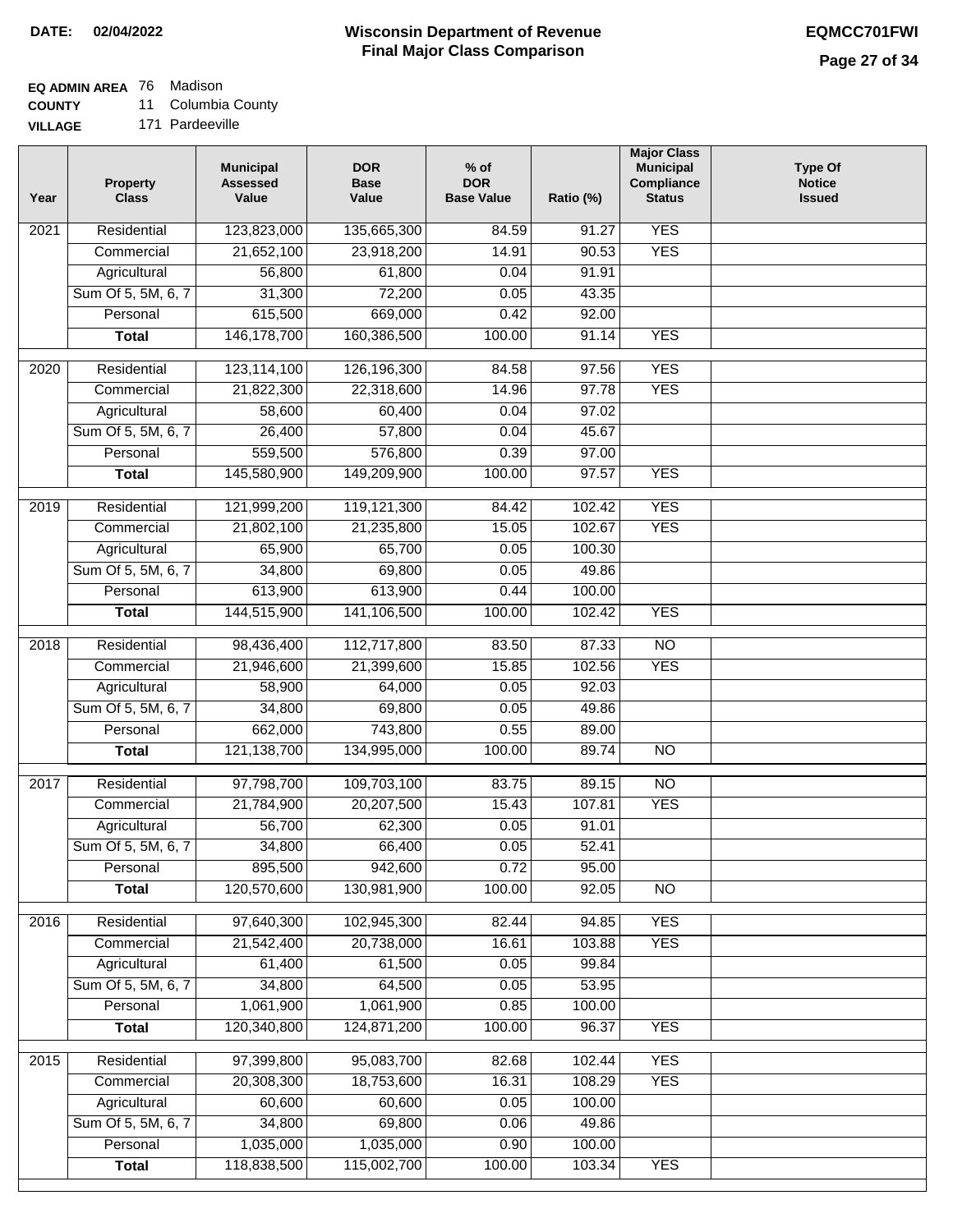## **EQ ADMIN AREA** 76 Madison

**COUNTY** 11 Columbia County

**VILLAGE** 172 Poynette

| Year              | <b>Property</b><br><b>Class</b> | <b>Municipal</b><br><b>Assessed</b><br>Value | <b>DOR</b><br><b>Base</b><br>Value | $%$ of<br><b>DOR</b><br><b>Base Value</b> | Ratio (%) | <b>Major Class</b><br><b>Municipal</b><br>Compliance<br><b>Status</b> | <b>Type Of</b><br><b>Notice</b><br><b>Issued</b> |
|-------------------|---------------------------------|----------------------------------------------|------------------------------------|-------------------------------------------|-----------|-----------------------------------------------------------------------|--------------------------------------------------|
| $\overline{202}1$ | Residential                     | 156,398,650                                  | 176,551,600                        | 88.10                                     | 88.59     | $\overline{NO}$                                                       |                                                  |
|                   | Commercial                      | 22,163,700                                   | 22,963,400                         | 11.46                                     | 96.52     | <b>YES</b>                                                            |                                                  |
|                   | Agricultural                    | 41,100                                       | 46,900                             | 0.02                                      | 87.63     |                                                                       |                                                  |
|                   | Sum Of 5, 5M, 6, 7              | 86,900                                       | 172,000                            | 0.09                                      | 50.52     |                                                                       |                                                  |
|                   | Personal                        | 567,000                                      | 659,300                            | 0.33                                      | 86.00     |                                                                       |                                                  |
|                   | <b>Total</b>                    | 179,257,350                                  | 200,393,200                        | 100.00                                    | 89.45     | <b>NO</b>                                                             |                                                  |
| 2020              | Residential                     | 153,991,650                                  | 170,308,900                        | 87.92                                     | 90.42     | <b>YES</b>                                                            |                                                  |
|                   | Commercial                      | 21,892,300                                   | 22,481,400                         | 11.61                                     | 97.38     | <b>YES</b>                                                            |                                                  |
|                   | Agricultural                    | 43,000                                       | 45,000                             | 0.02                                      | 95.56     |                                                                       |                                                  |
|                   | Sum Of 5, 5M, 6, 7              | 86,900                                       | 172,000                            | 0.09                                      | 50.52     |                                                                       |                                                  |
|                   | Personal                        | 661,000                                      | 695,800                            | 0.36                                      | 95.00     |                                                                       |                                                  |
|                   | <b>Total</b>                    | 176,674,850                                  | 193,703,100                        | 100.00                                    | 91.21     | <b>YES</b>                                                            |                                                  |
| 2019              | Residential                     | 153,564,550                                  | 154,448,800                        | 87.31                                     | 99.43     | <b>YES</b>                                                            |                                                  |
|                   | Commercial                      | 21,855,600                                   | 21,410,800                         | 12.10                                     | 102.08    | <b>YES</b>                                                            |                                                  |
|                   | Agricultural                    | 43,500                                       | 43,200                             | 0.02                                      | 100.69    |                                                                       |                                                  |
|                   | Sum Of 5, 5M, 6, 7              | 86,900                                       | 163,400                            | 0.09                                      | 53.18     |                                                                       |                                                  |
|                   | Personal                        | 837,400                                      | 837,400                            | 0.47                                      | 100.00    |                                                                       |                                                  |
|                   | <b>Total</b>                    | 176,387,950                                  | 176,903,600                        | 100.00                                    | 99.71     | <b>YES</b>                                                            |                                                  |
|                   |                                 |                                              |                                    |                                           |           |                                                                       |                                                  |
| 2018              | Residential                     | 134,023,700                                  | 144,930,900                        | 87.00                                     | 92.47     | <b>YES</b>                                                            |                                                  |
|                   | Commercial                      | 21,799,100                                   | 20,618,300                         | 12.38                                     | 105.73    | <b>YES</b>                                                            |                                                  |
|                   | Agricultural                    | 40,000                                       | 42,100                             | 0.03                                      | 95.01     |                                                                       |                                                  |
|                   | Sum Of 5, 5M, 6, 7              | 86,900                                       | 163,400                            | 0.10                                      | 53.18     |                                                                       |                                                  |
|                   | Personal                        | 774,400                                      | 841,700                            | 0.51                                      | 92.00     |                                                                       |                                                  |
|                   | <b>Total</b>                    | 156,724,100                                  | 166,596,400                        | 100.00                                    | 94.07     | <b>YES</b>                                                            |                                                  |
| 2017              | Residential                     | 131,827,500                                  | 134,310,600                        | 85.92                                     | 98.15     | <b>YES</b>                                                            |                                                  |
|                   | Commercial                      | 21,905,000                                   | 20,504,500                         | 13.12                                     | 106.83    | <b>YES</b>                                                            |                                                  |
|                   | Agricultural                    | 41,700                                       | 41,100                             | 0.03                                      | 101.46    |                                                                       |                                                  |
|                   | Sum Of 5, 5M, 6, 7              | 86,900                                       | 157,000                            | 0.10                                      | 55.35     |                                                                       |                                                  |
|                   | Personal                        | 1,324,500                                    | 1,298,600                          | 0.83                                      | 101.99    |                                                                       |                                                  |
|                   | <b>Total</b>                    | 155,185,600                                  | 156,311,800                        | 100.00                                    | 99.28     | <b>YES</b>                                                            |                                                  |
| 2016              | Residential                     | 130,376,600                                  | 128,119,700                        | 87.11                                     | 101.76    | <b>YES</b>                                                            |                                                  |
|                   | Commercial                      | 21,400,700                                   | 17,601,000                         | 11.97                                     | 121.59    | $\overline{NO}$                                                       |                                                  |
|                   | Agricultural                    | 41,100                                       | 40,400                             | 0.03                                      | 101.73    |                                                                       |                                                  |
|                   | Sum Of 5, 5M, 6, 7              | 86,900                                       | 150,500                            | 0.10                                      | 57.74     |                                                                       |                                                  |
|                   | Personal                        | 1,185,100                                    | 1,161,900                          | 0.79                                      | 102.00    |                                                                       |                                                  |
|                   | <b>Total</b>                    | 153,090,400                                  | 147,073,500                        | 100.00                                    | 104.09    | $\overline{NO}$                                                       |                                                  |
| 2015              | Residential                     | 129,352,500                                  | 123,320,200                        | 85.62                                     | 104.89    | <b>YES</b>                                                            |                                                  |
|                   | Commercial                      | 21,383,400                                   | 19,468,300                         | 13.52                                     | 109.84    | <b>YES</b>                                                            |                                                  |
|                   | Agricultural                    | 40,600                                       | 39,900                             | 0.03                                      | 101.75    |                                                                       |                                                  |
|                   | Sum Of 5, 5M, 6, 7              | 86,900                                       | 159,100                            | 0.11                                      | 54.62     |                                                                       |                                                  |
|                   | Personal                        | 1,107,700                                    | 1,047,000                          | 0.73                                      | 105.80    |                                                                       |                                                  |
|                   | <b>Total</b>                    | 151,971,100                                  | 144,034,500                        | 100.00                                    | 105.51    | <b>YES</b>                                                            |                                                  |
|                   |                                 |                                              |                                    |                                           |           |                                                                       |                                                  |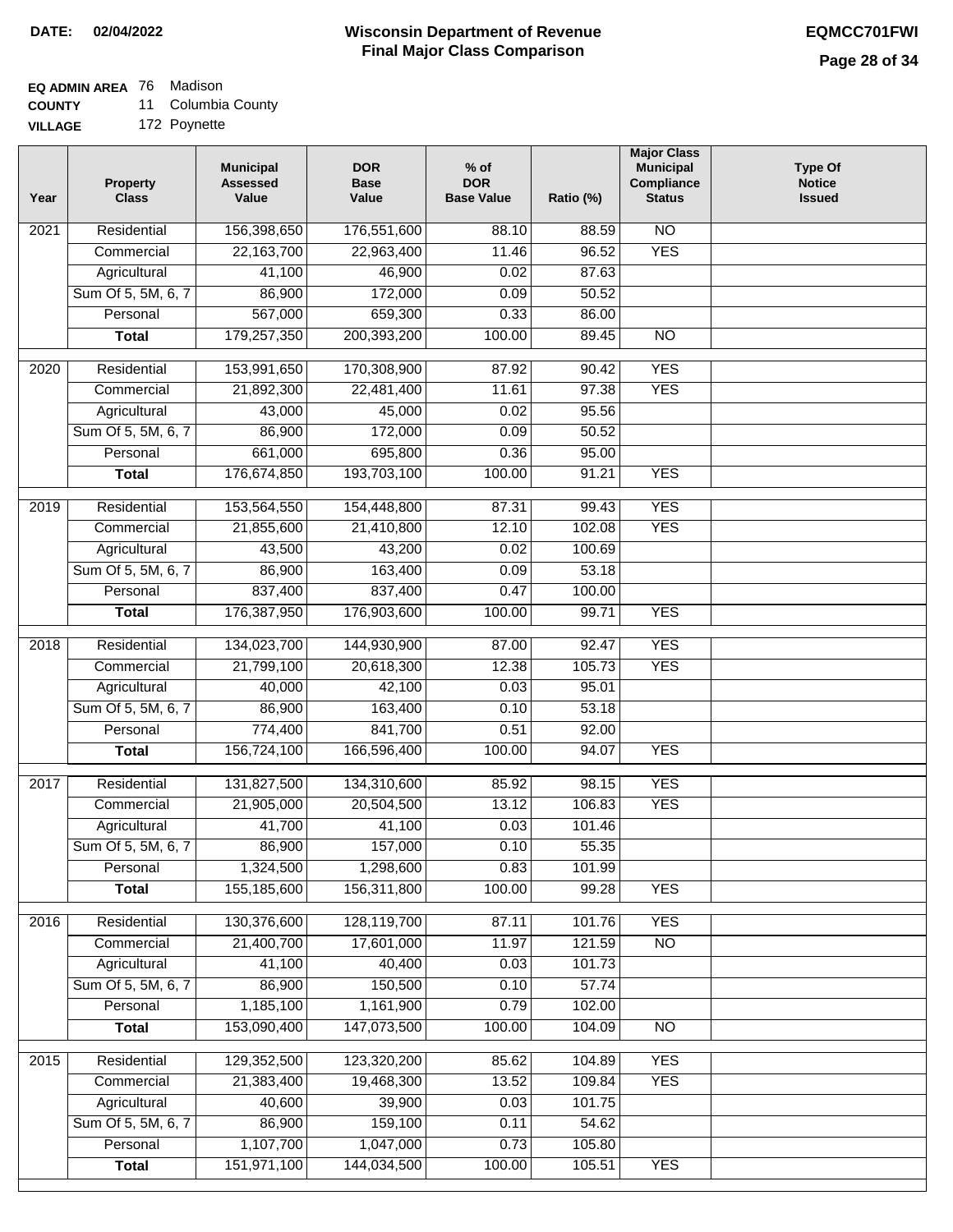### **EQ ADMIN AREA** 76 Madison

**COUNTY** 11 Columbia County

**VILLAGE** 177 Rio

| Year             | <b>Property</b><br><b>Class</b> | <b>Municipal</b><br><b>Assessed</b><br>Value | <b>DOR</b><br><b>Base</b><br>Value | $%$ of<br><b>DOR</b><br><b>Base Value</b> | Ratio (%) | <b>Major Class</b><br><b>Municipal</b><br>Compliance<br><b>Status</b> | <b>Type Of</b><br><b>Notice</b><br><b>Issued</b> |
|------------------|---------------------------------|----------------------------------------------|------------------------------------|-------------------------------------------|-----------|-----------------------------------------------------------------------|--------------------------------------------------|
| 2021             | Residential                     | 54,866,700                                   | 64,372,800                         | 83.04                                     | 85.23     | <b>NO</b>                                                             |                                                  |
|                  | Commercial                      | 10,245,400                                   | 12,391,200                         | 15.98                                     | 82.68     | $\overline{NO}$                                                       |                                                  |
|                  | Agricultural                    | 24,500                                       | 28,500                             | 0.04                                      | 85.96     |                                                                       |                                                  |
|                  | Sum Of 5, 5M, 6, 7              | 472,900                                      | 555,300                            | 0.72                                      | 85.16     |                                                                       |                                                  |
|                  | Personal                        | 147,800                                      | 171,800                            | 0.22                                      | 86.03     |                                                                       |                                                  |
|                  | <b>Total</b>                    | 65,757,300                                   | 77,519,600                         | 100.00                                    | 84.83     | $\overline{NO}$                                                       | 1st Notice of Non-Compliance                     |
| $\frac{1}{2020}$ | Residential                     | 53,095,000                                   | 60,148,500                         | 82.77                                     | 88.27     | NO                                                                    |                                                  |
|                  | Commercial                      | 10,108,800                                   | 11,761,900                         | 16.19                                     | 85.95     | $\overline{NO}$                                                       |                                                  |
|                  | Agricultural                    | 24,500                                       | 27,400                             | 0.04                                      | 89.42     |                                                                       |                                                  |
|                  | Sum Of 5, 5M, 6, 7              | 472,900                                      | 536,300                            | 0.74                                      | 88.18     |                                                                       |                                                  |
|                  | Personal                        | 174,400                                      | 195,900                            | 0.27                                      | 89.03     |                                                                       |                                                  |
|                  | <b>Total</b>                    | 63,875,600                                   | 72,670,000                         | 100.00                                    | 87.90     | <b>NO</b>                                                             |                                                  |
| 2019             | Residential                     | 51,947,600                                   | 53,650,100                         | 81.42                                     | 96.83     | <b>YES</b>                                                            |                                                  |
|                  | Commercial                      | 10,105,300                                   | 11,531,300                         | 17.50                                     | 87.63     | $\overline{NO}$                                                       |                                                  |
|                  | Agricultural                    | 24,500                                       | 26,300                             | 0.04                                      | 93.16     |                                                                       |                                                  |
|                  | Sum Of 5, 5M, 6, 7              | 472,900                                      | 508,000                            | 0.77                                      | 93.09     |                                                                       |                                                  |
|                  | Personal                        | 168,100                                      | 175,100                            | 0.27                                      | 96.00     |                                                                       |                                                  |
|                  | Total                           | 62,718,400                                   | 65,890,800                         | 100.00                                    | 95.19     | $\overline{NO}$                                                       |                                                  |
| 2018             | Residential                     | 50,517,000                                   | 49,185,900                         | 80.36                                     | 102.71    | <b>YES</b>                                                            |                                                  |
|                  | Commercial                      | 10,093,600                                   | 11,314,800                         | 18.49                                     | 89.21     | <b>NO</b>                                                             |                                                  |
|                  | Agricultural                    | 25,500                                       | 25,500                             | 0.04                                      | 100.00    |                                                                       |                                                  |
|                  | Sum Of 5, 5M, 6, 7              | 474,700                                      | 498,500                            | 0.81                                      | 95.23     |                                                                       |                                                  |
|                  | Personal                        | 176,900                                      | 178,700                            | 0.29                                      | 98.99     |                                                                       |                                                  |
|                  | <b>Total</b>                    | 61,287,700                                   | 61,203,400                         | 100.00                                    | 100.14    | $\overline{NO}$                                                       |                                                  |
| 2017             | Residential                     | 50,077,200                                   | 46,486,600                         | 78.66                                     | 107.72    | <b>YES</b>                                                            |                                                  |
|                  | Commercial                      | 10,086,100                                   | 11,195,200                         | 18.94                                     | 90.09     | <b>YES</b>                                                            |                                                  |
|                  | Agricultural                    | 25,000                                       | 24,900                             | 0.04                                      | 100.40    |                                                                       |                                                  |
|                  | Sum Of 5, 5M, 6, 7              | 476,600                                      | 501,600                            | 0.85                                      | 95.02     |                                                                       |                                                  |
|                  | Personal                        | 891,600                                      | 891,600                            | 1.51                                      | 100.00    |                                                                       |                                                  |
|                  | <b>Total</b>                    | 61,556,500                                   | 59,099,900                         | 100.00                                    | 104.16    | <b>YES</b>                                                            |                                                  |
| 2016             | Residential                     | 49,211,400                                   | 44,241,100                         | 79.03                                     | 111.23    | N <sub>O</sub>                                                        |                                                  |
|                  | Commercial                      | 10,216,900                                   | 10,456,900                         | 18.68                                     | 97.70     | <b>YES</b>                                                            |                                                  |
|                  | Agricultural                    | 26,200                                       | 24,600                             | 0.04                                      | 106.50    |                                                                       |                                                  |
|                  | Sum Of 5, 5M, 6, 7              | 476,600                                      | 482,700                            | 0.86                                      | 98.74     |                                                                       |                                                  |
|                  | Personal                        | 822,000                                      | 775,400                            | 1.39                                      | 106.01    |                                                                       |                                                  |
|                  | <b>Total</b>                    | 60,753,100                                   | 55,980,700                         | 100.00                                    | 108.53    | $\overline{NO}$                                                       |                                                  |
| 2015             | Residential                     | 49,385,900                                   | 46,472,000                         | 80.22                                     | 106.27    | <b>YES</b>                                                            |                                                  |
|                  | Commercial                      | 10,095,300                                   | 10,200,000                         | 17.61                                     | 98.97     | <b>YES</b>                                                            |                                                  |
|                  | Agricultural                    | 24,500                                       | 24,300                             | 0.04                                      | 100.82    |                                                                       |                                                  |
|                  | Sum Of 5, 5M, 6, 7              | 477,200                                      | 533,700                            | 0.92                                      | 89.41     |                                                                       |                                                  |
|                  | Personal                        | 701,200                                      | 701,200                            | 1.21                                      | 100.00    |                                                                       |                                                  |
|                  | <b>Total</b>                    | 60,684,100                                   | 57,931,200                         | 100.00                                    | 104.75    | <b>YES</b>                                                            |                                                  |
|                  |                                 |                                              |                                    |                                           |           |                                                                       |                                                  |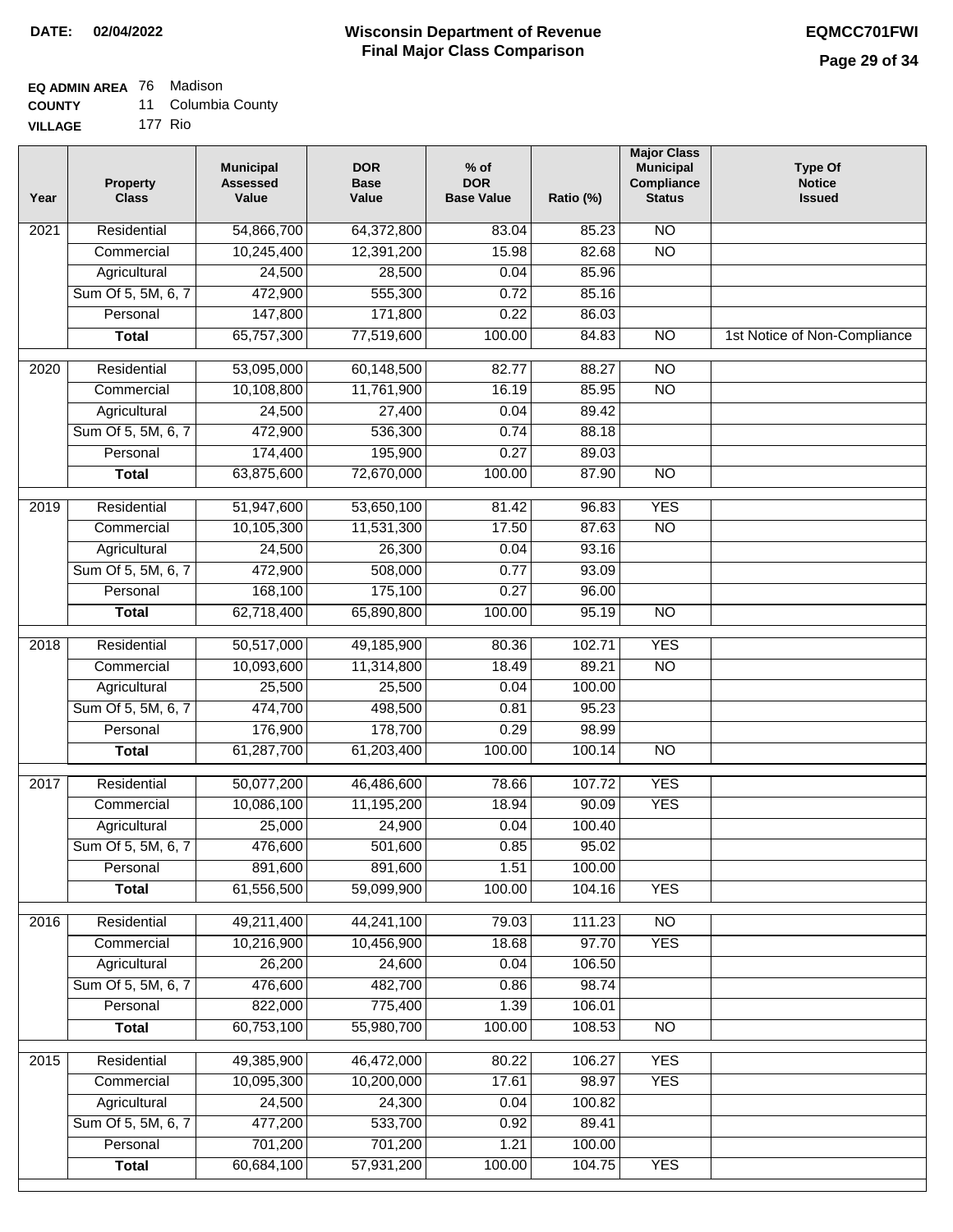### **EQ ADMIN AREA** 76 Madison

**COUNTY** 11 Columbia County

| 191 Wyocena |
|-------------|
|             |

| Year | <b>Property</b><br><b>Class</b> | <b>Municipal</b><br><b>Assessed</b><br>Value | <b>DOR</b><br><b>Base</b><br>Value | $%$ of<br><b>DOR</b><br><b>Base Value</b> | Ratio (%) | <b>Major Class</b><br><b>Municipal</b><br>Compliance<br><b>Status</b> | <b>Type Of</b><br><b>Notice</b><br><b>Issued</b> |
|------|---------------------------------|----------------------------------------------|------------------------------------|-------------------------------------------|-----------|-----------------------------------------------------------------------|--------------------------------------------------|
| 2021 | Residential                     | 31,515,800                                   | 42,222,800                         | 90.35                                     | 74.64     | <b>NO</b>                                                             |                                                  |
|      | Commercial                      | 3,420,500                                    | 3,986,200                          | 8.53                                      | 85.81     |                                                                       |                                                  |
|      | Agricultural                    | 57,300                                       | 73,300                             | 0.16                                      | 78.17     |                                                                       |                                                  |
|      | Sum Of 5, 5M, 6, 7              | 300,400                                      | 418,100                            | 0.89                                      | 71.85     |                                                                       |                                                  |
|      | Personal                        | 23,200                                       | 29,800                             | 0.06                                      | 77.85     |                                                                       |                                                  |
|      | <b>Total</b>                    | 35,317,200                                   | 46,730,200                         | 100.00                                    | 75.58     | $\overline{NO}$                                                       | 2nd Notice of Non-Compliance                     |
| 2020 | Residential                     | 30,954,800                                   | 37,502,500                         | 89.28                                     | 82.54     | $\overline{NO}$                                                       |                                                  |
|      | Commercial                      | 3,420,500                                    | 3,986,200                          | 9.49                                      | 85.81     |                                                                       |                                                  |
|      | Agricultural                    | 58,400                                       | 70,500                             | 0.17                                      | 82.84     |                                                                       |                                                  |
|      | Sum Of 5, 5M, 6, 7              | 300,400                                      | 414,000                            | 0.99                                      | 72.56     |                                                                       |                                                  |
|      | Personal                        | 24,900                                       | 30,400                             | 0.07                                      | 81.91     |                                                                       |                                                  |
|      | <b>Total</b>                    | 34,759,000                                   | 42,003,600                         | 100.00                                    | 82.75     | $\overline{NO}$                                                       | 1st Notice of Non-Compliance                     |
| 2019 | Residential                     | 30,856,300                                   | 35,321,300                         | 89.00                                     | 87.36     | $\overline{NO}$                                                       |                                                  |
|      | Commercial                      | 3,420,500                                    | 3,870,100                          | 9.75                                      | 88.38     |                                                                       |                                                  |
|      | Agricultural                    | 55,200                                       | 67,900                             | 0.17                                      | 81.30     |                                                                       |                                                  |
|      | Sum Of 5, 5M, 6, 7              | 284,700                                      | 385,000                            | 0.97                                      | 73.95     |                                                                       |                                                  |
|      | Personal                        | 39,100                                       | 43,400                             | 0.11                                      | 90.09     |                                                                       |                                                  |
|      | <b>Total</b>                    | 34,655,800                                   | 39,687,700                         | 100.00                                    | 87.32     | $\overline{NO}$                                                       |                                                  |
| 2018 | Residential                     | 30,673,900                                   | 33, 171, 200                       | 88.64                                     | 92.47     | <b>YES</b>                                                            |                                                  |
|      | Commercial                      | 3,318,500                                    | 3,756,800                          | 10.04                                     | 88.33     | <b>NO</b>                                                             |                                                  |
|      | Agricultural                    | 59,600                                       | 66,100                             | 0.18                                      | 90.17     |                                                                       |                                                  |
|      | Sum Of 5, 5M, 6, 7              | 284,700                                      | 376,400                            | 1.01                                      | 75.64     |                                                                       |                                                  |
|      | Personal                        | 46,300                                       | 51,400                             | 0.14                                      | 90.08     |                                                                       |                                                  |
|      | <b>Total</b>                    | 34,383,000                                   | 37,421,900                         | 100.00                                    | 91.88     | $\overline{NO}$                                                       |                                                  |
| 2017 | Residential                     | 30,619,900                                   | 31,215,500                         | 87.64                                     | 98.09     | <b>YES</b>                                                            |                                                  |
|      | Commercial                      | 3,403,000                                    | 3,852,300                          | 10.82                                     | 88.34     | $\overline{NO}$                                                       |                                                  |
|      | Agricultural                    | 61,600                                       | 64,600                             | 0.18                                      | 95.36     |                                                                       |                                                  |
|      | Sum Of 5, 5M, 6, 7              | 284,700                                      | 349,600                            | 0.98                                      | 81.44     |                                                                       |                                                  |
|      | Personal                        | 129,800                                      | 136,600                            | 0.38                                      | 95.02     |                                                                       |                                                  |
|      | <b>Total</b>                    | 34,499,000                                   | 35,618,600                         | 100.00                                    | 96.86     | <b>NO</b>                                                             |                                                  |
| 2016 | Residential                     | 30,293,400                                   | 32,287,700                         | 89.62                                     | 93.82     | <b>YES</b>                                                            |                                                  |
|      | Commercial                      | 3,403,000                                    | 3,179,800                          | 8.83                                      | 107.02    |                                                                       |                                                  |
|      | Agricultural                    | 62,100                                       | 63,600                             | 0.18                                      | 97.64     |                                                                       |                                                  |
|      | Sum Of 5, 5M, 6, 7              | 284,700                                      | 333,600                            | 0.93                                      | 85.34     |                                                                       |                                                  |
|      | Personal                        | 159,300                                      | 164,300                            | 0.46                                      | 96.96     |                                                                       |                                                  |
|      | <b>Total</b>                    | 34,202,500                                   | 36,029,000                         | 100.00                                    | 94.93     | <b>YES</b>                                                            |                                                  |
| 2015 | Residential                     | 30,149,400                                   | 30,576,900                         | 89.24                                     | 98.60     | <b>YES</b>                                                            |                                                  |
|      | Commercial                      | 3,385,700                                    | 3,104,500                          | 9.06                                      | 109.06    | <b>YES</b>                                                            |                                                  |
|      | Agricultural                    | 63,200                                       | 62,800                             | 0.18                                      | 100.64    |                                                                       |                                                  |
|      | Sum Of 5, 5M, 6, 7              | 284,700                                      | 343,400                            | 1.00                                      | 82.91     |                                                                       |                                                  |
|      | Personal                        | 177,900                                      | 177,900                            | 0.52                                      | 100.00    |                                                                       |                                                  |
|      | <b>Total</b>                    | 34,060,900                                   | 34,265,500                         | 100.00                                    | 99.40     | <b>YES</b>                                                            |                                                  |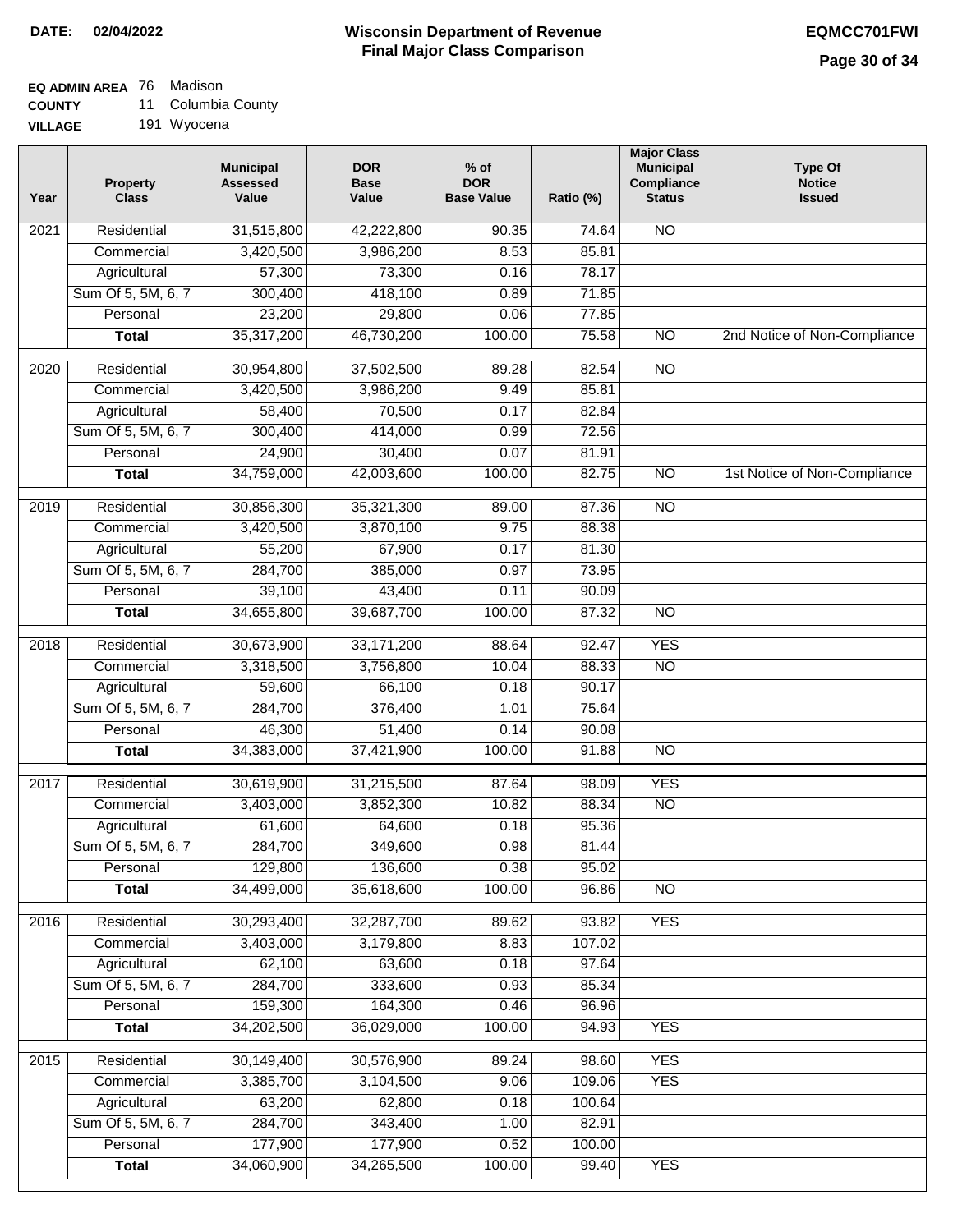### **Wisconsin Department of Revenue DATE: 02/04/2022 EQMCC701FWI Final Major Class Comparison**

**Major Class Municipal**

**Type Of** 

| <b>EQ ADMIN AREA</b> 76 Madison |                    | 76 Madison  |
|---------------------------------|--------------------|-------------|
| <b>COUNTY</b>                   | 11 Columbia County | 14 Dodge C  |
| <b>CITY</b>                     | 211 Columbus       | 211 Columbu |

| 1      | Columbia County<br>11 Columbus               | 14 | Dodge County<br>211 Columbus       |                                          |
|--------|----------------------------------------------|----|------------------------------------|------------------------------------------|
| ty     | <b>Municipal</b><br><b>Assessed</b><br>Value |    | <b>DOR</b><br><b>Base</b><br>Value | $%$ of<br><b>DOR</b><br><b>Base Valu</b> |
| ıtial  | 320,771,600                                  |    | 344,836,300                        | 7!                                       |
| المنحد | 100 FAP 700                                  |    | 100, 100, 000                      | C.                                       |

| Year              | Property<br><b>Class</b>           | <b>Assessed</b><br>Value | <b>Base</b><br>Value      | <b>DOR</b><br><b>Base Value</b> | Ratio (%)        | Compliance<br><b>Status</b> | <b>Notice</b><br><b>Issued</b> |
|-------------------|------------------------------------|--------------------------|---------------------------|---------------------------------|------------------|-----------------------------|--------------------------------|
| 2021              | Residential                        | 320,771,600              | 344,836,300               | 75.62                           | 93.02            | <b>YES</b>                  |                                |
|                   | Commercial                         | 100,595,700              | 106,463,900               | 23.35                           | 94.49            | <b>YES</b>                  |                                |
|                   | Agricultural                       | 292,800                  | 312,500                   | 0.07                            | 93.70            |                             |                                |
|                   | Sum Of 5, 5M, 6, 7                 | 671,400                  | 630,400                   | 0.14                            | 106.50           |                             |                                |
|                   | Personal                           | 3,517,100                | 3,781,900                 | 0.83                            | 93.00            |                             |                                |
|                   | <b>Total</b>                       | 425,848,600              | 456,025,000               | 100.00                          | 93.38            | <b>YES</b>                  |                                |
| $\overline{2020}$ | Residential                        | 318,871,400              | 336, 191, 400             | 76.38                           | 94.85            | <b>YES</b>                  |                                |
|                   | Commercial                         | 99,923,800               | 100,046,600               | 22.73                           | 99.88            | <b>YES</b>                  |                                |
|                   | Agricultural                       | 302,800                  | 300,600                   | 0.07                            | 100.73           |                             |                                |
|                   | Sum Of 5, 5M, 6, 7                 | 671,400                  | 658,200                   | 0.15                            | 102.01           |                             |                                |
|                   | Personal                           | 2,980,700                | 2,980,700                 | 0.68                            | 100.00           |                             |                                |
|                   | <b>Total</b>                       | 422,750,100              | 440,177,500               | 100.00                          | 96.04            | <b>YES</b>                  |                                |
| 2019              | Residential                        | 275,690,900              | 313,103,100               | 74.65                           | 88.05            | $\overline{NO}$             |                                |
|                   | Commercial                         | 97,985,900               | 101,978,700               | 24.31                           | 96.08            | <b>YES</b>                  |                                |
|                   | Agricultural                       | 248,900                  | 290,000                   | 0.07                            | 85.83            |                             |                                |
|                   | Sum Of 5, 5M, 6, 7                 | 610,800                  | 658,300                   | 0.16                            | 92.78            |                             |                                |
|                   | Personal                           | 3,129,100                | 3,401,200                 | 0.81                            | 92.00            |                             |                                |
|                   | <b>Total</b>                       | 377,665,600              | 419,431,300               | 100.00                          | 90.04            | $\overline{NO}$             |                                |
| 2018              | Residential                        | 270,174,000              | 284,798,900               | 73.41                           | 94.86            | <b>YES</b>                  |                                |
|                   | Commercial                         | 98,931,100               | 98,771,100                | 25.46                           | 100.16           | <b>YES</b>                  |                                |
|                   | Agricultural                       | 278,700                  | 282,000                   | 0.07                            | 98.83            |                             |                                |
|                   | Sum Of 5, 5M, 6, 7                 | 610,800                  | 640,300                   | 0.17                            | 95.39            |                             |                                |
|                   | Personal                           | 3,379,000                | 3,448,000                 | 0.89                            | 98.00            |                             |                                |
|                   | <b>Total</b>                       | 373,373,600              | 387,940,300               | 100.00                          | 96.25            | <b>YES</b>                  |                                |
|                   |                                    |                          |                           |                                 |                  |                             |                                |
| 2017              | Residential<br>Commercial          | 264,686,300              | 265,878,300<br>96,955,700 | 71.89                           | 99.55            | <b>YES</b>                  |                                |
|                   |                                    | 97,230,600<br>288,200    | 285,600                   | 26.22<br>0.08                   | 100.28<br>100.91 | <b>YES</b>                  |                                |
|                   | Agricultural<br>Sum Of 5, 5M, 6, 7 | 610,800                  | 633,000                   | 0.17                            | 96.49            |                             |                                |
|                   | Personal                           | 6,094,600                | 6,094,600                 | 1.65                            | 100.00           |                             |                                |
|                   | <b>Total</b>                       | 368,910,500              | 369,847,200               | 100.00                          | 99.75            | <b>YES</b>                  |                                |
|                   |                                    |                          |                           |                                 |                  |                             |                                |
| 2016              | Residential                        | 240,849,100              | 251,943,000               | 73.41                           | 95.60            | <b>YES</b>                  |                                |
|                   | Commercial                         | 85,299,900               | 84,456,600                | 24.61                           | 101.00           | <b>YES</b>                  |                                |
|                   | Agricultural                       | 289,000                  | 285,600                   | 0.08                            | 101.19           |                             |                                |
|                   | Sum Of 5, 5M, 6, 7                 | 566,800                  | 838,100                   | 0.24                            | 67.63            |                             |                                |
|                   | Personal                           | 5,680,100                | 5,680,100                 | 1.66                            | 100.00           |                             |                                |
|                   | <b>Total</b>                       | 332,684,900              | 343,203,400               | 100.00                          | 96.94            | <b>YES</b>                  |                                |
| 2015              | Residential                        | 236,789,000              | 238,437,100               | 73.69                           | 99.31            | <b>YES</b>                  |                                |
|                   | Commercial                         | 83,051,600               | 78,958,200                | 24.40                           | 105.18           | <b>YES</b>                  |                                |
|                   | Agricultural                       | 282,500                  | 278,500                   | 0.09                            | 101.44           |                             |                                |
|                   | Sum Of 5, 5M, 6, 7                 | 566,800                  | 769,200                   | 0.24                            | 73.69            |                             |                                |
|                   | Personal                           | 5,127,600                | 5,127,600                 | 1.58                            | 100.00           |                             |                                |
|                   | <b>Total</b>                       | 325,817,500              | 323,570,600               | 100.00                          | 100.69           | <b>YES</b>                  |                                |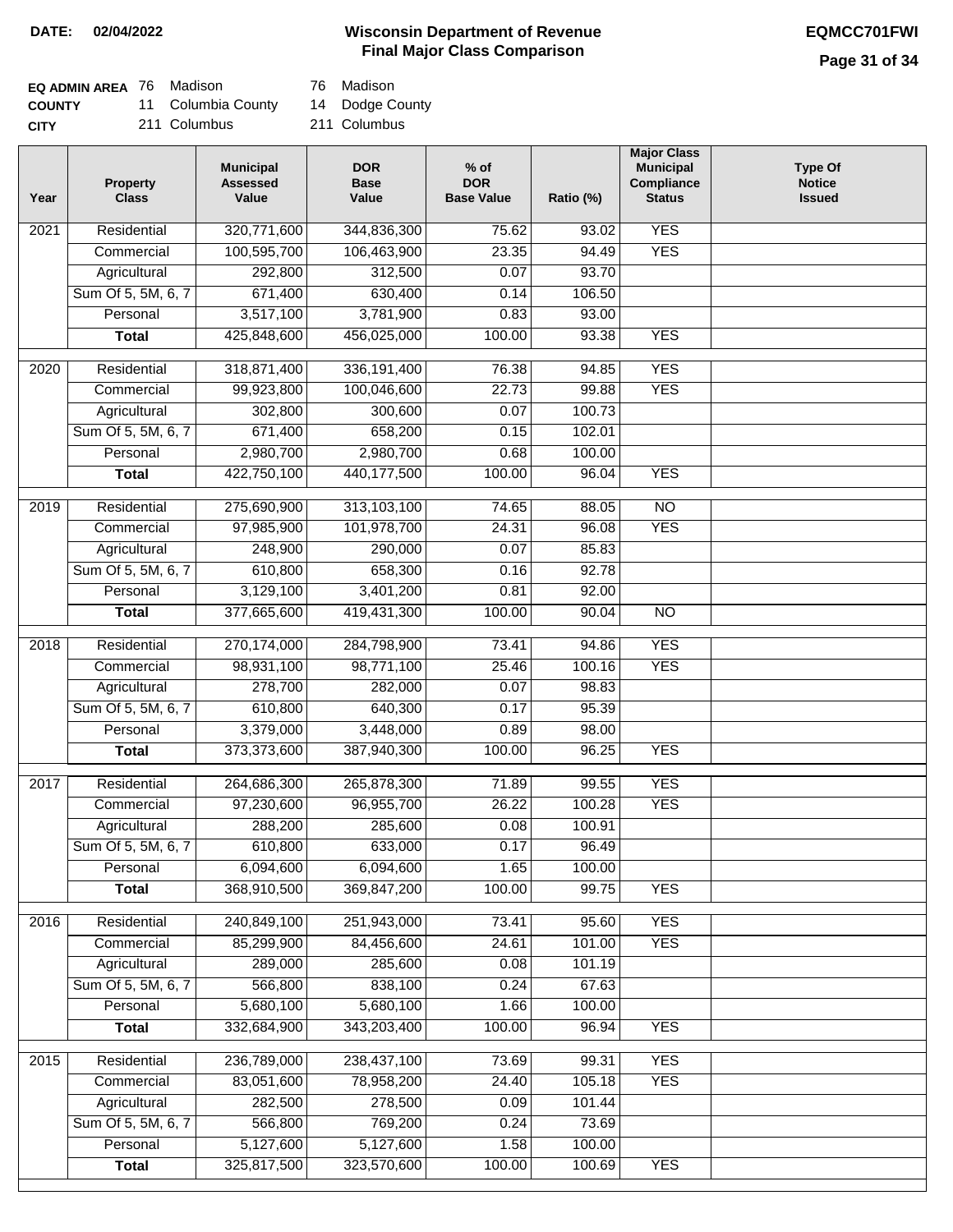### **EQ ADMIN AREA** 76 Madison

| <b>COUNTY</b> | 11 Columbia County |
|---------------|--------------------|
|---------------|--------------------|

**CITY** 246 Lodi

| Year | <b>Property</b><br><b>Class</b> | <b>Municipal</b><br><b>Assessed</b><br>Value | <b>DOR</b><br><b>Base</b><br>Value | $%$ of<br><b>DOR</b><br><b>Base Value</b> | Ratio (%) | <b>Major Class</b><br><b>Municipal</b><br>Compliance<br><b>Status</b> | <b>Type Of</b><br><b>Notice</b><br><b>Issued</b> |
|------|---------------------------------|----------------------------------------------|------------------------------------|-------------------------------------------|-----------|-----------------------------------------------------------------------|--------------------------------------------------|
| 2021 | Residential                     | 216,861,500                                  | 252,648,400                        | 83.83                                     | 85.84     | N <sub>O</sub>                                                        |                                                  |
|      | Commercial                      | 49,416,300                                   | 46,774,800                         | 15.52                                     | 105.65    | <b>YES</b>                                                            |                                                  |
|      | Agricultural                    | 1,025                                        | 1,300                              | 0.00                                      | 78.85     |                                                                       |                                                  |
|      | Sum Of 5, 5M, 6, 7              | 119,300                                      | 52,900                             | 0.02                                      | 225.52    |                                                                       |                                                  |
|      | Personal                        | 1,680,700                                    | 1,888,400                          | 0.63                                      | 89.00     |                                                                       |                                                  |
|      | <b>Total</b>                    | 268,078,825                                  | 301,365,800                        | 100.00                                    | 88.95     | $\overline{NO}$                                                       |                                                  |
| 2020 | Residential                     | 212,923,200                                  | 243,361,000                        | 82.53                                     | 87.49     | $\overline{NO}$                                                       |                                                  |
|      | Commercial                      | 50,048,000                                   | 49,694,200                         | 16.85                                     | 100.71    | <b>YES</b>                                                            |                                                  |
|      | Agricultural                    | 0                                            | $\mathbf 0$                        | 0.00                                      | 0.00      |                                                                       |                                                  |
|      | Sum Of 5, 5M, 6, 7              | 81,800                                       | 14,500                             | 0.00                                      | 564.14    |                                                                       |                                                  |
|      | Personal                        | 1,621,600                                    | 1,801,800                          | 0.61                                      | 90.00     |                                                                       |                                                  |
|      | <b>Total</b>                    | 264,674,600                                  | 294,871,500                        | 100.00                                    | 89.76     | $\overline{NO}$                                                       |                                                  |
| 2019 | Residential                     | 208,410,200                                  | 222,727,700                        | 82.16                                     | 93.57     | <b>YES</b>                                                            |                                                  |
|      | Commercial                      | 48,003,400                                   | 46,483,900                         | 17.15                                     | 103.27    | <b>YES</b>                                                            |                                                  |
|      | Agricultural                    | $\Omega$                                     | $\Omega$                           | 0.00                                      | 0.00      |                                                                       |                                                  |
|      | Sum Of 5, 5M, 6, 7              | 81,700                                       | 28,500                             | 0.01                                      | 286.67    |                                                                       |                                                  |
|      | Personal                        | 1,853,400                                    | 1,853,400                          | 0.68                                      | 100.00    |                                                                       |                                                  |
|      | <b>Total</b>                    | 258,348,700                                  | 271,093,500                        | 100.00                                    | 95.30     | <b>YES</b>                                                            |                                                  |
|      |                                 |                                              |                                    |                                           |           |                                                                       |                                                  |
| 2018 | Residential                     | 202,608,800                                  | 204,969,400                        | 81.02                                     | 98.85     | <b>YES</b>                                                            |                                                  |
|      | Commercial                      | 47,339,100                                   | 45,777,200                         | 18.09                                     | 103.41    | <b>YES</b>                                                            |                                                  |
|      | Agricultural                    | 5,500                                        | 5,400                              | 0.00                                      | 101.85    |                                                                       |                                                  |
|      | Sum Of 5, 5M, 6, 7              | 89,700                                       | 77,800                             | 0.03                                      | 115.30    |                                                                       |                                                  |
|      | Personal                        | 2,155,700                                    | 2,155,700                          | 0.85                                      | 100.00    |                                                                       |                                                  |
|      | <b>Total</b>                    | 252,198,800                                  | 252,985,500                        | 100.00                                    | 99.69     | <b>YES</b>                                                            |                                                  |
| 2017 | Residential                     | 183,517,600                                  | 198,832,200                        | 80.38                                     | 92.30     | <b>YES</b>                                                            |                                                  |
|      | Commercial                      | 43,267,400                                   | 45,482,900                         | 18.39                                     | 95.13     | <b>YES</b>                                                            |                                                  |
|      | Agricultural                    | 18,600                                       | 19,800                             | 0.01                                      | 93.94     |                                                                       |                                                  |
|      | Sum Of 5, 5M, 6, 7              | 91,100                                       | 78,800                             | 0.03                                      | 115.61    |                                                                       |                                                  |
|      | Personal                        | 2,812,800                                    | 2,960,900                          | 1.20                                      | 95.00     |                                                                       |                                                  |
|      | <b>Total</b>                    | 229,707,500                                  | 247,374,600                        | 100.00                                    | 92.86     | <b>YES</b>                                                            |                                                  |
| 2016 | Residential                     | 180,849,000                                  | 183, 151, 900                      | 79.69                                     | 98.74     | <b>YES</b>                                                            |                                                  |
|      | Commercial                      | 41,671,500                                   | 43,887,300                         | 19.10                                     | 94.95     | <b>YES</b>                                                            |                                                  |
|      | Agricultural                    | 19,400                                       | 19,500                             | 0.01                                      | 99.49     |                                                                       |                                                  |
|      | Sum Of 5, 5M, 6, 7              | 91,100                                       | 77,300                             | 0.03                                      | 117.85    |                                                                       |                                                  |
|      | Personal                        | 2,654,400                                    | 2,681,100                          | 1.17                                      | 99.00     |                                                                       |                                                  |
|      | <b>Total</b>                    | 225,285,400                                  | 229,817,100                        | 100.00                                    | 98.03     | <b>YES</b>                                                            |                                                  |
| 2015 | Residential                     | 179,301,100                                  | 179,809,400                        | 78.68                                     | 99.72     | <b>YES</b>                                                            |                                                  |
|      | Commercial                      | 41,397,400                                   | 45,842,000                         | 20.06                                     | 90.30     | <b>YES</b>                                                            |                                                  |
|      | Agricultural                    | 25,400                                       | 25,700                             | 0.01                                      | 98.83     |                                                                       |                                                  |
|      | Sum Of 5, 5M, 6, 7              | 44,100                                       | 39,700                             | 0.02                                      | 111.08    |                                                                       |                                                  |
|      | Personal                        | 2,759,400                                    | 2,815,700                          | 1.23                                      | 98.00     |                                                                       |                                                  |
|      | <b>Total</b>                    | 223,527,400                                  | 228,532,500                        | 100.00                                    | 97.81     | <b>YES</b>                                                            |                                                  |
|      |                                 |                                              |                                    |                                           |           |                                                                       |                                                  |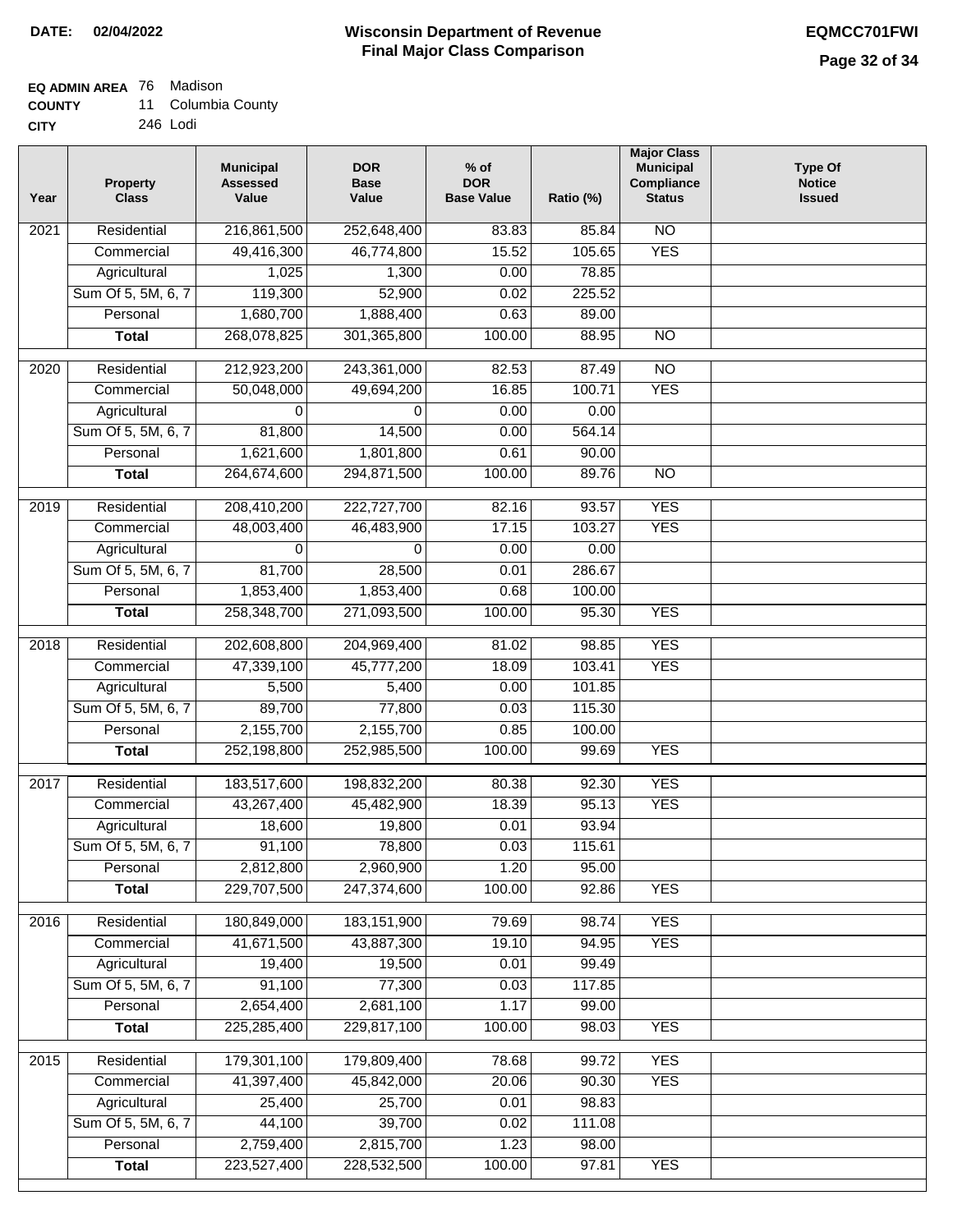**CITY**

#### **Wisconsin Department of Revenue Final Major Class Comparison DATE: 02/04/2022 EQMCC701FWI**

## **EQ ADMIN AREA** 76 Madison

**COUNTY** 11 Columbia County

271 Portage

| Year              | <b>Property</b><br><b>Class</b> | <b>Municipal</b><br><b>Assessed</b><br>Value | <b>DOR</b><br><b>Base</b><br>Value | $%$ of<br><b>DOR</b><br><b>Base Value</b> | Ratio (%)       | <b>Major Class</b><br><b>Municipal</b><br>Compliance<br><b>Status</b> | <b>Type Of</b><br><b>Notice</b><br><b>Issued</b> |
|-------------------|---------------------------------|----------------------------------------------|------------------------------------|-------------------------------------------|-----------------|-----------------------------------------------------------------------|--------------------------------------------------|
| $\overline{202}1$ | Residential                     | 432,711,600                                  | 442,449,300                        | 65.68                                     | 97.80           | <b>YES</b>                                                            |                                                  |
|                   | Commercial                      | 203,884,800                                  | 219,362,200                        | 32.56                                     | 92.94           | <b>YES</b>                                                            |                                                  |
|                   | Agricultural                    | 96,500                                       | 98,000                             | 0.01                                      | 98.47           |                                                                       |                                                  |
|                   | Sum Of 5, 5M, 6, 7              | 224,600                                      | 684,100                            | 0.10                                      | 32.83           |                                                                       |                                                  |
|                   | Personal                        | 11,022,300                                   | 11,022,300                         | 1.64                                      | 100.00          |                                                                       |                                                  |
|                   | <b>Total</b>                    | 647,939,800                                  | 673,615,900                        | 100.00                                    | 96.19           | <b>YES</b>                                                            |                                                  |
| $\overline{2020}$ | Residential                     | 403,779,300                                  | 408,028,900                        | 65.26                                     | 98.96           | <b>YES</b>                                                            |                                                  |
|                   | Commercial                      | 203,116,600                                  | 206,531,800                        | 33.03                                     | 98.35           | <b>YES</b>                                                            |                                                  |
|                   | Agricultural                    | 93,400                                       | 94,900                             | 0.02                                      | 98.42           |                                                                       |                                                  |
|                   | Sum Of 5, 5M, 6, 7              | 216,200                                      | 648,900                            | 0.10                                      | 33.32           |                                                                       |                                                  |
|                   | Personal                        | 9,959,400                                    | 9,959,400                          | 1.59                                      | 100.00          |                                                                       |                                                  |
|                   | <b>Total</b>                    | 617,164,900                                  | 625,263,900                        | 100.00                                    | 98.70           | <b>YES</b>                                                            |                                                  |
|                   | Residential                     | 387,454,500                                  | 390,991,500                        |                                           |                 | <b>YES</b>                                                            |                                                  |
| 2019              | Commercial                      | 201,598,828                                  |                                    | 64.25<br>33.90                            | 99.10<br>97.73  | <b>YES</b>                                                            |                                                  |
|                   | Agricultural                    | 89,300                                       | 206,280,300<br>89,400              | 0.01                                      | 99.89           |                                                                       |                                                  |
|                   | Sum Of 5, 5M, 6, 7              | 227,300                                      | 631,700                            | 0.10                                      | 35.98           |                                                                       |                                                  |
|                   | Personal                        | 10,525,600                                   | 10,525,600                         | 1.73                                      | 100.00          |                                                                       |                                                  |
|                   | <b>Total</b>                    | 599,895,528                                  | 608,518,500                        | 100.00                                    | 98.58           | <b>YES</b>                                                            |                                                  |
|                   |                                 |                                              |                                    |                                           |                 |                                                                       |                                                  |
| 2018              | Residential                     | 380,513,800                                  | 359,941,600                        | 62.94                                     | 105.72          | <b>YES</b>                                                            |                                                  |
|                   | Commercial                      | 190,319,628                                  | 199,765,700                        | 34.93                                     | 95.27           | <b>YES</b>                                                            |                                                  |
|                   | Agricultural                    | 89,100                                       | 88,700                             | 0.02                                      | 100.45          |                                                                       |                                                  |
|                   | Sum Of 5, 5M, 6, 7              | 240,800                                      | 667,900                            | 0.12                                      | 36.05           |                                                                       |                                                  |
|                   | Personal                        | 11,377,500                                   | 11,377,500                         | 1.99                                      | 100.00          |                                                                       |                                                  |
|                   | <b>Total</b>                    | 582,540,828                                  | 571,841,400                        | 100.00                                    | 101.87          | <b>YES</b>                                                            |                                                  |
| 2017              | Residential                     | 340,692,500                                  | 340,468,800                        | 61.26                                     | 100.07          | <b>YES</b>                                                            |                                                  |
|                   | Commercial                      | 189,080,328                                  | 199,696,500                        | 35.93                                     | 94.68           | <b>YES</b>                                                            |                                                  |
|                   | Agricultural                    | 86,700                                       | 86,200                             | 0.02                                      | 100.58          |                                                                       |                                                  |
|                   | Sum Of 5, 5M, 6, 7              | 225,300                                      | 645,800                            | 0.12                                      | 34.89           |                                                                       |                                                  |
|                   | Personal                        | 14,895,400                                   | 14,895,400                         | 2.68                                      | 100.00          |                                                                       |                                                  |
|                   | <b>Total</b>                    | 544,980,228                                  | 555,792,700                        | 100.00                                    | 98.05           | <b>YES</b>                                                            |                                                  |
| 2016              | Residential                     | 315, 181, 000                                | 314,046,500                        | 60.91                                     | 100.36          | <b>YES</b>                                                            |                                                  |
|                   | Commercial                      | 185,595,928                                  | 186,736,900                        | 36.22                                     | 99.39           | <b>YES</b>                                                            |                                                  |
|                   | Agricultural                    | 82,000                                       | 82,400                             | 0.02                                      | 99.51           |                                                                       |                                                  |
|                   | Sum Of 5, 5M, 6, 7              | 225,300                                      | 606,100                            | 0.12                                      | 37.17           |                                                                       |                                                  |
|                   | Personal                        | 14,083,500                                   | 14,083,500                         | 2.73                                      | 100.00          |                                                                       |                                                  |
|                   | <b>Total</b>                    | 515, 167, 728                                | 515,555,400                        | 100.00                                    | 99.92           | <b>YES</b>                                                            |                                                  |
|                   | Residential                     |                                              |                                    |                                           | 96.31           | <b>YES</b>                                                            |                                                  |
| 2015              |                                 | 301,401,600<br>176,889,128                   | 312,956,200                        | 62.00<br>35.27                            |                 | <b>YES</b>                                                            |                                                  |
|                   | Commercial<br>Agricultural      | 82,300                                       | 178,023,800<br>81,800              | 0.02                                      | 99.36<br>100.61 |                                                                       |                                                  |
|                   | Sum Of 5, 5M, 6, 7              | 206,200                                      | 543,600                            | 0.11                                      | 37.93           |                                                                       |                                                  |
|                   | Personal                        | 13,175,000                                   | 13,175,000                         | 2.61                                      | 100.00          |                                                                       |                                                  |
|                   | <b>Total</b>                    | 491,754,228                                  | 504,780,400                        | 100.00                                    | 97.42           | <b>YES</b>                                                            |                                                  |
|                   |                                 |                                              |                                    |                                           |                 |                                                                       |                                                  |